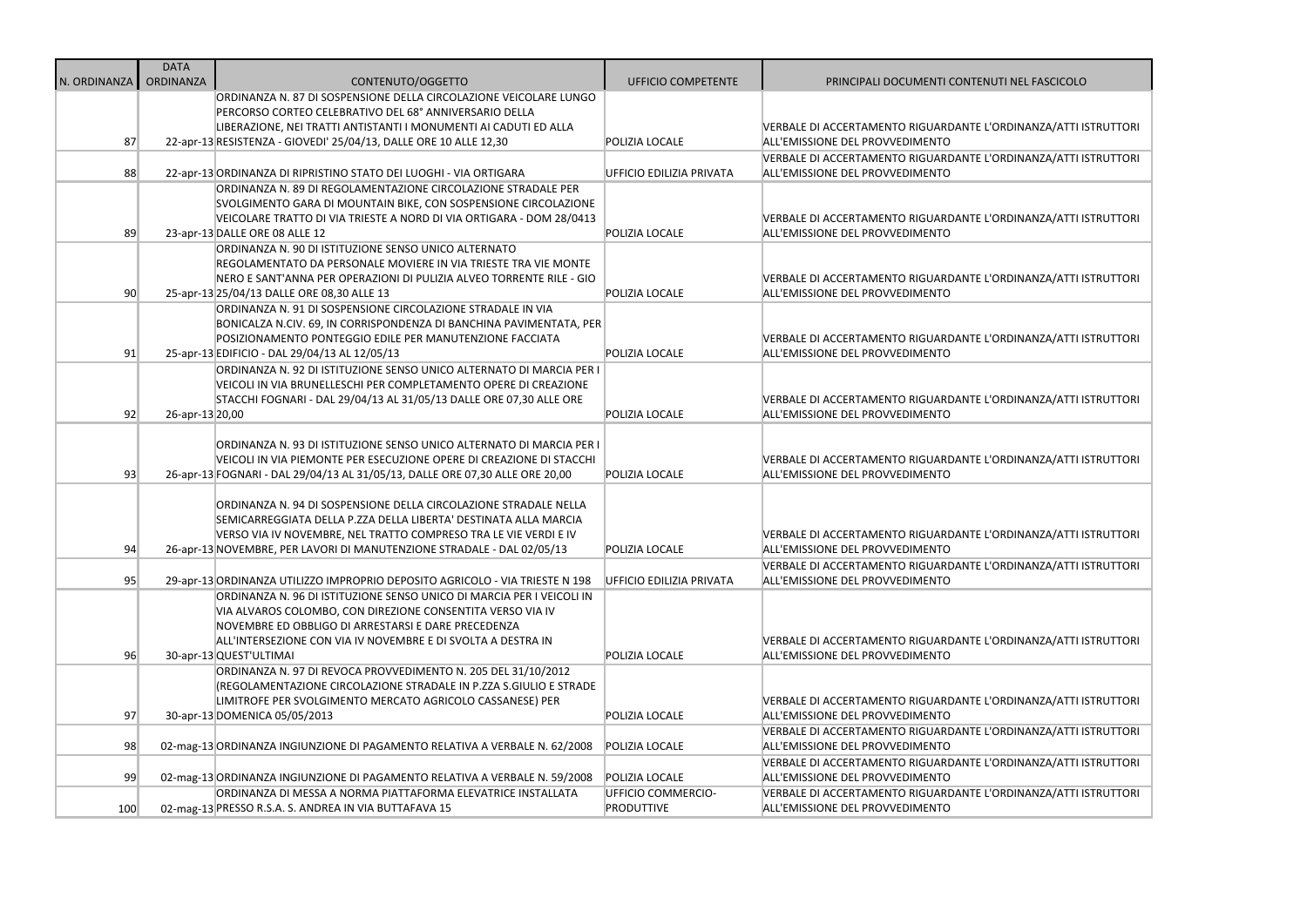|     | ORDINANZA N. 101 DI SOSPENSIONE DELLA CIRCOLAZIONE VEICOLARE IN                                                                                                                                                                                                                    |                       |                                                                               |
|-----|------------------------------------------------------------------------------------------------------------------------------------------------------------------------------------------------------------------------------------------------------------------------------------|-----------------------|-------------------------------------------------------------------------------|
|     | P.ZZA S.MARIA, NELLA VIA S.MARIA FINO ALLA VIA PORRO ROSNATI E NELLA<br>VIA L.DA VINCI FINO ALLA VIA FERRARIS PER FESTA PATRONALE DELLA SACRA                                                                                                                                      |                       | VERBALE DI ACCERTAMENTO RIGUARDANTE                                           |
| 101 | 02-mag-13 SPINA - DOM 05/05/13 DALLE ORE 14 ALLE 17,30                                                                                                                                                                                                                             | POLIZIA LOCALE        | ALL'EMISSIONE DEL PROVVEDIMENTO                                               |
|     | ORDINANZA N. 102 DI INTEGRAZIONE PROVV. N. 94/2013 CON ISTITUZIONE<br>OBBLIGO DI SVOLTA A DESTRA PER I VEICOLI CHE ACCEDONO ALLA P.ZZA<br>LIBERTA' DA VIA DEL LAVORO, DARE PRECEDENZA ALLA CORRENTE DI                                                                             |                       | <b>VERBALE DI ACCERTAMENTO RIGUARDANTE</b>                                    |
| 102 | 02-mag-13 TRAFFICO PROVENIENTE DA DESTRA PER I VEICOLI CHE GIUNGONO DAVI                                                                                                                                                                                                           | POLIZIA LOCALE        | ALL'EMISSIONE DEL PROVVEDIMENTO                                               |
| 103 | ORDINANZA N. 103 DI ISTITUZIONE SENSO UNICO ALTERNATO PER I VEICOLI<br>IN VIA CONFALONIERI, GASPAROLI, SILVIO PELLICO E NIEVO, PER CREAZIONE<br>STACCHI FOGNARI - DAL 07/05/2013 AL 31/05/2013, DALLE ORE 07,30 ALLE<br>06-mag-13 ORE 20,00                                        | <b>POLIZIA LOCALE</b> | VERBALE DI ACCERTAMENTO RIGUARDANTE<br>ALL'EMISSIONE DEL PROVVEDIMENTO        |
|     | ORDINANZA N. 104 DI ISTITUZIONE DEL SENSO UNICO DI MARCIA PER I<br>VEICOLI IN P.ZZA XXV APRILE TRA LE CARREGGIATE SUD E NORD, CON<br>DIREZIONE CONSENTITA VERSO LA CARREGGIATA NORD, E DELL'OBBLIGO DI                                                                             |                       | VERBALE DI ACCERTAMENTO RIGUARDANTE                                           |
| 104 | 06-mag-13 FERMARSI E DARE PRECEDENZA PER I VEICOLI PROVENIENTI DA VIA RO                                                                                                                                                                                                           | POLIZIA LOCALE        | ALL'EMISSIONE DEL PROVVEDIMENTO                                               |
| 105 | ORDINANZA N. 105 DI SOSPENSIONE CIRCOLAZIONE STRADALE NEL P.LE<br>MAZZUCCHELLI ED IN AREA DI PARCHEGGIO ANTISTANTE SALA CRESPI, IN<br>CORRISPONDENZA CAMMINAMENTI PEDONALI E STALLI DI SOSTA ADIACENTI<br>07-mag-13 IL FABBRICATO PER PULIZIA VETRATE MUNICIPIO - SABATO 18/05/13D | POLIZIA LOCALE        | <b>VERBALE DI ACCERTAMENTO RIGUARDANTE</b><br>ALL'EMISSIONE DEL PROVVEDIMENTO |
| 106 | ORDINANZA N. 106 DI ISTITUZIONE DEL SENSO UNICO ALTERNATO DI MARCIA<br>PER I VEICOLI IN VIA VALDARNO ALL'ALTEZZA DEL N.CIVICO 3, PER<br>ESECUZIONE ALLACCIAMENTO DI UTENZA PRIVATA AL COLLETTORE<br>08-mag-13 FOGNARIO - DAL 20/05/13 AL 24/05/13, DALLE ORE 08 ALLE 19            | POLIZIA LOCALE        | <b>VERBALE DI ACCERTAMENTO RIGUARDANTE</b><br>ALL'EMISSIONE DEL PROVVEDIMENTO |
| 107 | ORDINANZA N. 107 DI SOSPENSIONE DELLA CIRCOLAZIONE STRADALE NEL<br>TRATTO DELLA VIA PASCOLI COMPRESO TRA I NN CIVICI 60 E 62 PER STESURA<br>10-mag-13 DI GHIAIETTO - MART 21/05/13 E MART 28/05/13, TRA LE ORE 14 E LE ORE 17 POLIZIA LOCALE                                       |                       | VERBALE DI ACCERTAMENTO RIGUARDANTE<br>ALL'EMISSIONE DEL PROVVEDIMENTO        |
| 108 | ORDINANZA N. 108 DI SOSPENSIONE DELLA CIRCOLAZIONE STRADALE IN VIA<br>BONICALZA 69 IN CORRISPONDENZA DI AREA (BANCHINA STRADALE)<br>INTERESSATA DA POSIZIONAMENTO DI UN PONTEGGIO METALLICO - DAL<br>10-mag-13 13/05/13 AL 26/05/13                                                | POLIZIA LOCALE        | VERBALE DI ACCERTAMENTO RIGUARDANTE<br>ALL'EMISSIONE DEL PROVVEDIMENTO        |
| 109 | ORDINANZA N. 109 DI CHIUSURA VIA MAZZINI TRA CIV. 13 E VIA CARDUCCI<br>PER URBANIZZAZIONE PRIMARIA IN DATA 18/05/13 E CHIUSURA TRATTO<br>ANZIDETTO DI VIA MAZZINI E VIA CARDUCCI NEL TRATTO ANTISTANTE AREA<br>14-mag-13 DI CANTIERE PER RIMOZIONE GRU EDILE IN DATA 20/05/13      | POLIZIA LOCALE        | VERBALE DI ACCERTAMENTO RIGUARDANTE<br>ALL'EMISSIONE DEL PROVVEDIMENTO        |
| 110 | ORDINANZA N. 110 DI ISTITUZIONE DEL LIMITE MASSIMO DI VELOCITA' DI 30<br>KMT/H IN VIA FOSCOLO NEL TRATTO COMPRESO TRA LE VIE PASCOLI E<br>MARONCELLI - IN VIGORE CON DECORRENZA IMMEDIATA ED EFFICACE CON<br>16-mag-13 POSA SEGNALETICA                                            | POLIZIA LOCALE        | VERBALE DI ACCERTAMENTO RIGUARDANTE<br>ALL'EMISSIONE DEL PROVVEDIMENTO        |
| 112 | ORDINANZA N. 112 DI SOSPENSIONE DELLA CIRCOLAZIONE VEICOLARE IN VIA<br>MAZZINI TRA VIA CARDUCCI E P.ZZA ITALIA ED IN P.ZZA ITALIA FINO A<br>CARREGGIATA SCORRIMENTO DA VIA S.GIULIO VERSO VIA XXIV MAGGIO PER<br>22-mag-13 EVENTO CULTURALE - DOM 26/05/13, DALLE ORE 08 ALLE 20   | POLIZIA LOCALE        | VERBALE DI ACCERTAMENTO RIGUARDANTE<br>ALL'EMISSIONE DEL PROVVEDIMENTO        |
| 113 | ORDINANZA N. 113 DI SOSPENSIONE DELLA CIRCOLAZIONE VEICOLARE NELLA<br>VIA S.GIULIO TRA LE VIE CARDUCCI/MAZZUCCHELLI E L'AREA DI CROCEVIA<br>FORMATA CON LE VIE MORO/MARCONI PER INIZIATIVA DI<br>22-mag-13 INTRATTENIMENTO - DOM 26/05/13 DALLE ORE 17 ALLE 21                     | POLIZIA LOCALE        | VERBALE DI ACCERTAMENTO RIGUARDANTE<br>ALL'EMISSIONE DEL PROVVEDIMENTO        |

L'ORDINANZA/ATTI ISTRUTTORI

L'ORDINANZA/ATTI ISTRUTTORI

L'ORDINANZA/ATTI ISTRUTTORI

L'ORDINANZA/ATTI ISTRUTTORI

L'ORDINANZA/ATTI ISTRUTTORI

L'ORDINANZA/ATTI ISTRUTTORI

L'ORDINANZA/ATTI ISTRUTTORI

L'ORDINANZA/ATTI ISTRUTTORI

L'ORDINANZA/ATTI ISTRUTTORI

L'ORDINANZA/ATTI ISTRUTTORI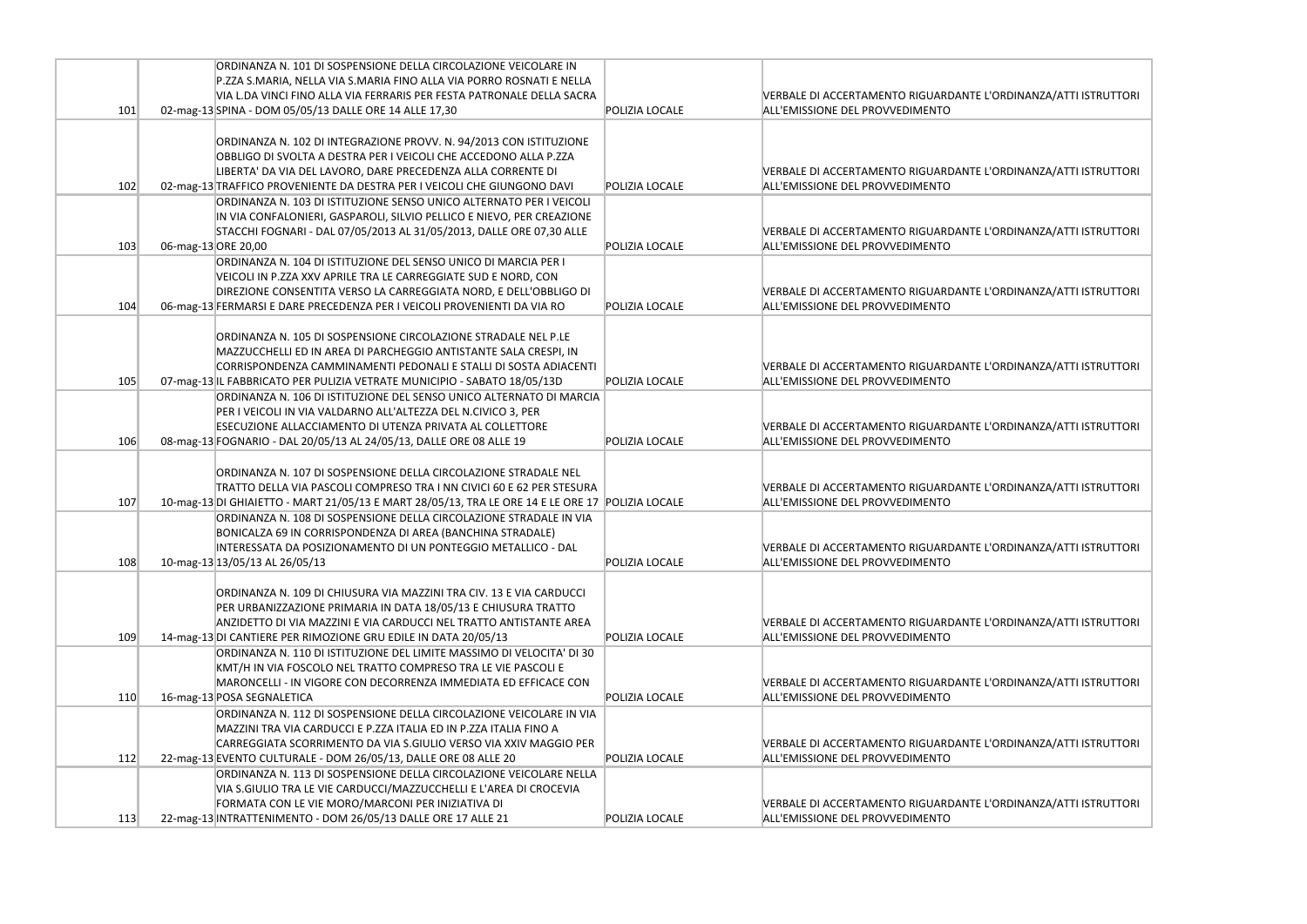|     | ORDINANZA N. 114 DI SOSPENSIONE DELLA CIRCOLAZIONE VEICOLARE NELLA         |                             |                                            |
|-----|----------------------------------------------------------------------------|-----------------------------|--------------------------------------------|
|     | VIA S.CARLO BORROMEO TRA IL N.CIV. 51 E L'AREA DI INTERSEZIONE CON LE      |                             |                                            |
|     | VIE S.PIO X/LOMBARDIA PER MANIFESTAZIONE C.S.I. ZONALE - SAB 25/05/13      |                             | <b>VERBALE DI ACCERTAMENTO RIGUARDANTE</b> |
| 114 | 23-mag-13 DALLE ORE 14 ALLE 19                                             | <b>POLIZIA LOCALE</b>       | ALL'EMISSIONE DEL PROVVEDIMENTO            |
|     | ORDINANZA N. 115 DI SOSPENSIONE TRANSITO VEICOLI LUNGO CIRCUITO            |                             |                                            |
|     | GARA CICLISTICA TROFEO G.S.SAN PIETRO (VIE GASPAROLI, GENOVA,              |                             |                                            |
|     | RIMEMBRANZE, DE AMICIS) E SOSPENSIONE CIRCOLAZIONE STRADALE                |                             | <b>VERBALE DI ACCERTAMENTO RIGUARDANTE</b> |
| 115 | 23-mag-13 DURANTE IL TRANSITO DEI PARTECIPANTI - DOM 26/05/13              | <b>POLIZIA LOCALE</b>       | ALL'EMISSIONE DEL PROVVEDIMENTO            |
|     | ORDINANZA N. 116 DI SOSPENSIONE CIRCOLAZIONE STRADALE IN VIA               |                             |                                            |
|     | BONICALZA N.CIV. 69, IN CORRISPONDENZA DI BANCHINA PAVIMENTATA             |                             |                                            |
|     | GRAVATA DA OCCUPAZIONE CON UN PONTEGGIO METALLICO - PROROGA                |                             | <b>VERBALE DI ACCERTAMENTO RIGUARDANTE</b> |
| 116 | 24-mag-13 PROVVED. N. 108/13 FINO A LUN 10/06/2013                         | POLIZIA LOCALE              | ALL'EMISSIONE DEL PROVVEDIMENTO            |
|     |                                                                            |                             | <b>VERBALE DI ACCERTAMENTO RIGUARDANTE</b> |
| 117 | 24-mag-13 FUNZIONAMENTO IMPIANTI DI RISCALDAMENTO.                         | <b>AREA LAVORI PUBBLICI</b> | ALL'EMISSIONE DEL PROVVEDIMENTO            |
|     |                                                                            |                             | VERBALE DI ACCERTAMENTO RIGUARDANTE        |
| 118 | 27-mag-13 ORDINANZA PER RIPRISTINO AMBIENTALE E RISPETTO NORME EDILIZIE    | UFFICIO EDILIZIA PRIVATA    | ALL'EMISSIONE DEL PROVVEDIMENTO            |
|     |                                                                            |                             |                                            |
|     | ORDINANZA N. 119 DI SOSPENSIONE CIRCOLAZIONE VEICOLARE NELL'AREA DI        |                             |                                            |
|     | PARCHEGGIO ADIACENTE IL LATO EST SCUOLE FERMI, COMPRESA TRA LE VIE         |                             |                                            |
|     | S.CARLO BORROMEO, FERMI E UNGARETTI PER PERCORSO IN BICICLETTA DEL         |                             | <b>VERBALE DI ACCERTAMENTO RIGUARDANTE</b> |
| 119 | 27-mag-13 CORSO EDUCAZ.STRADALE - GIO 30/05/13 DALLE ORE 08 ALL            | <b>POLIZIA LOCALE</b>       | ALL'EMISSIONE DEL PROVVEDIMENTO            |
|     | ORDINANZA N. 120 DI SOSPENSIONE CIRCOLAZIONE VEICOLARE IN VIA              |                             |                                            |
|     | SANT'ANNA TRA N.CIV. 11 E VIA TRIESTE, PER FESTA CROTTO DEL BORGORINO      |                             |                                            |
|     | - VENERDI', DALLE 18 ALLE 01, SABATO, DALLE 18 ALLE 01 E DOMENICA, DALLE   |                             | <b>VERBALE DI ACCERTAMENTO RIGUARDANTE</b> |
| 120 | 27-mag-13 11 ALLE 01, TRA IL 31/05/13 ED IL 19/08/13 ED IL 1               | POLIZIA LOCALE              | ALL'EMISSIONE DEL PROVVEDIMENTO            |
|     | ORDINANZA N. 121 DI SOSPENSIONE CIRCOLAZIONE VEICOLARE ORDINARIA           |                             |                                            |
|     | NELLA P.ZZA S.GIULIO E NEL TRATTO DI VIA CAV. COLOMBO COMPRESO TTRA        |                             |                                            |
|     | LA P.ZZA S.GIULIO E LA P.TTA DON F.SPINA PER FESTA REPUBBLICA - DOM        |                             | <b>VERBALE DI ACCERTAMENTO RIGUARDANTE</b> |
| 121 | 28-mag-13 02/06/13 DALLE ORE 13 ALLE 20                                    | <b>POLIZIA LOCALE</b>       | ALL'EMISSIONE DEL PROVVEDIMENTO            |
|     | ORDINANZA N. 122 DI DEROGA AL DIVIETO DI SOSTA LATO DESTRO VIA ADIGE       |                             |                                            |
|     | PER SVOLGIMENTO FESTA FINE ANNO SCOLASTICO - SABATO 01/06/2013,            |                             | VERBALE DI ACCERTAMENTO RIGUARDANTE        |
| 122 | 29-mag-13 DALLE ORE 10,00 ALLE ORE 16,00                                   | POLIZIA LOCALE              | ALL'EMISSIONE DEL PROVVEDIMENTO            |
|     |                                                                            |                             |                                            |
|     | ORDINANZA N. 123 DI SOSPENSIONE CIRCOLAZIONE VEICOLARE NEL TRATTO          |                             |                                            |
|     | DI VIA S.GIULIO COMPRESO TRA L'AREA DI INTERSEZIONE SEMAFORICA CON         |                             |                                            |
|     | LE VIE MORO/MARCONI E L'INNESTO DELLA VIA DA GIUSSANO PER                  |                             | <b>VERBALE DI ACCERTAMENTO RIGUARDANTE</b> |
| 123 | 30-mag-13 CREAZIONE STACCHI FOGNARI - LUN 03/06/13 DALLE ORE 08,30 ALLE 20 | POLIZIA LOCALE              | ALL'EMISSIONE DEL PROVVEDIMENTO            |
|     |                                                                            |                             |                                            |
|     | ORDINANZA N. 124 DI PROROGA PROVVEDIM. N. 103 (ISTITUZIONE SENSO           |                             |                                            |
|     | UNICO ALTERNATO IN VIA CONFALONIERI, VIA GASPAROLI, VIA S.PELLICO, VIA     |                             | <b>VERBALE DI ACCERTAMENTO RIGUARDANTE</b> |
| 124 | 30-mag-13 NIEVO, PER CREAZIONE STACCHI FOGNARI) FINO AL 17/06/2013         | POLIZIA LOCALE              | ALL'EMISSIONE DEL PROVVEDIMENTO            |
|     | ORDINANZA PER LA RIMOZIONE E SMALTIMENTO VEICOLO FUORI USO TARGA           |                             | <b>VERBALE DI ACCERTAMENTO RIGUARDANTE</b> |
| 125 | 30-mag-13 AB440KT - VIA CADORNA                                            | UFFICIO EDILIZIA PRIVATA    | ALL'EMISSIONE DEL PROVVEDIMENTO            |
|     | ORDINANZA N. 126 DI ISTITUZIONE ASENSO UNICO ALTERNATO DI MARCIA           |                             |                                            |
|     | PER I VEICOLI IN VIA PIEMONTE, BRUNELLESCHI E VECCHIA VILLA PER LAVORI     |                             |                                            |
|     | DI CREAZIONE STACCHI FOGNARI - DAL 01/06/13 AL 17/06/13, DALLE ORE         |                             | <b>VERBALE DI ACCERTAMENTO RIGUARDANTE</b> |
| 126 | 31-mag-13 07,30 ALLE 20                                                    | POLIZIA LOCALE              | ALL'EMISSIONE DEL PROVVEDIMENTO            |
|     | ORDINANZA PER LA RIMOZIONE E LO SMALTIMENTO DI VEICOLO FUORI USO           |                             | <b>VERBALE DI ACCERTAMENTO RIGUARDANTE</b> |
| 127 | 03-giu-13 TARGATO BM733HP - VIA CADORNA                                    | UFFICIO EDILIZIA PRIVATA    | ALL'EMISSIONE DEL PROVVEDIMENTO            |
|     |                                                                            |                             |                                            |

E L'ORDINANZA/ATTI ISTRUTTORI

E L'ORDINANZA/ATTI ISTRUTTORI

E L'ORDINANZA/ATTI ISTRUTTORI

E L'ORDINANZA/ATTI ISTRUTTORI

E L'ORDINANZA/ATTI ISTRUTTORI

E L'ORDINANZA/ATTI ISTRUTTORI

E L'ORDINANZA/ATTI ISTRUTTORI

E L'ORDINANZA/ATTI ISTRUTTORI

E L'ORDINANZA/ATTI ISTRUTTORI

E L'ORDINANZA/ATTI ISTRUTTORI

E L'ORDINANZA/ATTI ISTRUTTORI

L'ORDINANZA/ATTI ISTRUTTORI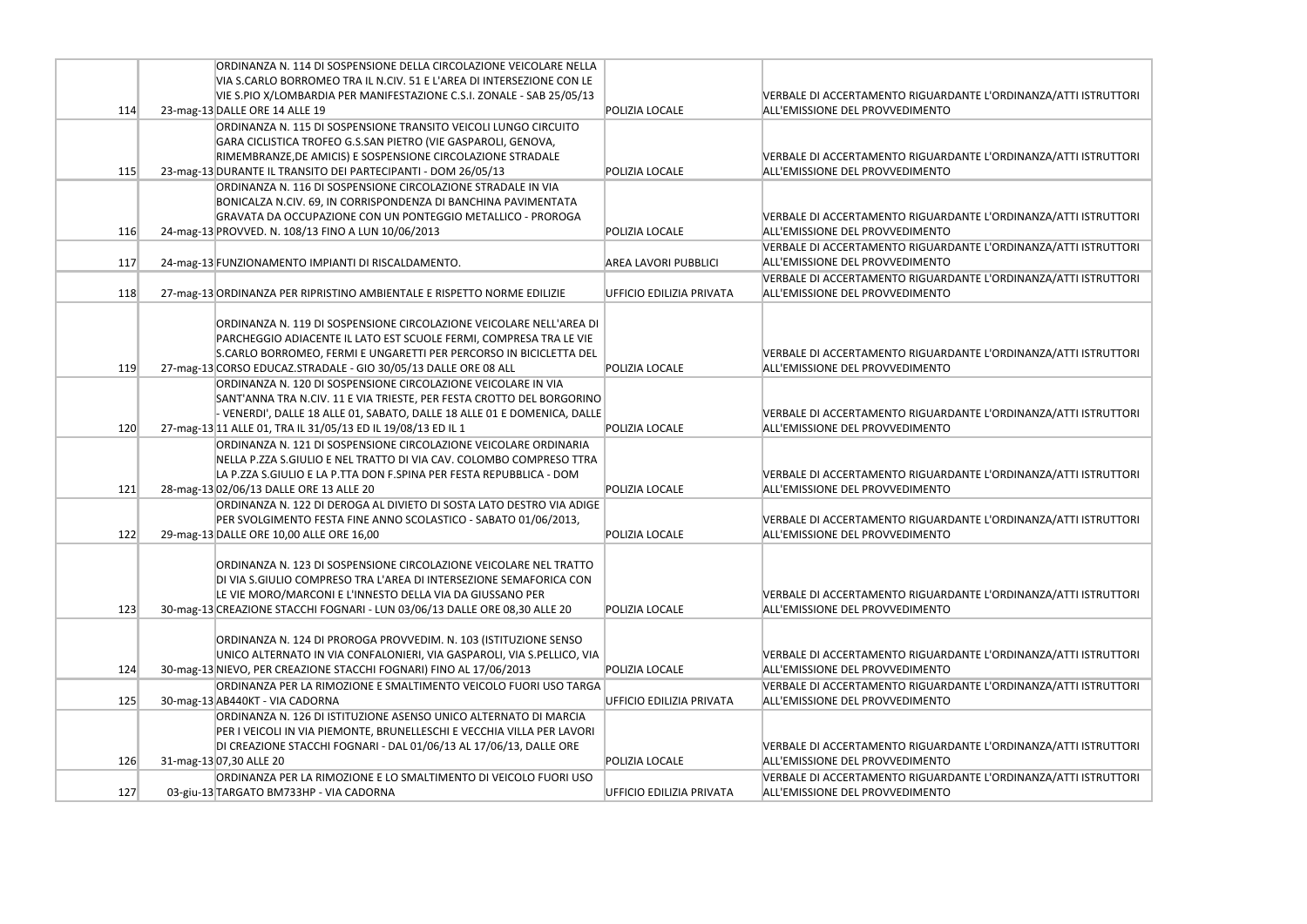|     |                 | ORDINANZA N. 128 DI ISTITUZIONE DISCO ORARIO DI UN'ORA, NEI GIORNI                          |                |                                                                        |
|-----|-----------------|---------------------------------------------------------------------------------------------|----------------|------------------------------------------------------------------------|
|     |                 | FERIALI, DALLE ORE 08 ALLE ORE 20, IN VIA MATTEOTTI, LATO STRADA                            |                | VERBALE DI ACCERTAMENTO RIGUARDANTE                                    |
| 128 |                 | 03-giu-13 DESTRO MARCIANDO VERSO CEDRATE DI GALLARATE A FRONTE DEL N.CIV. 45 POLIZIA LOCALE |                | ALL'EMISSIONE DEL PROVVEDIMENTO                                        |
|     |                 | ORDINANZA N. 129 DI SOSPENSIONE CIRCOLAZIONE STRADALE IN BANCHINA                           |                |                                                                        |
|     |                 | VIA FOSCOLO TRA I NN CIV. 15 E 23 PER SISTEMAZIONE CADITOIE, CON                            |                |                                                                        |
|     |                 | RESTRINGIMENTO PORZIONE DI CARREGGIATA ADIACENTE - DAL 05/06/13 AL                          |                | VERBALE DI ACCERTAMENTO RIGUARDANTE                                    |
| 129 |                 | 03-giu-13 20/06/13, DALLE ORE 08 ALLE 20                                                    | POLIZIA LOCALE | ALL'EMISSIONE DEL PROVVEDIMENTO                                        |
|     |                 | ORDINANZA N. 130 DI ISTITUZIONE SENSO UNICO ALTERNATO DI MARCIA PER                         |                |                                                                        |
|     |                 | I VEICOLI IN VIA S.PIO X, ALL'ALTEZZA DEL N.CIVICO 32, PER LAVORI DI                        |                |                                                                        |
|     |                 | ESECUZIONE DI UNA PRESA SINGOLA DELL'ACQUEDOTTO - DAL 10/06/13 AL                           |                | VERBALE DI ACCERTAMENTO RIGUARDANTE                                    |
| 130 |                 | 03-giu-13 14/06/13, DALLE ORE 08 ALLE 20                                                    | POLIZIA LOCALE | ALL'EMISSIONE DEL PROVVEDIMENTO                                        |
|     |                 | ORDINANZA N. 131 DI SOSPENSIONE CIRCOLAZIONE STRADALE IN VIA                                |                |                                                                        |
|     |                 | DOLOMITI ALT. CIV. 10, IN CORRISPONDENZA AREA INTERESSATA DAI LAVORI,                       |                |                                                                        |
|     |                 | PER ESECUZIONE PRESA ACQUEDOTTO - DAL 17/06/13 AL 21/06/13, DALLE                           |                | VERBALE DI ACCERTAMENTO RIGUARDANTE                                    |
| 131 |                 | 04-giu-13 ORE 08 ALLE 20                                                                    | POLIZIA LOCALE | ALL'EMISSIONE DEL PROVVEDIMENTO                                        |
|     |                 | ORDINANZA N. 134 DI SOSPENSIONE DELLA CIRCOLAZIONE VEICOLARE NEL                            |                |                                                                        |
|     |                 | TRATTO DI VIA S.GIULIO COMPRESO TRA LE VIE MORO E S.GIULIO PER                              |                |                                                                        |
|     |                 | COMPLETAMENTO OPERE DI CREAZIONE STACCHI FOGNARI - UN'ORA TRA LE                            |                | <b>VERBALE DI ACCERTAMENTO RIGUARDANTE</b>                             |
| 134 |                 | 04-giu-13 ORE 14 E 18 DEL 05/06/13                                                          | POLIZIA LOCALE | ALL'EMISSIONE DEL PROVVEDIMENTO                                        |
|     |                 |                                                                                             |                |                                                                        |
|     |                 | ORDINANZA N. 135 DI SOSPENSIONE CIRCOLAZIONE STRADALE IN VIA                                |                |                                                                        |
|     |                 | ADAMELLO ED ISTITUZIONE SENSO UNICO ALTERNATO DI MARCIA PER I                               |                |                                                                        |
|     |                 | VEICOLI IN VIA MARCONI TRA N.CIV. 91 E VIA ADAMELLO PER SISTEMAZIONE                        |                | <b>VERBALE DI ACCERTAMENTO RIGUARDANTE</b>                             |
| 135 |                 | 05-giu-13 PIANO VIABILE ED ASFALTATURA - DAL 07/06!3 AL 12/06/13                            | POLIZIA LOCALE | ALL'EMISSIONE DEL PROVVEDIMENTO                                        |
|     |                 | ORDINANZA N. 136 DI PROROGA FINO AL 17/06/13 PROVVEDIMENTO N.                               |                |                                                                        |
|     |                 | 116/2013 (SOSPENSIONE CIRCOLAZIONE STRADALE IN VIA BONICALZA N. CIV.                        |                |                                                                        |
|     |                 | 69 IN CORRISPONDENZA DI BANCHINA GRAVATA DA OCCUPAZIONE CON                                 |                | VERBALE DI ACCERTAMENTO RIGUARDANTE                                    |
| 136 |                 | 06-giu-13 PONTEGGIO METALLICO)                                                              | POLIZIA LOCALE | ALL'EMISSIONE DEL PROVVEDIMENTO                                        |
|     |                 | ORDINANZA N. 137 DI SOSPENSIONE CIRCOLAZIONE VEICOLARE IN VIA                               |                |                                                                        |
|     |                 | S.CARLO BORROMEO TRA VIE PIRANDELLO E S.PIO X PER PARTENZA ED                               |                |                                                                        |
|     |                 | ARRIVO GARA PODISTICA E LUNGO IL PERCORSO OVE TRANSITANO I                                  |                |                                                                        |
| 137 |                 | PARTECIPANTI DURANTE IL PASSAGGIO - GIO 13/06/13 DALLE ORE 18 ALLE                          | POLIZIA LOCALE | VERBALE DI ACCERTAMENTO RIGUARDANTE<br>ALL'EMISSIONE DEL PROVVEDIMENTO |
|     | 06-giu-13 22,30 | ORDINANZA N. 138 DI DIVIETO DI FERMATA ED EVENTUALE DIVIETO DI                              |                |                                                                        |
|     |                 | TRANSITO VEICOLARE IN AREA DI PARCHEGGIO ADIACENTE VIA S.GIULIO,                            |                |                                                                        |
|     |                 | ALTEZZA NN CIV. 160 E 168, PER MANIFESTAZIONE QUADRI DI DONNE - VEN                         |                | <b>VERBALE DI ACCERTAMENTO RIGUARDANTE</b>                             |
| 138 |                 | 07-giu-13 14/06/13 DALLE ORE 19 ALLE 24                                                     | POLIZIA LOCALE | ALL'EMISSIONE DEL PROVVEDIMENTO                                        |
|     |                 |                                                                                             |                |                                                                        |
|     |                 | ORDINANZA N. 139 DI SOSPENSIONE DELLA CIRCOLAZIONE VEICOLARE                                |                |                                                                        |
|     |                 | ORDINARIA NEL TRATTO DELLA VIA PARINI COMPRESO TRA LE VIE F.LLI CERVI                       |                |                                                                        |
|     |                 | E GRAMSCI E NEL TRATTO DELLA VIA GRAMSCI COMPRESO TRA LE VIE PARINI                         |                | VERBALE DI ACCERTAMENTO RIGUARDANTE                                    |
| 139 |                 | 07-giu-13 E TORRICELLI PER POTENZIAMENTO RETE GAS METANO - DAL 13/                          | POLIZIA LOCALE | ALL'EMISSIONE DEL PROVVEDIMENTO                                        |
|     |                 | ORDINANZA N. 142 DI PROROGA PROVVEDIMENTO N. 136/2013                                       |                |                                                                        |
|     |                 | (SOSPENSIONE CIRCOLAZ STRADALE IN VIA BONICALZA N. 69, IN                                   |                |                                                                        |
|     |                 | CORRISPONDENZA DELLA BANCHINA INTERESSATA DAL POSIZIONAMENTO DI                             |                | VERBALE DI ACCERTAMENTO RIGUARDANTE                                    |
| 142 |                 | 17-giu-13 UN PONTEGGIO METALLICO) FINO AL 24/06/13                                          | POLIZIA LOCALE | ALL'EMISSIONE DEL PROVVEDIMENTO                                        |
|     |                 |                                                                                             |                |                                                                        |
|     |                 | ORDINANZA N. 143 DI SOSPENSIONE CIRCOLAZIONE VEICOLARE IN VIA                               |                |                                                                        |
|     |                 | S.CARLO BORROMEO NEL TRATTO COMPRESO TRA LE VIE PIRANDELLO E S.PIO                          |                |                                                                        |
|     |                 | X PER FESTA DELL'ORATORIO E FESTA PATRONALE DELLA PARROCCHIA                                |                | VERBALE DI ACCERTAMENTO RIGUARDANTE                                    |
| 143 |                 | 18-giu-13 S.PIETRO APOSTOLO - DAL 20/06/13 AL 23/06/13, DALLE ORE 19,30 ALL                 | POLIZIA LOCALE | ALL'EMISSIONE DEL PROVVEDIMENTO                                        |

L'ORDINANZA/ATTI ISTRUTTORI

L'ORDINANZA/ATTI ISTRUTTORI

L'ORDINANZA/ATTI ISTRUTTORI

L'ORDINANZA/ATTI ISTRUTTORI

L'ORDINANZA/ATTI ISTRUTTORI

L'ORDINANZA/ATTI ISTRUTTORI

L'ORDINANZA/ATTI ISTRUTTORI

L'ORDINANZA/ATTI ISTRUTTORI

L'ORDINANZA/ATTI ISTRUTTORI

L'ORDINANZA/ATTI ISTRUTTORI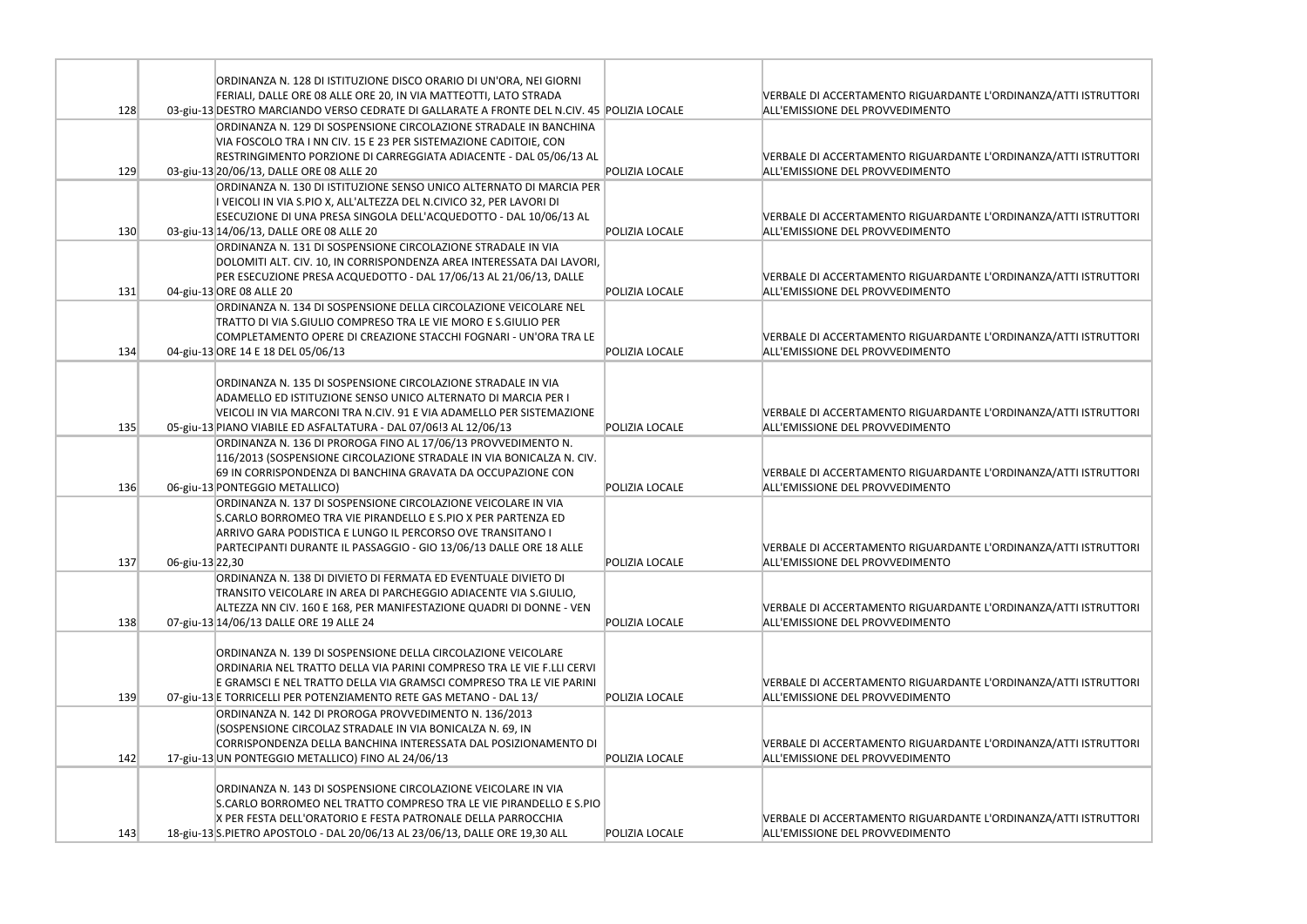|     |                   | ORDINANZA N. 144 DI SOSPENSIONE CIRCOLAZIONE STRADALE IN VIA DUBINI,              |                          |                                            |
|-----|-------------------|-----------------------------------------------------------------------------------|--------------------------|--------------------------------------------|
|     |                   | IN PROSSIMITA' DI VIA DE GASPERI, PER LAVORI DI SISTEMAZIONE CADITOIA             |                          | <b>VERBALE DI ACCERTAMENTO RIGUARDANTE</b> |
| 144 |                   | 18-giu-13 STRADALE PERDENTE - DAL 19/06/13 AL 22/06/13, DALLE ORE 08 ALLE 20      | POLIZIA LOCALE           | ALL'EMISSIONE DEL PROVVEDIMENTO            |
|     |                   | ORDINANZA N. 145 DI SOSPENSIONE CIRCOLAZIONE STRADALE IN VIA                      |                          |                                            |
|     |                   | S.GIULIO 109, IN CORRISPONDENZA DI AREA GRAVATA DA OCCUPAZIONE CON                |                          |                                            |
|     |                   | PIATTAFORMA ELEVATRICE, CON RELATIVO RESTRINGIMENTO STRADALE GIO                  |                          | VERBALE DI ACCERTAMENTO RIGUARDANTE        |
| 145 |                   | 19-giu-13 27/06/2013, DALLE ORE 08 ALLE 13                                        | POLIZIA LOCALE           | ALL'EMISSIONE DEL PROVVEDIMENTO            |
|     |                   |                                                                                   |                          |                                            |
|     |                   | ORDINANZA N. 146 DI ISTITUZIONE DEL SENSO UNICO ALTERNATO DI MARCIA               |                          |                                            |
|     |                   | PER I VEICOLI IN VIA MARCONI N.CIV. 90 PER COSTRUZIONE DI LINEA                   |                          | VERBALE DI ACCERTAMENTO RIGUARDANTE        |
| 146 |                   | 20-giu-13 ELETTRICA - DAL 24/06/13 AL AL 26/06/13, DALLE ORE 08,00 ALLE ORE 17,30 | POLIZIA LOCALE           | ALL'EMISSIONE DEL PROVVEDIMENTO            |
|     |                   | ORDINANZA N. 147 DI ISTITUZIONE DEL SENSO UNICO ALTERNATO DI MARCIA               |                          |                                            |
|     |                   | VEICOLARE IN VIA TAGLIAMENTO IN PROSSIMITA' DEL N. CIVICO 18 PER                  |                          |                                            |
|     |                   | ESECUZIONE PRESA SINGOLA DELL'ACQUEDOTTO - DAL 27/06/13 AL 05/07/13,              |                          | <b>VERBALE DI ACCERTAMENTO RIGUARDANTE</b> |
| 147 |                   | 20-giu-13 DALLE ORE 08 ALLE 20                                                    | POLIZIA LOCALE           | ALL'EMISSIONE DEL PROVVEDIMENTO            |
|     |                   | ORDINANZA DI ADEGUAMENTO IMPIANTO TERMICO - IMMOBILE VIA ALBERTI                  |                          | <b>VERBALE DI ACCERTAMENTO RIGUARDANTE</b> |
| 148 | $21$ -giu-13 12/C |                                                                                   | UFFICIO EDILIZIA PRIVATA | ALL'EMISSIONE DEL PROVVEDIMENTO            |
|     |                   | PROROGA ORDINANZA N 118/2013 - IMMOBILE VIA DUBINI/BUTTAFAVA -                    |                          | VERBALE DI ACCERTAMENTO RIGUARDANTE        |
| 149 |                   | 21-giu-13 MAPPALE 334                                                             | UFFICIO EDILIZIA PRIVATA | ALL'EMISSIONE DEL PROVVEDIMENTO            |
|     |                   | ORDINANZA RIMOZIONE E SMALTIMENTO VEICOLO FUORI USO - TARGATO                     |                          | VERBALE DI ACCERTAMENTO RIGUARDANTE        |
| 150 |                   | 24-giu-13 ROMA93543M - VIA CADORNA                                                | UFFICIO EDILIZIA PRIVATA | ALL'EMISSIONE DEL PROVVEDIMENTO            |
|     |                   | ORDINANZA N. 151 DI SOSPENSIONE CIRCOLAZIONE STRADALE IN VIA                      |                          |                                            |
|     |                   | GALVANI IN PROSSIMITA' DELLA VIA CAPRERA (CON RESTRINGIMENTO                      |                          |                                            |
|     |                   | STRADALE), PER LAVORI DI SISTEMAZIONE CADITOIA PERDENTE - DAL                     |                          | <b>VERBALE DI ACCERTAMENTO RIGUARDANTE</b> |
| 151 |                   | 24-giu-13 01/07/13 AL 06/07/13, DALLE ORE 08 ALLE 20                              | POLIZIA LOCALE           | ALL'EMISSIONE DEL PROVVEDIMENTO            |
|     |                   |                                                                                   |                          |                                            |
|     |                   | ORDINANZA N. 152 DI SOSPENSIONE CIRCOLAZIONE STRADALE IN VIA                      |                          |                                            |
|     |                   | PESCHIERA N. CIV. 6, IN CORRISPONDENZA AREA DI INTERVENTO, CON                    |                          |                                            |
|     |                   | ISTITUZIONE SENSO UNICO ALTERNATO NELLA PORZIONE DI CARREGGIATA                   |                          | VERBALE DI ACCERTAMENTO RIGUARDANTE        |
| 152 |                   | 24-giu-13 ADIACENTE, PER LAVORI MARCIAPIEDE - DAL 01/07/13 AL 06/07/13, DALLE     | POLIZIA LOCALE           | ALL'EMISSIONE DEL PROVVEDIMENTO            |
|     |                   |                                                                                   |                          |                                            |
|     |                   | ORDINANZA N. 153 DI REGOLAMENTAZIONE CIRCOLAZIONE STRADALE SUL                    |                          |                                            |
|     |                   | LATO DESTRO DELLA VIA ALDO MORO, MARCIANDO VERSO VIA MARCONI,                     |                          |                                            |
|     |                   | TRA LE VIE IV NOVEMBRE E CARDUCCI, PREVEDENDOVI DEGLI STALLI                      |                          | VERBALE DI ACCERTAMENTO RIGUARDANTE        |
| 153 |                   | 25-giu-13 RISERVATI ALLA SOSTA DEI VEICOLI AL SERVIZIO DEGLI INVALIDI, CON ILRE   | POLIZIA LOCALE           | ALL'EMISSIONE DEL PROVVEDIMENTO            |
|     |                   |                                                                                   |                          |                                            |
|     |                   | ORDINANZA N. 154 DI DIVIETO DI SOSTA CON ESCLUSIONE DEI CICLOMOTORI               |                          |                                            |
|     |                   | E MOTOCICLI NELLA VIA ALDO MORO, LATO STRADA DESTRO MARCIANDO                     |                          |                                            |
|     |                   | VERSO VIA MARCONI, TRA VIE IV NOVEMBRE E CARDUCCI, NEGLI STALLI                   |                          | VERBALE DI ACCERTAMENTO RIGUARDANTE        |
| 154 |                   | 25-giu-13 APPOSITAMENTE INDIVIDUATI E SEGNALATI - CON DECORRENZA IMMEDI           | POLIZIA LOCALE           | ALL'EMISSIONE DEL PROVVEDIMENTO            |
|     |                   | ORDINANZA DI ADEGUAMENTO IMPIANTO TERMICO - VIA DELLE CANDIE N                    |                          | VERBALE DI ACCERTAMENTO RIGUARDANTE        |
| 155 | 26-giu-13 25/B    |                                                                                   | UFFICIO EDILIZIA PRIVATA | ALL'EMISSIONE DEL PROVVEDIMENTO            |
|     |                   | ORDINANZA N. 156 DI ISTITUZIONE DIVIETO DI SOSTA CON RIMOZIONE                    |                          |                                            |
|     |                   | FORZATA NEGLI STALLI DI SOSTA DELLA VIA ALDO MORO LATO DESTRO                     |                          |                                            |
|     |                   | MARCIANDO VERSO VIA MARCONI ED EVENTUALE SENSO UNICO ALTERNATO,                   |                          | VERBALE DI ACCERTAMENTO RIGUARDANTE        |
| 156 |                   | 26-giu-13 PER RIFACIMENTO SEGNALETICA - DAL 27/06/13 AL 20/07/13                  | POLIZIA LOCALE           | ALL'EMISSIONE DEL PROVVEDIMENTO            |
|     |                   |                                                                                   |                          | VERBALE DI ACCERTAMENTO RIGUARDANTE        |
| 158 |                   | 26-giu-13 ORDINANZA DI ADEGUAMENTO IMPIANTO TERMICO - VIA GARIBALDI 29            | UFFICIO EDILIZIA PRIVATA | ALL'EMISSIONE DEL PROVVEDIMENTO            |
|     |                   |                                                                                   |                          |                                            |

L'ORDINANZA/ATTI ISTRUTTORI

L'ORDINANZA/ATTI ISTRUTTORI

L'ORDINANZA/ATTI ISTRUTTORI

L'ORDINANZA/ATTI ISTRUTTORI

L'ORDINANZA/ATTI ISTRUTTORI

L'ORDINANZA/ATTI ISTRUTTORI

L'ORDINANZA/ATTI ISTRUTTORI

L'ORDINANZA/ATTI ISTRUTTORI

L'ORDINANZA/ATTI ISTRUTTORI

L'ORDINANZA/ATTI ISTRUTTORI

L'ORDINANZA/ATTI ISTRUTTORI

L'ORDINANZA/ATTI ISTRUTTORI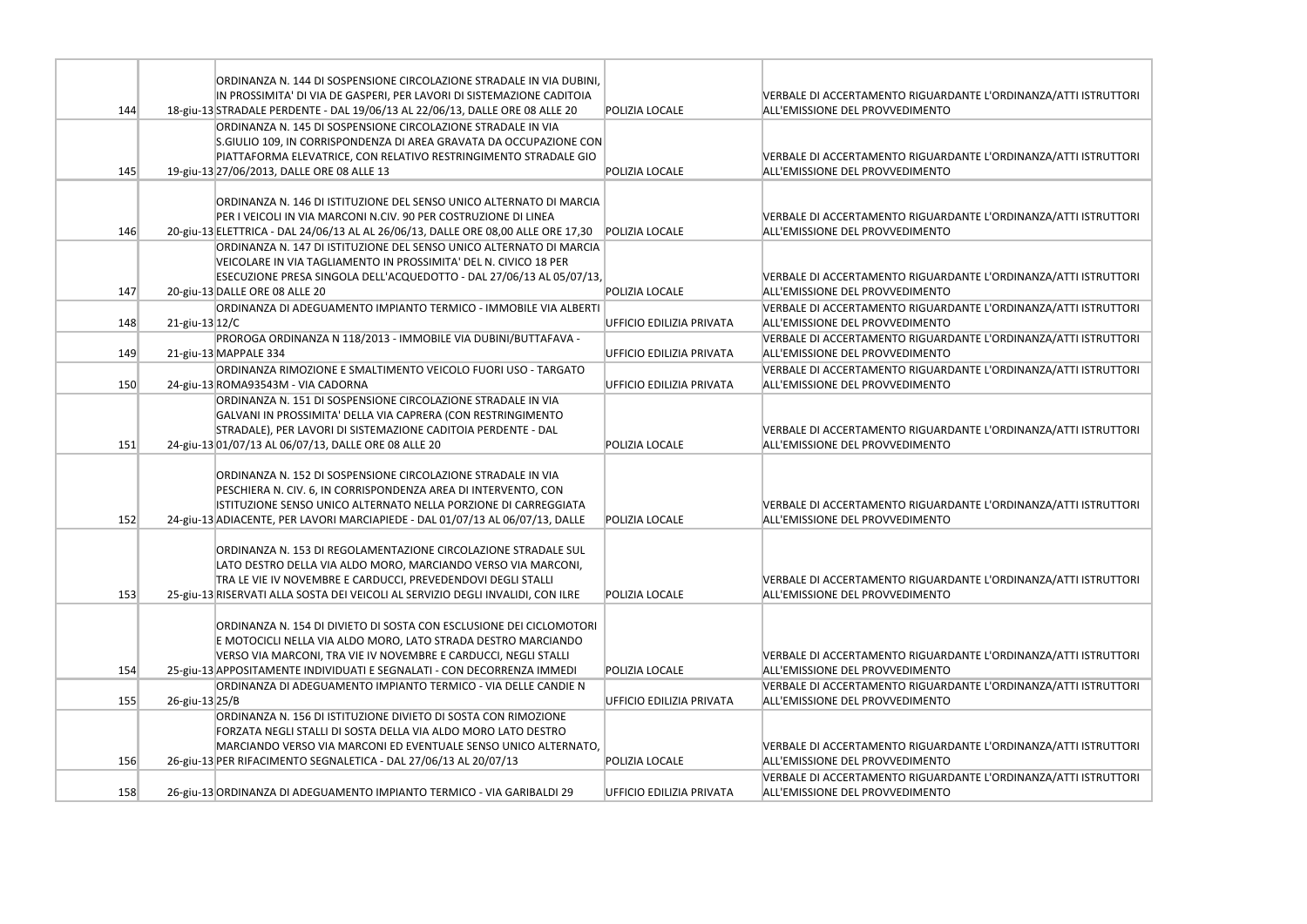|     |                  | ORDINANZA N. 159 DI PROROGA FINO AL 15/07/2013 DEL PROVVEDIMENTO<br>N. 139/2013 (SOSPENSIONE CIRCOLAZIONE VEICOLARE NELLE VIE PARINI, TRA<br>LE VIE F.LLI CERVI E GRAMSCI, E GRAMSCI, TRA LE VIE PARINI E TORRICELLI                                                               |                          | <b>VERBALE DI ACCERTAMENTO RIGUARDANTE</b>                                    |
|-----|------------------|------------------------------------------------------------------------------------------------------------------------------------------------------------------------------------------------------------------------------------------------------------------------------------|--------------------------|-------------------------------------------------------------------------------|
| 159 |                  | 28-giu-13 PER POTENZIAMENTO RETE GAS A BASSA PRESSIONE)                                                                                                                                                                                                                            | <b>POLIZIA LOCALE</b>    | ALL'EMISSIONE DEL PROVVEDIMENTO                                               |
| 160 |                  | ORDINANZA N. 160 DI ISTITUZIONE TEMPO MASSIMO PER LA SOSTA (DISCO<br>ORARIO) DI UN'ORA, DALLE ORE 08,00 ALLE ORE 22,00 NELLA VIA SALVO<br>D'ACQUISTO LATO DESTRO MARCIANDO VERSO VIA MAZZEL - CON<br>02-lug-13 DECORRENZA IMMEDIATA                                                | <b>POLIZIA LOCALE</b>    | <b>VERBALE DI ACCERTAMENTO RIGUARDANTE</b><br>ALL'EMISSIONE DEL PROVVEDIMENTO |
| 161 |                  | ORDINANZA DI ADEGUAMENTO IMPIANTO TERMICO - IMMOBILE DI VIA<br>02-lug-13 PIRANDELLO N 1                                                                                                                                                                                            | UFFICIO EDILIZIA PRIVATA | <b>VERBALE DI ACCERTAMENTO RIGUARDANTE</b><br>ALL'EMISSIONE DEL PROVVEDIMENTO |
| 162 |                  | ORDINANZA N. 162 DI ISTITUZIONE DIVIETO DI SOSTA PER I VEICOLI, CON<br>RIMOZIONE FORZATA, NELLA VIA ALVAROS COLOMBO, PER ESECUZIONE<br>LAVORI DI TAGLIO DELL'ERBA AI BORDI DELLA STRADA - TRA LUN 08/07/13 E<br>04-lug-13 SAB 13/07/13, IN UNA GIORNATA PER AL MASSIMO QUATTRO ORE | POLIZIA LOCALE           | <b>VERBALE DI ACCERTAMENTO RIGUARDANTE</b><br>ALL'EMISSIONE DEL PROVVEDIMENTO |
| 163 |                  | ORDINANZA N. 163 DI REGOLAZIONE CIRCOLAZIONE STRADALE IN VIA VERDI<br>PER SISTEMAZIONE DI N.02 CHIUSINI E DEI RELATIVI SUPPORTI, UBICATI A<br>CENTRO STRADA (SOSPENSIONE CIRCOLAZ STRADALE IN AREA INTERESSATA<br>05-lug-13 DA INTERVENTO E DIVIETO DI FERMATA SU AMBO I LATI) DAL | POLIZIA LOCALE           | <b>VERBALE DI ACCERTAMENTO RIGUARDANTE</b><br>ALL'EMISSIONE DEL PROVVEDIMENTO |
| 164 |                  | ORDINANZA N. 164 DI ISTITUZIONE SENSO UNICO ALTERNATO DI MARCIA PER<br>I VEICOLI IN VIA OTTONE VISCONTI, NEL TRATTO COMPRESO TRA IL N.CIV. 30<br>E L'INTERSEZIONE CON LA VIA TORRICELLI, PER SISTEMAZIONE DI N°3<br>08-lug-13 CHIUSINI - DAL 15/07/13 AL 20/07/13, DALLE ORE 08,0  | POLIZIA LOCALE           | VERBALE DI ACCERTAMENTO RIGUARDANTE<br>ALL'EMISSIONE DEL PROVVEDIMENTO        |
| 165 |                  | ORDINANZA N. 165 DI REGOLAZIONE CIRCOLAZIONE STRADALE PER GARE<br>CICLISTICHE ORGANIZZATE DA VELO CLUB CASSANO 1992, CON PARTENZA ED<br>ARRIVO IN VIA Iº MAGGIO (SOSPENSIONE CIRCOLAZIONE STRADALE LUNGO IL<br>09-lug-13 PERCORSO DURANTE IL TRANSITO) - DOM 21/07/13              | POLIZIA LOCALE           | VERBALE DI ACCERTAMENTO RIGUARDANTE<br>ALL'EMISSIONE DEL PROVVEDIMENTO        |
| 166 |                  | ORDINANZA N. 166 DI REGOLAZIONE CIRCOLAZIONE STRADALE PER GARA<br>CICLISTICA ORGANIZZATE DA G.S. SAN PIETRO, CON PARTENZA ED ARRIVO IN<br>VIA I° MAGGIO (SOSPENSIONE CIRCOLAZIONE STRADALE LUNGO IL PERCORSO<br>09-lug-13 DURANTE IL TRANSITO) - DOM 21/07/13 (POMERIGGIO)         | POLIZIA LOCALE           | <b>VERBALE DI ACCERTAMENTO RIGUARDANTE</b><br>ALL'EMISSIONE DEL PROVVEDIMENTO |
| 167 |                  | ORDINANZA N. 167 DI ISTITUZIONE SENSO UNICO IN VIA MAZZEL, TRA VIE<br>DON ORIONE E SALVO D'ACQUISTO, CON DIREZIONE DI MARCIA CONSENTITA<br>VERSO VIA SALVO D'ACQUISTO, DAL 12707/13 AL 20/07/13 E RESTRING.<br>10-lug-13 STRADA CON SENSO UNICO ALTERNATO DAL 22/07/13 AL 31/07/13 | POLIZIA LOCALE           | <b>VERBALE DI ACCERTAMENTO RIGUARDANTE</b><br>ALL'EMISSIONE DEL PROVVEDIMENTO |
| 168 |                  | ORDINANZA N. 168 DI REGOLAZIONE CIRCOLAZIONE STRADALE PER LAVORI DI<br>POSA INFRASTRUTTURE TELEFONICHE IN VIA CARDUCCI (RESTRINGIMENTO<br>STRADALE IN VIA CARDUCCI ALT. N.CIV. 23) - DAL 17/07/13 AL 18/07/13,<br>10-lug-13 DALLE ORE 08 ALLE 17                                   | POLIZIA LOCALE           | <b>VERBALE DI ACCERTAMENTO RIGUARDANTE</b><br>ALL'EMISSIONE DEL PROVVEDIMENTO |
| 169 |                  | ORDINANZA N. 169 PER RESTRINGIMENTO STRADALE IN VIA SANT'ANNA TRA<br>NUMERI CIVICI 2 E 9, CON ISTITUZIONE SENSO UNICO ALTERNATO DI MARCIA<br>PER I VEICOLI, PER REALIZZAZIONE RECINZIONE DI ABITAZIONI - MART<br>11-lug-13 16/07/13 E MERC 17/07/13                                | <b>POLIZIA LOCALE</b>    | <b>VERBALE DI ACCERTAMENTO RIGUARDANTE</b><br>ALL'EMISSIONE DEL PROVVEDIMENTO |
| 170 | 11-lug-13 ORE 08 | ORDINANZA N. 170 DI DIVIETO DI SOSTA E FERMATA E SOSPENSIONE<br>CIRCOLAZIONE STRADALE NEL P.LE MAZZUCCHELLI, LATO SINISTRO<br>ACCEDENDO DA VIA VOLTA, ALLA SINISSTRA INGRESSO PRINCIPALE AL<br>MUNICIPIO PER SISTEMAZIONE GRONDA COPERTURA - SAB 13/07/13, DALLE                   | POLIZIA LOCALE           | <b>VERBALE DI ACCERTAMENTO RIGUARDANTE</b><br>ALL'EMISSIONE DEL PROVVEDIMENTO |
|     |                  |                                                                                                                                                                                                                                                                                    |                          |                                                                               |

## E L'ORDINANZA/ATTI ISTRUTTORI

E L'ORDINANZA/ATTI ISTRUTTORI

E L'ORDINANZA/ATTI ISTRUTTORI

E L'ORDINANZA/ATTI ISTRUTTORI

E L'ORDINANZA/ATTI ISTRUTTORI

E L'ORDINANZA/ATTI ISTRUTTORI

E L'ORDINANZA/ATTI ISTRUTTORI

E L'ORDINANZA/ATTI ISTRUTTORI

E L'ORDINANZA/ATTI ISTRUTTORI

E L'ORDINANZA/ATTI ISTRUTTORI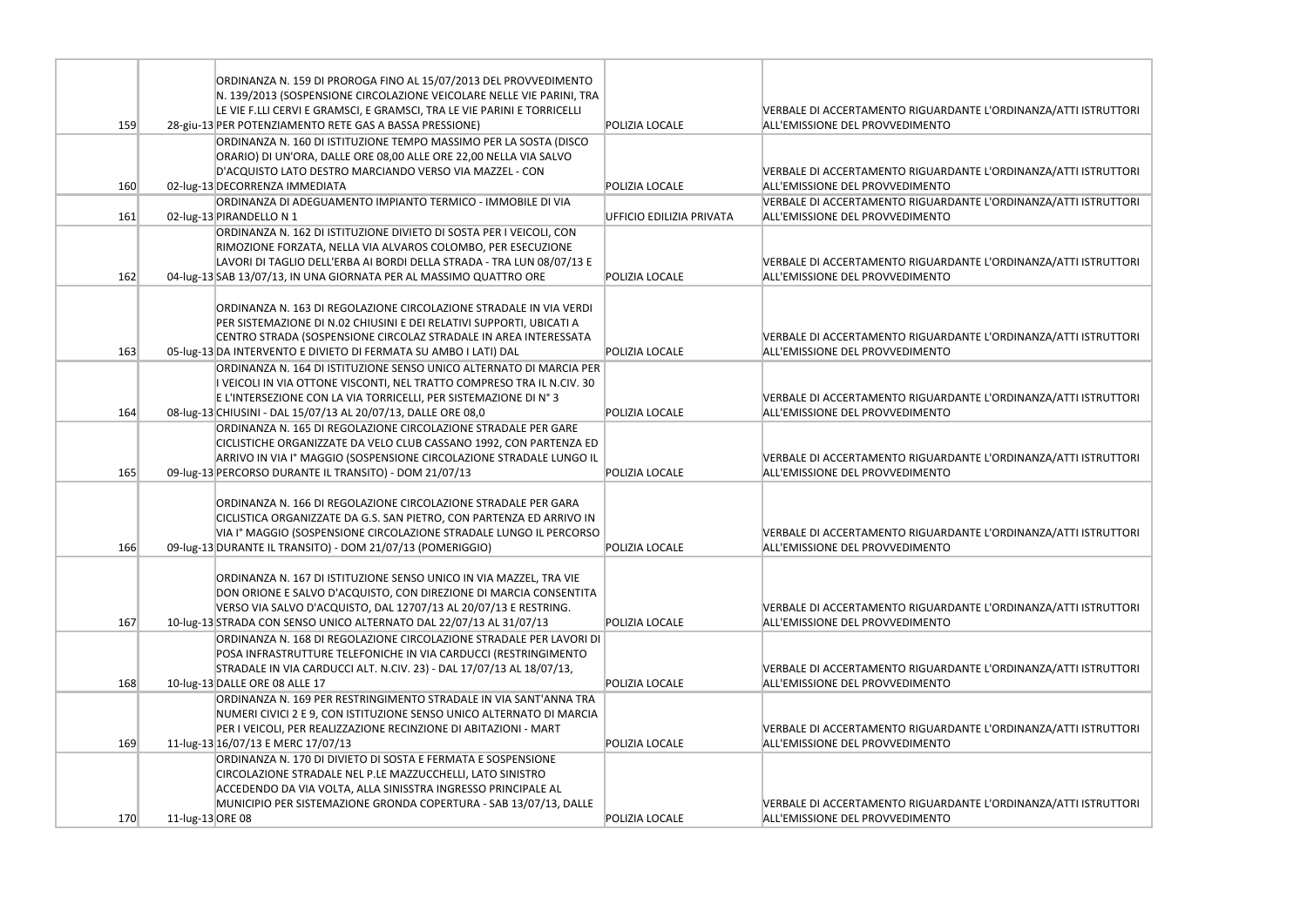|     | ORDINANZA N. 171 DI ISTITUZIONE DEL SENSO UNICO ALTERNATO DI MARCIA                                                                           |                          |                                            |
|-----|-----------------------------------------------------------------------------------------------------------------------------------------------|--------------------------|--------------------------------------------|
|     | PER I VEICOLI IN VIA CIMABUE ALTEZZA N°CIVICO 5, PER ALLACCIAMENTO                                                                            |                          | <b>VERBALE DI ACCERTAMENTO RIGUARDANTE</b> |
| 171 | 11-lug-13 ALLA RETE IDRICA DI UTENZA PRIVATA - DAL 22/07/13 AL 26/07/13                                                                       | <b>POLIZIA LOCALE</b>    | ALL'EMISSIONE DEL PROVVEDIMENTO            |
|     | ORDINANZA N. 172 PER SVOLGIMENTO FESTA DI SANT'ANNA (CHIUSURA VIA                                                                             |                          |                                            |
|     | MARCONI TRA LE VIE MAZZEL E DON ORIONE E SENSO UNICO DI MARCIA IN                                                                             |                          |                                            |
|     | VIA DON ORIONE CON DIREZIONE CONSENTITA VERSO VIA MAZZEL) - DALLE                                                                             |                          | <b>VERBALE DI ACCERTAMENTO RIGUARDANTE</b> |
| 172 | 12-lug-13 19,30 DEL 26/07/13 ALLE 01,00 DEL 27/07/13                                                                                          | <b>POLIZIA LOCALE</b>    | ALL'EMISSIONE DEL PROVVEDIMENTO            |
|     | ORDINANZA N. 173 PER SVOLGIMENTO GARA CICLISTICA DEL 28/07/2013,                                                                              |                          |                                            |
|     | CON PARTENZA ED ARRIVO IN VIA Iº MAGGIO (SOSPENSIONE CIRCOLAZIONE                                                                             |                          |                                            |
|     | STRADALE LUNGO PERCORSO DURANTE TRANSITO DEI PARTECIPANTI) - DOM                                                                              |                          | <b>VERBALE DI ACCERTAMENTO RIGUARDANTE</b> |
| 173 | 12-lug-13 28/07/13, TRA LE ORE 14 E LE 17,30                                                                                                  | POLIZIA LOCALE           | ALL'EMISSIONE DEL PROVVEDIMENTO            |
|     |                                                                                                                                               |                          |                                            |
|     | ORDINANZA DISCIPLINA DELLA CIRCOLAZIONE STRADALE IN VIA DEI MILLE DA                                                                          |                          | VERBALE DI ACCERTAMENTO RIGUARDANTE        |
| 174 | 18-lug-13 LUNEDI 22/07/2013 A GIOVEDI 25/07/2013 DALLE ORE 08.00 ALLE ORE 19.30                                                               | <b>POLIZIA LOCALE</b>    | ALL'EMISSIONE DEL PROVVEDIMENTO            |
|     |                                                                                                                                               |                          |                                            |
|     | ORDINANZA DISCIPLINA DELLA CIRCOLAZIONE STRADALE PER CONSENTIRE I                                                                             |                          | <b>VERBALE DI ACCERTAMENTO RIGUARDANTE</b> |
| 175 | LAVORI PER LA REALIZZAZIONE DELLA TANGENZIALE SUD 2° LOTTO A PARTIRE<br>23-lug-13 DAL 24/07/2013 AL 31/08/2014 DALLE ORE 00,00 ALLE ORE 24,00 | POLIZIA LOCALE           | ALL'EMISSIONE DEL PROVVEDIMENTO            |
|     | ORDINANZA DISCIPLINA DELLA CIRCOLAZIONE STRADALE PER LA                                                                                       |                          |                                            |
|     | SOSPENSIONE DELLA CIRCOLAZIONE IN VIA BOSCACCIO ALTEZZA CIVICO 1 PER                                                                          |                          | VERBALE DI ACCERTAMENTO RIGUARDANTE        |
| 176 | 23-lug-13 IL GIORNO 27/07/2013 DALLE ORE 08,00 ALLE ORE 12,00                                                                                 | POLIZIA LOCALE           | ALL'EMISSIONE DEL PROVVEDIMENTO            |
|     | ORDINANZA PER SENSO UNICO IN VIA MAZZEL, TRA VIE DON ORIONE E SALVO                                                                           |                          |                                            |
|     | D'ACQUISTO, DAL 23/07/2013 AL 25/07/2013 E RESTRING. STRADA DAL                                                                               |                          | VERBALE DI ACCERTAMENTO RIGUARDANTE        |
| 177 | 23-lug-13 22/07/13 AL 31/07/13 SOSPENSIONE VIA SALVO D'ACQUISTO                                                                               | POLIZIA LOCALE           | ALL'EMISSIONE DEL PROVVEDIMENTO            |
|     |                                                                                                                                               |                          | VERBALE DI ACCERTAMENTO RIGUARDANTE        |
| 178 | 25-lug-13 ORDINANZA ADEGUAMENTO IMPIANTO TERMICO VIA GASPAROLI N 11/C                                                                         | UFFICIO EDILIZIA PRIVATA | ALL'EMISSIONE DEL PROVVEDIMENTO            |
|     | ORDINANZA N. 179 DI ISTITUZIONE DEL SENSO UNICO ALTERNATO DI MARCIA                                                                           |                          |                                            |
|     | PER I VEICOLI IN VIA SOLFERINO N° CIV. 11 PER ESECUZIONE ALLACCIAMENTO                                                                        |                          | <b>VERBALE DI ACCERTAMENTO RIGUARDANTE</b> |
| 179 | 29-lug-13 IDRICO - DAL 05/08/13 AL 09/08/13                                                                                                   | <b>POLIZIA LOCALE</b>    | ALL'EMISSIONE DEL PROVVEDIMENTO            |
|     | ORDINANZA N. 180 DI ISTITUZIONE SENSO UNICO ALTERNATO DI MARCIA                                                                               |                          |                                            |
|     | VEICOLARE NELLE VIE DONATELLO, BERNINI (TRA DONATELLO E E BUFFONI) E                                                                          |                          |                                            |
|     | BUFFONI (TRA BERNINI E N.CIV. 22) PER POSA CAVI IN FIBRA OTTICA - DAL                                                                         |                          | VERBALE DI ACCERTAMENTO RIGUARDANTE        |
| 180 | 31-lug-13 05708/13 AL 12/08/13, DALLE ORE 08 ALLE 19                                                                                          | <b>POLIZIA LOCALE</b>    | ALL'EMISSIONE DEL PROVVEDIMENTO            |
|     |                                                                                                                                               |                          |                                            |
|     | ORDINANZA N. 181 DI REGOLAZIONE CIRCOLAZIONE STRADALE PER                                                                                     |                          |                                            |
|     | INIZIATIVA CON MOTO DA ENDURO DENOMINATA ASSOLUTI D'ITALIA/COPPA                                                                              |                          |                                            |
| 181 | ITALIA 2013 (CHIUSURA VIE PASCAL, I°MAGGIO E DI VITTORIO, DAL 30/08/13                                                                        | POLIZIA LOCALE           | <b>VERBALE DI ACCERTAMENTO RIGUARDANTE</b> |
|     | 07-ago-13 AL 01/09/13 E CHIUSURA VIA BONICALZA TRA LE VIE PIRANDELLO E<br>ORDINANZA N. 182 DI REGOLAZIONE CIRCOLAZIONE STRADALE NELLE VIE     |                          | ALL'EMISSIONE DEL PROVVEDIMENTO            |
|     | S.BERNARDO E CARAVAGGIO, DURANTE SVOLGIMENTO DELLA FESTA                                                                                      |                          |                                            |
|     | PATRONALE DI S.BERNARDO/FESTA DELLA VILLA 2013 - DAL 27/08/2013 AL                                                                            |                          | <b>VERBALE DI ACCERTAMENTO RIGUARDANTE</b> |
| 182 | 08-ago-13 06/09/2013                                                                                                                          | POLIZIA LOCALE           | ALL'EMISSIONE DEL PROVVEDIMENTO            |
|     | ORDINANZA DISCIPLINA CIRCOLAZIONE STRADALE RELATIVA A VIA IV                                                                                  |                          | VERBALE DI ACCERTAMENTO RIGUARDANTE        |
| 183 | 14-ago-13 NOVEMBRE 57 DALLE ORE 08.00 ALLE ORE 17.30 LUNEDI 19/08/2013                                                                        | <b>POLIZIA LOCALE</b>    | ALL'EMISSIONE DEL PROVVEDIMENTO            |
|     | ORDINANZA DISCIPLINA CIRCOLAZIONE STRADALE RELATIVA A VIA IV                                                                                  |                          |                                            |
|     |                                                                                                                                               |                          | <b>VERBALE DI ACCERTAMENTO RIGUARDANTE</b> |
|     | NOVEMBRE IN PROSSIMITA' INTERSEZIONE VIA DUBINI PER MERCOLEDI                                                                                 |                          |                                            |
| 184 | 23-ago-13 28/08/2013 DALLE ORE 08.00 ALLE ORE 17.30                                                                                           | <b>POLIZIA LOCALE</b>    | ALL'EMISSIONE DEL PROVVEDIMENTO            |
|     | ORDINANZA N. 186 DI SOSPENSIONE CIRCOLAZIONE VEICOLARE ORDINARIA                                                                              |                          |                                            |
|     | NEL TRATTO TERMINALE DELLA VIA TRENTO, COMPRESO TRA IL N.CIV. 70 ED                                                                           |                          |                                            |
|     | IL CONFINE TERRITORIALE PER ASSOLUTI D'ITALIA7COPPA ITALIA DI ENDURO -                                                                        |                          | <b>VERBALE DI ACCERTAMENTO RIGUARDANTE</b> |

E L'ORDINANZA/ATTI ISTRUTTORI

E L'ORDINANZA/ATTI ISTRUTTORI

E L'ORDINANZA/ATTI ISTRUTTORI

E L'ORDINANZA/ATTI ISTRUTTORI

E L'ORDINANZA/ATTI ISTRUTTORI

E L'ORDINANZA/ATTI ISTRUTTORI

E L'ORDINANZA/ATTI ISTRUTTORI

E L'ORDINANZA/ATTI ISTRUTTORI

E L'ORDINANZA/ATTI ISTRUTTORI

E L'ORDINANZA/ATTI ISTRUTTORI

E L'ORDINANZA/ATTI ISTRUTTORI

E L'ORDINANZA/ATTI ISTRUTTORI

E L'ORDINANZA/ATTI ISTRUTTORI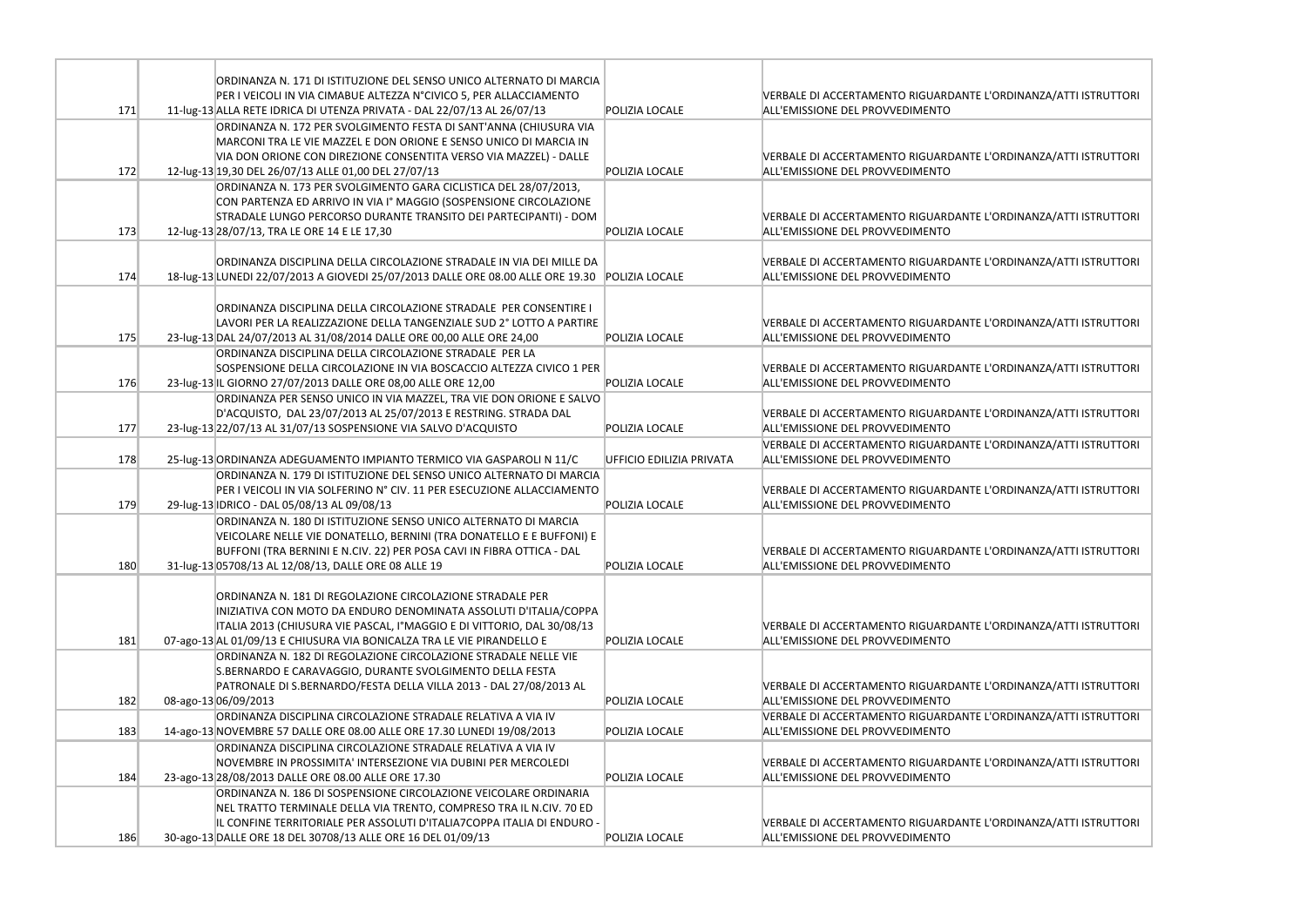|     | ORDINANZA N. 187 DI ISTITUZIONE DEL SENSO UNICO ALTERNATO DI MARCIA<br>PER I VEICOLI IN VIA BOSCACCIO TRA IL N.CIV. 47 ED IL SOTTOPASSO                                                                                                                                            |                          |                                                                               |
|-----|------------------------------------------------------------------------------------------------------------------------------------------------------------------------------------------------------------------------------------------------------------------------------------|--------------------------|-------------------------------------------------------------------------------|
|     | DELL'AUTOSTRADA A8 PER LAVORI DI REALIZZAZIONE TANGENZIALE SUD (2°                                                                                                                                                                                                                 |                          | <b>VERBALE DI ACCERTAMENTO RIGUARDANTE</b>                                    |
| 187 | 30-ago-13 LOTTO) - DAL 02709/13 AL 31/08/14                                                                                                                                                                                                                                        | <b>POLIZIA LOCALE</b>    | ALL'EMISSIONE DEL PROVVEDIMENTO                                               |
|     | ORDINANZA N. 188 DI ISTITUZIONE SENSO UNICO ALTERNATO DI MARCIA PER<br>I VEICOLI IN VIA MARCO POLO ALT. N.CIV. 11/B PER ALLACCIAMENTO IDRICO                                                                                                                                       |                          | <b>VERBALE DI ACCERTAMENTO RIGUARDANTE</b>                                    |
| 188 | 04-set-13 DI NUOVA UTENZA - DA GIO 12/09/13 A VEN 20/09/13, DALLE ORE 08 ALLE 18 POLIZIA LOCALE                                                                                                                                                                                    |                          | ALL'EMISSIONE DEL PROVVEDIMENTO                                               |
|     | ORDINANZA N. 189 DI REGOLAZIONE CIRCOLAZIONE STRADALE PER 14°<br>TROFEO GREEN PISTONS IN DATA 08/09/2013, CON CHIUSURA VIA<br>BONICALZA TRA LE VIE PIRANDELLO E S.PIO X DALLE ORE 09 ALLE 19 E<br>CHIUSURA AREA ANTISTANTE EX-FORNACE DI S.ANNA DALLE ORE 06 ALLE ORE              |                          | <b>VERBALE DI ACCERTAMENTO RIGUARDANTE</b>                                    |
| 189 | $05$ -set-13 19                                                                                                                                                                                                                                                                    | <b>POLIZIA LOCALE</b>    | ALL'EMISSIONE DEL PROVVEDIMENTO                                               |
| 191 | ORDINANZA N. 191 DI ISTITUZIONE DEL SENSO UNICO ALTERNATO DI MARCIA<br>PER I VEICOLI IN VIA SANSOVINO, PER ESECUZIONE DEI LAVORI DI<br>COSTRUZIONE DI UN NUOVO TRATTO DI LINEA FOGNARIA - DAL 16/09/13 AL<br>09-set-13 15/10/13, DALLE ORE 08 ALLE 19                              | POLIZIA LOCALE           | <b>VERBALE DI ACCERTAMENTO RIGUARDANTE</b><br>ALL'EMISSIONE DEL PROVVEDIMENTO |
| 192 | ORDINANZA N. 192 DI ISTITUZIONE SENSO UNICO ALTERNATO DI MARCIA PER<br>I VEICOLI IN VIA MARCONI, ALL'ALTEZZA DELLA VIA DOLOMITI ED ALL'ALTEZZA<br>DELLA VIA MAGELLANO, PER POSA INFRASTRUTTURE TELEFONICHE - DAL<br>09-set-13 23/09/13 AL 27/09/13, DALLE ORE 08 ALLE 17           | POLIZIA LOCALE           | VERBALE DI ACCERTAMENTO RIGUARDANTE<br>ALL'EMISSIONE DEL PROVVEDIMENTO        |
| 193 | ORDINANZA N. 193 DI REGOLAZIONE CIRCOLAZIONE STRADALE PER<br>MANIFESTAZ SEZIONALE GRUPPO ALPINI PER RICORRENZA SAN MAURIZIO, IN<br>PROGRAMMA PER VEN 13/09/13, CON CHIUSURA VIA S.GIULIO DALLE ORE<br>10-set-13 18,30 ALLE ORE 20,30 E CHIUSURA VIA S.MAURIZIO DALLE ORE 19,30 ALL | POLIZIA LOCALE           | <b>VERBALE DI ACCERTAMENTO RIGUARDANTE</b><br>ALL'EMISSIONE DEL PROVVEDIMENTO |
| 194 | ORDINANZA N. 194 DI ISTITUZIONE SENSO UNICO ALTERNATO DI MARCIA PER<br>I VEICOLI IN VIA MARCO POLO N. 29 PER ALLACCIAMENTO IDRICO DI UTENZA<br>17-set-13 PRIVATA - GIO 19/09/13 E VEN 20/09/13, DALLE ORE 08 ALLE 17                                                               | POLIZIA LOCALE           | <b>VERBALE DI ACCERTAMENTO RIGUARDANTE</b><br>ALL'EMISSIONE DEL PROVVEDIMENTO |
| 195 | ORDINANZA N. 195 DI REGOLAZIONE CIRCOLAZIONE STRADALE PER<br>SVOLGIMENTO GARA PODISTICA "1^ MAGANA DI SERA" CON CHIUSURA VIA<br>VISCONTI TRA P.ZZA S.MARIA E VIA VOLTA E LUNGO PERCORSO PARTECIPANTI<br>18-set-13 INIZIATIVA - VEN 20/09/13 DALLE ORE 19 ALLE 22                   | POLIZIA LOCALE           | <b>VERBALE DI ACCERTAMENTO RIGUARDANTE</b><br>ALL'EMISSIONE DEL PROVVEDIMENTO |
| 196 | ORDINANZA N. 196 DI ISTITUZIONE DEL DIVIETO DI FERMATA ED EVENTUALE<br>SOSPENSIONE DELLA CIRCOLAZIONE VEICOLARE NELL'AREA DI PARCHEGGIO<br>ALL'ANGOLO TRA LE VIE CINQUE GIORNATE/MAZZINI PER DIRETTA<br>18-set-13 TEKLEVISIVA QUINTA COLONNA QUOTIDIANO - GIO 19/09/13 DALLE ORE17 | <b>POLIZIA LOCALE</b>    | <b>VERBALE DI ACCERTAMENTO RIGUARDANTE</b><br>ALL'EMISSIONE DEL PROVVEDIMENTO |
| 197 | ORDINANZA N. 197 DI SOSPENSIONE DELLA CIRCOLAZIONE VEICOLARE IN<br>P.ZZA SAN GIULIO, IN VIA CAV.COLOMBO (TRATTO TRA P.ZZA DON.F.SPINA E<br>P.ZZA S.GIULIO) E VIA S.GIULIO (FINO A VIA MANZONI) PER FESTA ORATORIO<br>27-set-13 S.GIULIO - DOM 29/09/2013 DALLE ORE 14 ALLE 17      | <b>POLIZIA LOCALF</b>    | <b>VERBALE DI ACCERTAMENTO RIGUARDANTE</b><br>ALL'EMISSIONE DEL PROVVEDIMENTO |
| 198 | ORDINANZA DI SGOMBERO A PERSONE SENZA FISSA DIMORA E DEI LORO<br>VEICOLI POSIZIONATI IN AREA NON DESTINATA A TALE FUNZIONE DALLA<br>27-set-13 PUBBLICA AMMINISTRAZIONE - AREA OASI BOZA                                                                                            | UFFICIO EDILIZIA PRIVATA | <b>VERBALE DI ACCERTAMENTO RIGUARDANTE</b><br>ALL'EMISSIONE DEL PROVVEDIMENTO |
|     | ORDINANZA N. 200 DI REGOLAZIONE CIRCOLAZIONE STRADALE PER<br>PROSECUZIONE LAVORI IN VIA MAZZEL (PARCHEGGI E MARCIAPIEDE) E<br>REALIZZAZIONE MARCIAPIEDE IN VIA SALVO D'ACQUISTO - DAL 30/09/13 AL                                                                                  |                          | <b>VERBALE DI ACCERTAMENTO RIGUARDANTE</b>                                    |
| 200 | 27-set-13 12/10/13                                                                                                                                                                                                                                                                 | <b>POLIZIA LOCALE</b>    | ALL'EMISSIONE DEL PROVVEDIMENTO                                               |
| 201 | 07-ott-13 ORD. 201/13 - ACCENSIONE ANTICIPATA IMPIANTI DI RISCALDAMENTO                                                                                                                                                                                                            | <b>UFFICIO CIMITERO</b>  | <b>VERBALE DI ACCERTAMENTO RIGUARDANTE</b><br>ALL'EMISSIONE DEL PROVVEDIMENTO |

E L'ORDINANZA/ATTI ISTRUTTORI

E L'ORDINANZA/ATTI ISTRUTTORI

E L'ORDINANZA/ATTI ISTRUTTORI

E L'ORDINANZA/ATTI ISTRUTTORI

E L'ORDINANZA/ATTI ISTRUTTORI

E L'ORDINANZA/ATTI ISTRUTTORI

E L'ORDINANZA/ATTI ISTRUTTORI

E L'ORDINANZA/ATTI ISTRUTTORI

E L'ORDINANZA/ATTI ISTRUTTORI

E L'ORDINANZA/ATTI ISTRUTTORI

E L'ORDINANZA/ATTI ISTRUTTORI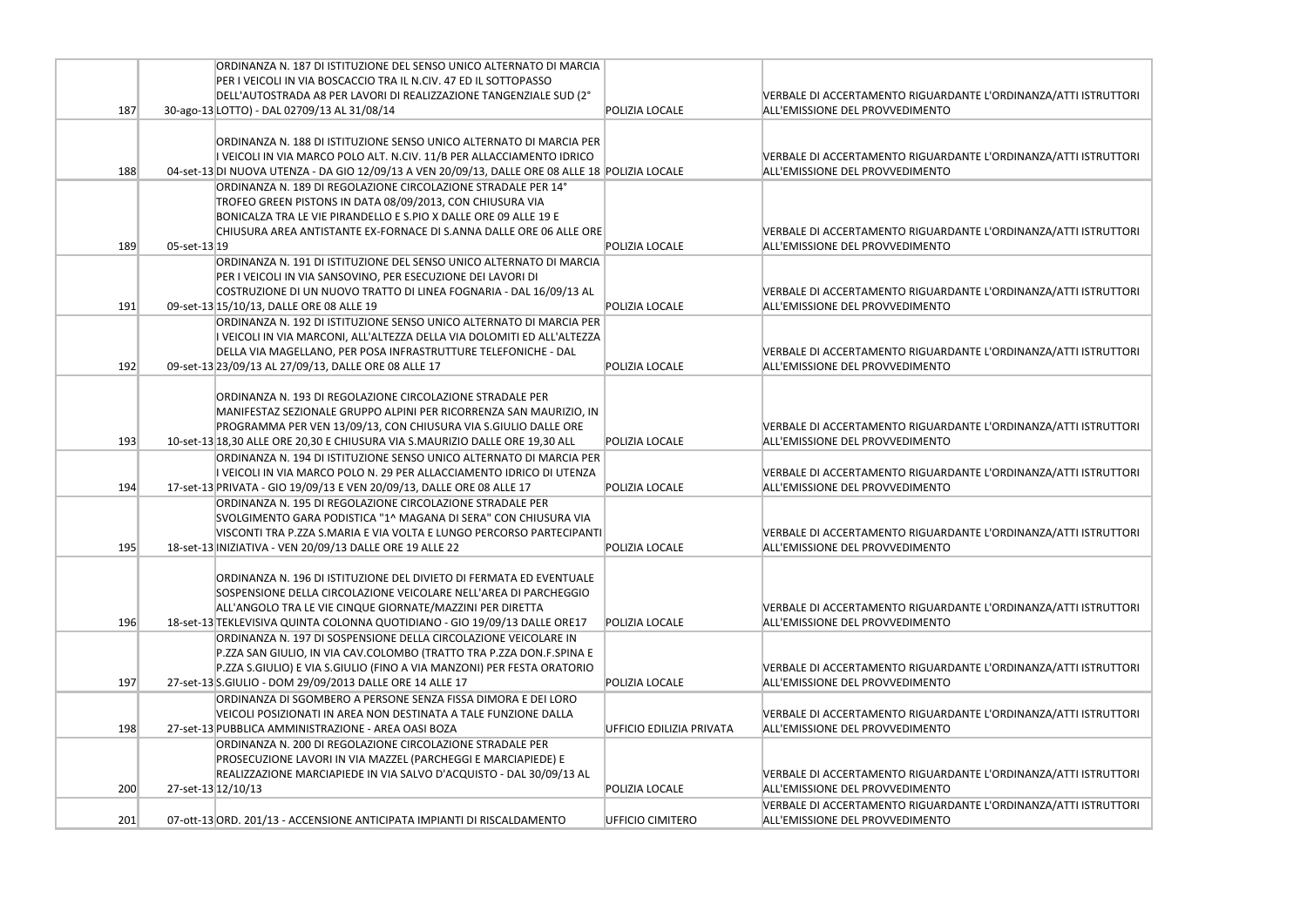|     |                   | ORDINANZA N. 202 DI SOSPENSIONE CIRCOLAZIONE VEICOLARE ORDINARIA,                                                                           |                |                                            |
|-----|-------------------|---------------------------------------------------------------------------------------------------------------------------------------------|----------------|--------------------------------------------|
|     |                   | AD ESCLUSIONE RESIDENTI, IN P.ZZA XXV APRILE ED IN VIA CINQUE GIORNATE                                                                      |                |                                            |
|     |                   | TRA LE VIE DEL BO' E MAZZINI, PER MOSTRA MERCATO - LA 2^ DOMENICA DEL                                                                       |                | VERBALE DI ACCERTAMENTO RIGUARDANTE        |
| 202 |                   | 08-ott-13 MESE TRA OTTOBRE 2013 E GIUGNO 2014, DALLE ORE07                                                                                  | POLIZIA LOCALE | ALL'EMISSIONE DEL PROVVEDIMENTO            |
|     |                   | ORDINANZA N. 203 DI SOSPENSIONE CIRCOLAZIONE VEICOLARE ORDINARIA                                                                            |                |                                            |
|     |                   | IN P.ZZA S.GIULIO ED IN VIA CAV.COLOMBO TRA P.TTA DON F.SPINA E P.ZZA                                                                       |                |                                            |
|     |                   | S.GIULIO PER FESTA MADONNA DEL ROSARIO - DOM 13/10/2013 DALLE ORE                                                                           |                | <b>VERBALE DI ACCERTAMENTO RIGUARDANTE</b> |
| 203 |                   | 09-ott-13 12,15 ALLE 20                                                                                                                     | POLIZIA LOCALE | ALL'EMISSIONE DEL PROVVEDIMENTO            |
|     |                   |                                                                                                                                             |                |                                            |
|     |                   | ORDINANZA DI SOSPENSIONE CIRCOLAZIONE VEICOLARE ORDINARIA IN VIA                                                                            |                |                                            |
|     |                   | CAV.COLOMBO TRA P.TTA DON F.SPINA E P.ZZA S.GIULIO ED ISTITUZIONE                                                                           |                |                                            |
|     |                   | DOPPIO SENSO DI MARCIA NEL TRATTO A MONTE DELLA VIA CAV.COLOMBO                                                                             |                | <b>VERBALE DI ACCERTAMENTO RIGUARDANTE</b> |
| 204 |                   | 10-ott-13 PER GRANDE RISOTTATA - DOM 13710/2013 DALLE ORE 12,15 ALLE22                                                                      | POLIZIA LOCALE | ALL'EMISSIONE DEL PROVVEDIMENTO            |
|     |                   | ORDINANZA N. 205 DI SOSPENSIONE CIRCOLAZIONE VEICOLARE ORDINARIA                                                                            |                |                                            |
|     |                   | IN P.ZZA S.GIULIO, IN VIA CAV.COLOMBO TRA P.TTA DON F.SPINA E P.ZZA                                                                         |                |                                            |
|     |                   | S.GIULIO ED IN VIA S.GIULIO FINO A VIA MANZONI, PER CENA DELLA                                                                              |                | <b>VERBALE DI ACCERTAMENTO RIGUARDANTE</b> |
| 205 |                   | 10-ott-13 COMUNITA' - SAB 12/10/2013 DALLE ORE 14 ALLE 24                                                                                   | POLIZIA LOCALE | ALL'EMISSIONE DEL PROVVEDIMENTO            |
|     |                   |                                                                                                                                             |                |                                            |
|     |                   | ORDINANZA N. 206 DI SOSPENSIONE CIRCOLAZIONE VEICOLARE ORDINARIA                                                                            |                |                                            |
|     |                   | ALL'INTERNO DELL'AREA DI PARCHEGGIO RETROSTANTE L'EDIFICIO AD                                                                               |                |                                            |
|     |                   | ANGOLO TRA LE VIE CINQUE GIORNATE E MAZZINI, PER FESTA DELLA                                                                                |                | <b>VERBALE DI ACCERTAMENTO RIGUARDANTE</b> |
| 206 |                   | 10-ott-13 PIGIATURA DEL FANCIULLO - DOM 13/10/2013 DALLE ORE 08 ALLE 18,45                                                                  | POLIZIA LOCALE | ALL'EMISSIONE DEL PROVVEDIMENTO            |
|     |                   | ORDINANZA N. 207 DI ISTITUZIONE SENSO UNICO ALTERNATO DI MARCIA PER                                                                         |                |                                            |
|     |                   | I VEICOLI IN VIA SALVO D'ACQUISTO PER ALLACCIAMENTO RETE IDRICA DI<br>UTENZA PRIVATA - DAL 14/10/2013 AL 24/10/2013, TRA LE ORE 08 E LE ORE |                | VERBALE DI ACCERTAMENTO RIGUARDANTE        |
| 207 | $11-ott-13 18$    |                                                                                                                                             | POLIZIA LOCALE | ALL'EMISSIONE DEL PROVVEDIMENTO            |
|     |                   | ORDINANZA N. 208 DI REGOLAZIONE TRAFFICO VEICOLARE IN VIA                                                                                   |                |                                            |
|     |                   | MARONCELLI, VIA TRIESTE, VIA CARDUCCI E VIALE RIMEMBRANZE (CON                                                                              |                |                                            |
|     |                   | EVENTUALE SENSO UNICO ALTERNATO IN STRADE A DOPPIO SENSO DI                                                                                 |                |                                            |
|     |                   | MARCIA) PER ASFALTATURA - DAL 14/10/13 AL 31/10/13, DALLE ORE 07 ALLE                                                                       |                | VERBALE DI ACCERTAMENTO RIGUARDANTE        |
| 208 | 11-ott-13 20      |                                                                                                                                             | POLIZIA LOCALE | ALL'EMISSIONE DEL PROVVEDIMENTO            |
|     |                   | ORDINANZA N. 209 DI SOSPENSIONE DELLA CIRCOLAZIONE PEDONALE IN VIA                                                                          |                |                                            |
|     |                   | CANTU', ALL'ALTEZZA DEL N.CIV. 8, IN CORRISPONDENZA DELLA PORZIONE DI                                                                       |                |                                            |
|     |                   | MARCIAPIEDE GRAVATA DALLA POSA DI UN PONTEGGIO - DALLE ORE 08 DI                                                                            |                | VERBALE DI ACCERTAMENTO RIGUARDANTE        |
| 209 |                   | 15-ott-13 SAB 19/10/13 ALLE ORE 19 DI LUN 23/10/13                                                                                          | POLIZIA LOCALE | ALL'EMISSIONE DEL PROVVEDIMENTO            |
|     |                   | ORDINANZA N. 210 DI ISTITUZIONE DEL SENSO UNICO ALTERNATO DI MARCIA                                                                         |                |                                            |
|     |                   | PER I VEICOLI IN VIA VALDARNO, NEL TRATTO TRA LE VIE NOBEL E FERRARIS,                                                                      |                |                                            |
|     |                   | PER RIPRISTINO MANTO D'USURA - DAL 21/10/13 AL 25/10/13, DALLE ORE 08                                                                       |                | <b>VERBALE DI ACCERTAMENTO RIGUARDANTE</b> |
| 210 | 17-ott-13 ALLE 18 |                                                                                                                                             | POLIZIA LOCALE | ALL'EMISSIONE DEL PROVVEDIMENTO            |
|     |                   | ORDINANZA N. 211 DI SOSPENSIONE DELLA CIRCOLAZIONE VEICOLARE IN VIA                                                                         |                |                                            |
|     |                   | GASPAROLI, NEL TRATTO COMPRESO TRA IL NUMERO CIVICO 197 E LA VIA                                                                            |                |                                            |
|     |                   | BONICALZA, PER COMMEMORAZIONE ECCIDIO MAURO VENEGONI - DOM                                                                                  |                | VERBALE DI ACCERTAMENTO RIGUARDANTE        |
| 211 |                   | 23-ott-13 27/10/13 DALLE ORE 07 ALLE 14,30                                                                                                  | POLIZIA LOCALE | ALL'EMISSIONE DEL PROVVEDIMENTO            |
|     |                   |                                                                                                                                             |                |                                            |
|     |                   | ORDINANZA N. 212 DI CHIUSURA VIA 5 GIORNATE TRA P.ZZA LIBERTA' E VIA                                                                        |                |                                            |
|     |                   | MAZZINI, PER PARTENZA ED ARRIVO PEDALATA "IN BICI RICORDANDO MIRO"                                                                          |                |                                            |
|     |                   | E SOSPENSIONE TRAFFICO VEICOLARE LUNGO PERCORSO IN CASSANO M.GO                                                                             |                | <b>VERBALE DI ACCERTAMENTO RIGUARDANTE</b> |
| 212 |                   | 24-ott-13 DURANTE TRANSITO PARTECIPANTI - DOM 27/10/13 DALLE OREO                                                                           | POLIZIA LOCALE | ALL'EMISSIONE DEL PROVVEDIMENTO            |

E L'ORDINANZA/ATTI ISTRUTTORI

E L'ORDINANZA/ATTI ISTRUTTORI

E L'ORDINANZA/ATTI ISTRUTTORI

E L'ORDINANZA/ATTI ISTRUTTORI

E L'ORDINANZA/ATTI ISTRUTTORI

E L'ORDINANZA/ATTI ISTRUTTORI

E L'ORDINANZA/ATTI ISTRUTTORI

E L'ORDINANZA/ATTI ISTRUTTORI

E L'ORDINANZA/ATTI ISTRUTTORI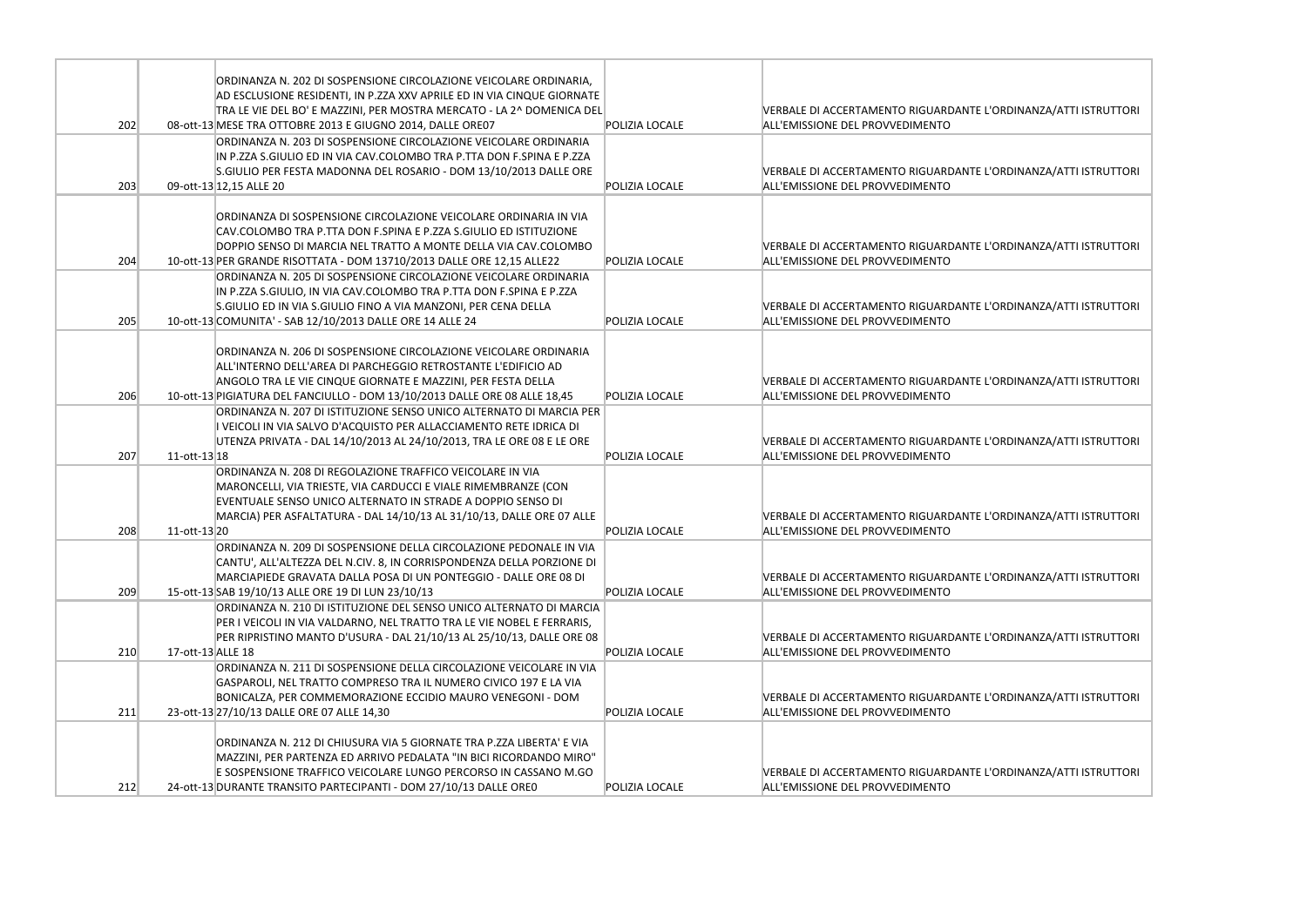|     |                   | ORDINANZA DI CHIUSURA AL TRAFFICO VEICOLARE DEL PARCHEGGIO                |                       |                                            |
|-----|-------------------|---------------------------------------------------------------------------|-----------------------|--------------------------------------------|
|     |                   | RETROSTANTE EDIFICIO AD ANGOLO TRA LE VIE 5 GIORNATE E MAZZINI, CON       |                       |                                            |
|     |                   | ACCESSO DAL TRATTO DI VIA MAZZINI TRA VIA 5 GIORNATE E P.LE               |                       |                                            |
|     |                   | RISORGIMENTO, PER FESTA PIAGIATURA DEL FANCIULLO - DOM 27/10/13           |                       | VERBALE DI ACCERTAMENTO RIGUARDANTE        |
| 213 | 25-ott-13 DALL    |                                                                           | POLIZIA LOCALF        | ALL'EMISSIONE DEL PROVVEDIMENTO            |
|     |                   |                                                                           |                       |                                            |
|     |                   | ORDINANZA N. 216 DI PREVISIONE DELL'ISTITUZIONE DEL SENSO UNICO DI        |                       |                                            |
|     |                   | MARCIA PER I VEICOLI IN VIA PIAVE TRA IL P.LE CIMITERO E LA LATERALE VIA  |                       |                                            |
|     |                   | ISONZO, CON DIREZIONE VERSO VIA S.PIO X, PER COMMEMORAZIONE DEI           |                       | VERBALE DI ACCERTAMENTO RIGUARDANTE        |
| 216 |                   | 28-ott-13 DEFUNTI DAL 01/11/13 AL 03/11/13, TRA LE ORE 08 ELE             | POLIZIA LOCALE        | ALL'EMISSIONE DEL PROVVEDIMENTO            |
|     |                   | ORDINANZA N. 217 DI ISTITUZIONE DEL SENSO UNICO ALTERNATO DI MARCIA       |                       |                                            |
|     |                   | PER I VEICOLI IN VIA VALDARNO, NEL TRATTO TRA LE VIE NOBEL E FERRARIS,    |                       |                                            |
|     |                   | PER RIPRISTINO MANTO D'USURA - DAL 30/10/13 AL 31/10/13, DALLE ORE 08     |                       | VERBALE DI ACCERTAMENTO RIGUARDANTE        |
| 217 | 28-ott-13 ALLE 18 |                                                                           | POLIZIA LOCALE        | ALL'EMISSIONE DEL PROVVEDIMENTO            |
|     |                   |                                                                           |                       |                                            |
|     |                   | ORDINANZA N. 218 DI SOSPENSIONE DELLA CIRCOLAZIONE VEICOLARE IN VIA       |                       |                                            |
|     |                   | CARDUCCI, TRA IL N.CIV. 10 E L'AREA DI PARCHEGGIO AD ANGOLO TRA LE VIE    |                       |                                            |
|     |                   | MORO E CARDUCCI, PER POSIZIONAMENTO AUTOMEZZO CON CESTELLO PER            |                       | VERBALE DI ACCERTAMENTO RIGUARDANTE        |
| 218 |                   | 30-ott-13 SOSTITUZIONE CALDAIA E INTUBAZIONE CANNA FUMARIA - LU           | POLIZIA LOCALE        | ALL'EMISSIONE DEL PROVVEDIMENTO            |
|     |                   | ORDINANZA N. 222 DI SOSPENSIONE CIRCOLAZIONE VEICOLARE IN VIA             |                       |                                            |
|     |                   | PASCOLI, NEL TRATTO COMPRESO TRA LE VIE MAONTI E NIEVO, PER               |                       |                                            |
|     |                   | ALLACCIAMENTO ALLA RETE IDRICA DI UN'UTENZA PRIVATA - DAL 11/11/13        |                       | VERBALE DI ACCERTAMENTO RIGUARDANTE        |
| 222 |                   | 04-nov-13 AL 15/11/13, TRA LE ORE 08 E LE 18                              | POLIZIA LOCALE        | ALL'EMISSIONE DEL PROVVEDIMENTO            |
|     |                   | ORDINANZA N. 223 DI SOSPENSIONE DELLA CIRCOLAZIONE VEICOLARE IN VIA       |                       |                                            |
|     |                   | SAN GIULIO (TRA LE VIE MARCONI E MAGENTA) E DA GIUSSANO PER               |                       |                                            |
|     |                   | CELEBRAZIONE DELLA FESTA DELL'UNITA' NAZIONALE E DELLA GIORNATA           |                       | <b>VERBALE DI ACCERTAMENTO RIGUARDANTE</b> |
| 223 |                   | 05-nov-13 DELLE FORZE ARMATE (DOM 10/11/2013, DALLE ORE 09 ALLE ORE 11,30 | POLIZIA LOCALE        | ALL'EMISSIONE DEL PROVVEDIMENTO            |
|     |                   | ORDINANZA N. 224 DI SOSPENSIONE DELLA CIRCOLAZIONE VEICOLARE              |                       |                                            |
|     |                   | NELL'AREA DI PARCHEGGIO RETROSTANTE L'EDIFICIO AD ANGOLO TRA LE VIE       |                       |                                            |
|     |                   | MAZZINI E CINQUE GIORNATE, NELLA PARTE CON ACCESSO DALLA VIA              |                       | VERBALE DI ACCERTAMENTO RIGUARDANTE        |
| 224 |                   | 06-nov-13 MAZZINI PER CASTAGNATA - DOM 10/11/13 DALLE ORE 10 ALLE 17      | POLIZIA LOCALE        | ALL'EMISSIONE DEL PROVVEDIMENTO            |
|     |                   |                                                                           |                       |                                            |
|     |                   | IORDINANZA N. 225 DI ISTITUZIONE SENSO UNICO DI MARCIA PER I VEICOLI IN   |                       |                                            |
|     |                   | VIA MATTEOTTI TRA N.CIV. 45 E VIA GARIBALDI CON DIREZIONE CONSENTITA      |                       |                                            |
|     |                   | VERSO P.ZZA LIBERTA' A CAUSA POSIZIONAMENTO AUTOMEZZO PER                 |                       | VERBALE DI ACCERTAMENTO RIGUARDANTE        |
| 225 |                   | 08-nov-13 ABBATTIMENTO ALBERO - DAL 11/11/13 AL 15/11/13, DALLE ORE       | POLIZIA LOCALE        | ALL'EMISSIONE DEL PROVVEDIMENTO            |
|     |                   | ORDINANZA N. 226 DI REGOLAZIONE CIRCOLAZIONE STRADALE IN VARIE VIE        |                       |                                            |
|     |                   | MARONCELLI, TRIESTE, CARDUCCI TRA N. CIV. 26 E VIA MORO, V.LE             |                       |                                            |
|     |                   | RIMEMBRANZE) DAL 12/11/13 AL 17/11/13 CON CHIUSURA VIA CARDUCCI           |                       | VERBALE DI ACCERTAMENTO RIGUARDANTE        |
| 226 |                   | 11-nov-13 TRA S.GIULIO E PARCHEGGIO CON VIA MORO DAL 13/11/13 AL 14/11/   | POLIZIA LOCALE        | ALL'EMISSIONE DEL PROVVEDIMENTO            |
|     |                   | ORDINANZA N. 227 DI REGOLAZIONE CIRCOLAZIONE STRADALE PER                 |                       |                                            |
|     |                   | OCCUPAZIONE SEDE STRADALE CON FURGONCINO PER TINTEGGIATURA                |                       |                                            |
|     |                   | FACCIATA IN VIA DEL BO' (IN PROSSIMITA' DI VIA IV NOVEMBRE) - VEN         |                       | VERBALE DI ACCERTAMENTO RIGUARDANTE        |
| 227 |                   | 12-nov-13 22/11/13 E SAB 23/11/13, DALLE ORE 08 ALLE 18                   | <b>POLIZIA LOCALE</b> | ALL'EMISSIONE DEL PROVVEDIMENTO            |
|     |                   | ORDINANZA N. 228 DI ISTITUZIONE SENSO UNICO ALTERNATO IN VIA              |                       |                                            |
|     |                   | DONATELLO (TRA N.CIV. 1 A VIA BERNINI), IN VIA BERNINI (TRA DONATELLO E   |                       |                                            |
|     |                   | BUFFONI) ED IN VIA BUFFONI (TRA VIA BERNINI E N.CIV. 31) PER              |                       | VERBALE DI ACCERTAMENTO RIGUARDANTE        |
| 228 |                   | 12-nov-13 ASFALTATURA - DAL 13/11/13 AL 20/11/13, DALLE ORE 08 ALLE 18    | POLIZIA LOCALE        | ALL'EMISSIONE DEL PROVVEDIMENTO            |
|     |                   | ORDINANZA N. 229 DI ISTITUZIONE SENSO UNICO ALTERNATO DI MARCIA PER       |                       |                                            |
|     |                   | I VEICOLI IN VIA GARIBALDI, ALL'ALTEZZA DEL NUMERO CIVICO 21, PER         |                       |                                            |
|     |                   | CONSENTIRVI L'ESECUZIONE DI UN INTERVENTO DI SOSTITUZIONE DI UN           |                       | VERBALE DI ACCERTAMENTO RIGUARDANTE        |
| 229 |                   | 12-nov-13 CHIUSINO - VEN 15/11/13 DALLE ORE 08 ALLE 18                    | POLIZIA LOCALE        | ALL'EMISSIONE DEL PROVVEDIMENTO            |
|     |                   |                                                                           |                       |                                            |

L'ORDINANZA/ATTI ISTRUTTORI

L'ORDINANZA/ATTI ISTRUTTORI

L'ORDINANZA/ATTI ISTRUTTORI

L'ORDINANZA/ATTI ISTRUTTORI

L'ORDINANZA/ATTI ISTRUTTORI

L'ORDINANZA/ATTI ISTRUTTORI

L'ORDINANZA/ATTI ISTRUTTORI

L'ORDINANZA/ATTI ISTRUTTORI

L'ORDINANZA/ATTI ISTRUTTORI

L'ORDINANZA/ATTI ISTRUTTORI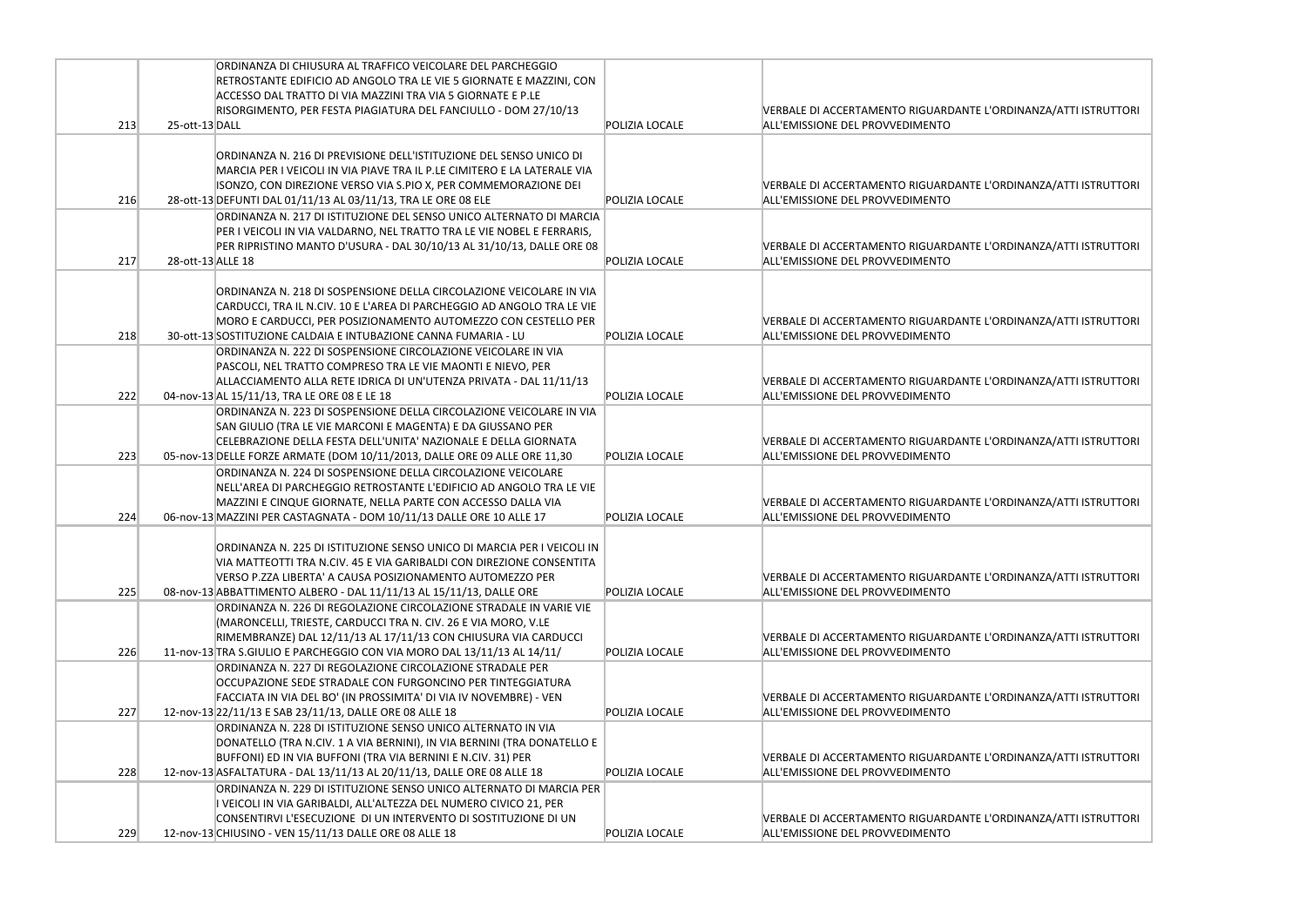|     |                   | ORDINANZA N. 230 DI SOSPENSIONE CIRCOLAZIONE STRADALE IN VIA                                                                             |                       |                                                                               |
|-----|-------------------|------------------------------------------------------------------------------------------------------------------------------------------|-----------------------|-------------------------------------------------------------------------------|
|     |                   | BOSCACCIO TRA N.CIV, 47 ED ESTREMITA' NORD SOTTOPASSO AUTOSTRADA                                                                         |                       |                                                                               |
|     |                   | A8 E DEVIAZIONE TRAFFICO IN VIABILITA' DI COLLEGAMENTO CON<br>TANGENZIALE SUD 1° LOTTO - DAL 15/11/2013 AL 31/08/2014, CON               |                       | <b>VERBALE DI ACCERTAMENTO RIGUARDANTE</b>                                    |
| 230 |                   | 12-nov-13 CARATTERE                                                                                                                      | POLIZIA LOCALE        | ALL'EMISSIONE DEL PROVVEDIMENTO                                               |
|     |                   | ORDINANZA N. 231 DI ISTITUZIONE SENSO UNICO ALTERNATO DI MARCIA PER                                                                      |                       |                                                                               |
|     |                   | I VEICOLI IN VIA VOLTA IN PROSSIMITA' DELL'INNESTO NELLA VIA MARCONI                                                                     |                       |                                                                               |
|     |                   | PER RIPRISTINO INTONACO DI FACCIATA - SAB 16/11/13 E SAB 23/11/13,                                                                       |                       | VERBALE DI ACCERTAMENTO RIGUARDANTE                                           |
| 231 |                   | 14-nov-13 DALLE ORE 08 ALLE 17,30                                                                                                        | POLIZIA LOCALE        | ALL'EMISSIONE DEL PROVVEDIMENTO                                               |
|     |                   |                                                                                                                                          |                       |                                                                               |
|     |                   | ORDINANZA N. 232 DI SOSPENSIONE DELLA CIRCOLAZIONE VEICOLARE NELLA                                                                       |                       |                                                                               |
|     |                   | VIA TIZIANO, TRA I NUMERI CIVICI 45 E 53, IN CORRISPONDENZA DEL                                                                          |                       |                                                                               |
| 232 |                   | RESTRINGIMENTO DELLA CARREGGIATA PROVENENDO DALLA VIA<br>14-nov-13 TINTORETTO - CON DECORRENZA IMMEDIATA E CARATTERE PERMANENTE          | <b>POLIZIA LOCALE</b> | <b>VERBALE DI ACCERTAMENTO RIGUARDANTE</b><br>ALL'EMISSIONE DEL PROVVEDIMENTO |
|     |                   |                                                                                                                                          |                       |                                                                               |
|     |                   | ORDINANZA DI SOSPENSIONE DELLA CIRCOLAZIONE STRADALE IN VIA                                                                              |                       |                                                                               |
|     |                   | MATTEOTTI, ALTEZZA DEL N.CIV. 47, IN CORRISPONDENZA DELLO SPAZIO PER                                                                     |                       |                                                                               |
|     |                   | LA SOSTA PRESENTE SUL LATO STRADA DESTRO MARCIANDO VERSO P.ZZA                                                                           |                       | <b>VERBALE DI ACCERTAMENTO RIGUARDANTE</b>                                    |
| 233 |                   | 15-nov-13 DELLA LIBERTA', PER ALLACCIAMENTO RETE GAS - LUN 18/11/13 E MAR                                                                | <b>POLIZIA LOCALE</b> | ALL'EMISSIONE DEL PROVVEDIMENTO                                               |
|     |                   | ORDINANZA N. 235 DI REGOLAZIONE CIRCOLAZIONE STRADALE PER POSA                                                                           |                       |                                                                               |
|     |                   | PONTEGGIO AD ANGOLO TRA LE VIE S.GIULIO E MARCONI (SOSP.                                                                                 |                       |                                                                               |
|     |                   | CIRCOLAZIONE STRADALE IN VIA S.GIULIO E CIRCOLAZ. PEDONALE SU                                                                            |                       | <b>VERBALE DI ACCERTAMENTO RIGUARDANTE</b>                                    |
| 235 | 15-nov-13 03/12/1 | MARCIAPIEDE VIA MARCONI) - DA ORE 07 DEL 20/11/13 ALLE ORE 18 DEL                                                                        | POLIZIA LOCALE        | ALL'EMISSIONE DEL PROVVEDIMENTO                                               |
|     |                   | ORDINANZA N. 236 DI CHIUSURA VIA TRIESTE ALTENNA N.CIV. 42 (TRA VIA                                                                      |                       |                                                                               |
|     |                   | SANT'ANNA E MONTE NERO) PER ESECUZIONE D'URGENZA DI RIPARAZIONE                                                                          |                       |                                                                               |
|     |                   | SU GUASTO IN GASDOTTO - VALIDA CON DECORRENZA IMMEDIATA FINO ALLE                                                                        |                       | <b>VERBALE DI ACCERTAMENTO RIGUARDANTE</b>                                    |
| 236 |                   | 19-nov-13 ORE 22,00 DEL 19/11/13                                                                                                         | POLIZIA LOCALE        | ALL'EMISSIONE DEL PROVVEDIMENTO                                               |
|     |                   |                                                                                                                                          |                       |                                                                               |
|     |                   | ORDINANZA N 237 DI ISTITUZIONE DEL SENSO UNICO DI MARCIA PER I                                                                           |                       |                                                                               |
|     |                   | VEICOLI IN VIA TRENTO (TRA LE VIE BUTTAFAVA E KENNEDY, CON DIREZIONE                                                                     |                       |                                                                               |
| 237 |                   | CONSENTITA VERSO QUEST'ULTIMA) E DIVIETO DI SOSTA TRA I NN CIV. 22 E<br>19-nov-13 36 PER MERCATINO DI NATALE PRESSO VILLA BUTTAFAVA - SA | POLIZIA LOCALE        | <b>VERBALE DI ACCERTAMENTO RIGUARDANTE</b><br>ALL'EMISSIONE DEL PROVVEDIMENTO |
|     |                   |                                                                                                                                          |                       |                                                                               |
|     |                   | ORDINANZA N. 238 DI SOSPENSIONE CIRCOLAZIONE STRADALE IN VIA DEL                                                                         |                       |                                                                               |
|     |                   | LAVORO, TRA IL N.CIV. 39 E LA VIA MANTOVA, IN CORRISPONDENZA DEI                                                                         |                       |                                                                               |
|     |                   | PARCHEGGIO UBICATI SUL LATO STRADA SINISTRO MARCIANDO VERSO SUD                                                                          |                       | VERBALE DI ACCERTAMENTO RIGUARDANTE                                           |
| 238 |                   | 19-nov-13 PER ESECUZIONE LAVORI DI POTENZIAMENTO RETE ACQUEDOTTO - DAL2                                                                  | POLIZIA LOCALE        | ALL'EMISSIONE DEL PROVVEDIMENTO                                               |
|     |                   | SOSPENSIONE CIRCOLAZIONE STRADALE VIA 4 NOVEMBRE TRA CIVICI 89-68                                                                        |                       | VERBALE DI ACCERTAMENTO RIGUARDANTE                                           |
| 239 |                   | 21-nov-13-GIORNO 21-22 NOVEMBRE 2013                                                                                                     | POLIZIA LOCALE        | ALL'EMISSIONE DEL PROVVEDIMENTO                                               |
|     |                   | ORDINANZA DISCIPLINA CIRCOLAZIONE STRADALE IN VIA IV NOVEMBRE, 81                                                                        |                       |                                                                               |
| 240 |                   | PER LUNEDI' 25/11/2013 DALLE ORE 08.00 ALLE ORE 12.00 PER LAVORI DI<br>22-nov-13 ASFALTATURA                                             | <b>POLIZIA LOCALE</b> | VERBALE DI ACCERTAMENTO RIGUARDANTE<br>ALL'EMISSIONE DEL PROVVEDIMENTO        |
|     |                   | ORDINANZA N. 241 DI ISTITUZIONE SENSO UNICO ALTERNATO DI MARCIA PER                                                                      |                       |                                                                               |
|     |                   | I VEICOLI IN VIA VOLTA PER RIPRISTINO ZOCCOLATURA ED INTONACO                                                                            |                       |                                                                               |
|     |                   | FACCIATA EDIFICIO AD ANGOLO CON LA VIA MARCONI - SAB 30/11/13 DALLE                                                                      |                       | VERBALE DI ACCERTAMENTO RIGUARDANTE                                           |
| 241 |                   | 25-nov-13 ORE 08 ALLE 17,30                                                                                                              | POLIZIA LOCALE        | ALL'EMISSIONE DEL PROVVEDIMENTO                                               |
|     |                   |                                                                                                                                          |                       |                                                                               |
|     |                   | ORDINANZA N. 242 DI ISTITUZIONE DEL SENSO UNICO ALTERNATO DI MARCIA                                                                      |                       |                                                                               |
|     |                   | PER I VEICOLI IN VIA ANDREA COSTA ALL'ATEZZA DEL N.CIV. 40 PER                                                                           |                       | VERBALE DI ACCERTAMENTO RIGUARDANTE                                           |
| 242 |                   | 27-nov-13 SISTEMAZIONE CADITOIA - DAL 27/11/13 AL 07/12/13 DALLE ORE 08 ALLE 18 POLIZIA LOCALE                                           |                       | ALL'EMISSIONE DEL PROVVEDIMENTO                                               |

E L'ORDINANZA/ATTI ISTRUTTORI

E L'ORDINANZA/ATTI ISTRUTTORI

E L'ORDINANZA/ATTI ISTRUTTORI

E L'ORDINANZA/ATTI ISTRUTTORI

E L'ORDINANZA/ATTI ISTRUTTORI

E L'ORDINANZA/ATTI ISTRUTTORI

E L'ORDINANZA/ATTI ISTRUTTORI

E L'ORDINANZA/ATTI ISTRUTTORI

E L'ORDINANZA/ATTI ISTRUTTORI

E L'ORDINANZA/ATTI ISTRUTTORI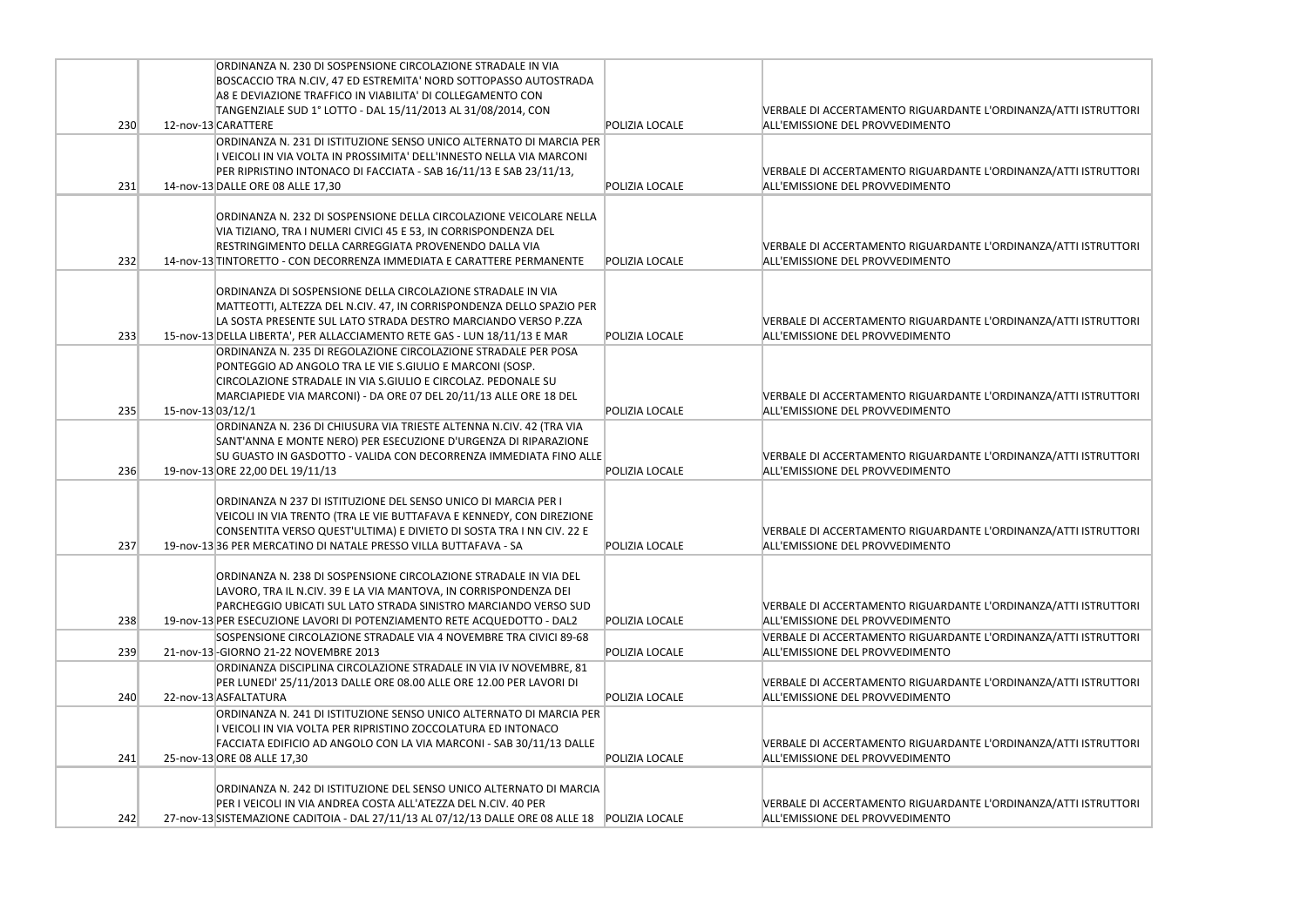|     | ORDINANZA N. 243 DI RESTRINGIMENTO STRADA E SENSO UNICO ALTERNATO                                                    |                |                                                                        |
|-----|----------------------------------------------------------------------------------------------------------------------|----------------|------------------------------------------------------------------------|
|     | IN VIA SALVO D'ACQUISTO TRA VIE MAZZEL E MARCO POLO PER                                                              |                |                                                                        |
|     | ABBASSAMENTO MARCIAPIEDE - DAL 27/11/13 AL 07/12/13, DALLE ORE 08                                                    |                | <b>VERBALE DI ACCERTAMENTO RIGUARDANTE</b>                             |
| 243 | 27-nov-13 ALLE 18                                                                                                    | POLIZIA LOCALE | ALL'EMISSIONE DEL PROVVEDIMENTO                                        |
|     | ORDINANZA N. 244 DI ISTITUZIONE SENSO UNICO ALTERNATO DI MARCIA PER                                                  |                |                                                                        |
|     | I VEICOLI IN VIA TIZIANO, NEL TRATTO COMPRESO TRA LE VIE DONATELLO E                                                 |                |                                                                        |
|     | BUFFONI, PER REALIZZAZIONE DI POZZETTO DRENANTE - DAL 28/11/13 AL                                                    |                | VERBALE DI ACCERTAMENTO RIGUARDANTE                                    |
| 244 | 27-nov-13 10/12/13, DALLE ORE 08 ALLE 18                                                                             | POLIZIA LOCALE | ALL'EMISSIONE DEL PROVVEDIMENTO                                        |
|     | ORDINANZA N. 245 DI ISTITUZIONE SENSO UNICO ALTERNATO DI MARCIA PER                                                  |                |                                                                        |
|     | I VEICOLI IN VIA SANT'ANNA, ALL'ALTEZZA DEL NUMERO CIVICO 4/A, PER                                                   |                |                                                                        |
|     | ALLACCIAMENTO FOGNARIO DI UTENZA PRIVATA - DAL 29/11/13 AL                                                           |                | VERBALE DI ACCERTAMENTO RIGUARDANTE                                    |
| 245 | 28-nov-13 18/12/13, DALLE ORE 08 ALLE 18                                                                             | POLIZIA LOCALE | ALL'EMISSIONE DEL PROVVEDIMENTO                                        |
|     | ORDINANZA N. 246 DI ISTITUZIONE SENSO UNICO ALTERNATO DI MARCIA PER                                                  |                |                                                                        |
|     | I VEICOLI IN VIA DI VITTORIO ALL'ALTEZZA DEL NUMERO CIV. 7, PER                                                      |                |                                                                        |
|     | ALLACCIAMENTO IDRICO DI UTENZA PRIVATA - DAL 29/11/13 AL 18/12/13,                                                   | POLIZIA LOCALE | VERBALE DI ACCERTAMENTO RIGUARDANTE<br>ALL'EMISSIONE DEL PROVVEDIMENTO |
| 246 | 28-nov-13 DALLE ORE 08 ALLE 18                                                                                       |                |                                                                        |
|     | ORDINANZA N. 247 DI ISTITUZIONE SENSO UNICO DI MARCIA PER I VEICOLI IN                                               |                |                                                                        |
|     | VIA MATTEOTTI, TRA NUMERO CIV. 45 E LA VIA GARIBALDI, PER                                                            |                |                                                                        |
| 247 | ABBATTIMENTO ALBERO PERICOLANTE - VALIDA IL 29/11/13 CON<br>29-nov-13 DECORRENZA IMMEDIATA FINO ALLE ORE 18,00       | POLIZIA LOCALE | VERBALE DI ACCERTAMENTO RIGUARDANTE<br>ALL'EMISSIONE DEL PROVVEDIMENTO |
|     |                                                                                                                      |                |                                                                        |
|     | ORDINANZA N. 248 DI PROROGA PROVVEDIMENTO N. 235/2013                                                                |                |                                                                        |
|     | (SOSPENSIONE CIRCOLAZIONE STRADALE ALL'ANGOLO TRA LE VIE MARCONI E                                                   |                |                                                                        |
| 248 | S.GIULIO, IN CORRISPONDENZA DI AREA GRAVATA DA OCCUPAZIONE SUOLO                                                     | POLIZIA LOCALE | VERBALE DI ACCERTAMENTO RIGUARDANTE<br>ALL'EMISSIONE DEL PROVVEDIMENTO |
|     | 29-nov-13 PUBBLICO CON PONTEGGIO) FINO AL 08/12/2013                                                                 |                |                                                                        |
|     | ORDINANZA N. 249 DI ISTITUZIONE SENSO UNICO ALTERNATO DI AMRCIA PER                                                  |                |                                                                        |
|     | I VEICOLI IN VIA S.PIO X, ALL'ALTEZZA DEL N.CIV. 54/B (TRA VIE TURATI E                                              |                |                                                                        |
| 249 | GASPAROLI) PER ALLACCIAMENTO ALLA RETE FOGNARIA DI UTENZA PRIVATA -<br>29-nov-13 MART 03/12/13, DALLE ORE 09 ALLE 17 | POLIZIA LOCALE | VERBALE DI ACCERTAMENTO RIGUARDANTE<br>ALL'EMISSIONE DEL PROVVEDIMENTO |
|     | ORDINANZA N. 250 DI ISTITUZIONE DEL SENSO UNICO ALTERNATO DI MARCIA                                                  |                |                                                                        |
|     | PER I VEICOLI IN VIA SOLFERINO ALL'ALTEZZA DEL NUMERO CIVICO 37 PER                                                  |                |                                                                        |
|     | ALLACCIAMENTO ALLA RETE IDRICA DI UTENZA PRIVATA - MART 03/12/2013                                                   |                | <b>VERBALE DI ACCERTAMENTO RIGUARDANTE</b>                             |
| 250 | 02-dic-13 DALLE ORE 08 ALLE 18                                                                                       | POLIZIA LOCALE | ALL'EMISSIONE DEL PROVVEDIMENTO                                        |
|     | ORDINANZA N. 251 DI REVOCA PROVVEDIMENTO N. 202/2013 (MERCATINO                                                      |                |                                                                        |
|     | DI P.ZZA XXV APRILE) PER DOMENICA 08/12/2013 E CHIUSURA P.ZZA XXV                                                    |                |                                                                        |
|     | APRILE E VIA CINQUE GIORNATE TRA LE VIE DEL BO' E MAZZINI PER                                                        |                | VERBALE DI ACCERTAMENTO RIGUARDANTE                                    |
| 251 | 03-dic-13 DOMENICA 15/12/2013, DALLE ORE 07 ALLE ORE 20                                                              | POLIZIA LOCALE | ALL'EMISSIONE DEL PROVVEDIMENTO                                        |
|     | ORDINANZA N. 252 DI DIVIETO DI SOSTA CON RIMOZIONE FORZATA IN VIA                                                    |                |                                                                        |
|     | SAN GIULIO, ADIACENTEMENTE ALLA EX-CHIESA PARROCCHIALE, NEL                                                          |                |                                                                        |
|     | PARCHEGGIO UBICATO ALL'ALTEZZA DEI NN CIV. 160 E 198, NEI DUE STALLI DI                                              |                | <b>VERBALE DI ACCERTAMENTO RIGUARDANTE</b>                             |
| 252 | 03-dic-13 SOSTA INTERESSATI DALL'OCCUPAZIONE CON UN FURGONE PER IL                                                   | POLIZIA LOCALE | ALL'EMISSIONE DEL PROVVEDIMENTO                                        |
|     | ORDINANZA N. 253 DI REGOLAMENTAZIONE CIRCOLAZIONE STRADALE IN VIA                                                    |                |                                                                        |
|     | MARCONI ALTEZZA VIA SANT'ANNA, CAUSA RESTRINGIMENTO CARREGGIATA                                                      |                |                                                                        |
|     | DURANTE INTERVENTO DI SPOSTAMENTO CADITOIA STRADALE - DAL                                                            |                | VERBALE DI ACCERTAMENTO RIGUARDANTE                                    |
| 253 | 05-dic-13 06/12/13 AL 11/12/13, DALLE ORE 08 ALLE 18                                                                 | POLIZIA LOCALE | ALL'EMISSIONE DEL PROVVEDIMENTO                                        |
|     |                                                                                                                      |                |                                                                        |
|     | ORDINANZA N. 254 DI SOSPENSIONE CIRCOLAZIONE VEICOLARE ORDINARIA                                                     |                |                                                                        |
|     | IN VIA SAN PIO X, TRA LE VIE GASPAROLI E S.CARLO BORROMEO, PER                                                       |                |                                                                        |
|     | ESECUZIONE LAVORI DI RIFACIMENTO DEL MANTO STRADALE - DALLE ORE 06                                                   |                | VERBALE DI ACCERTAMENTO RIGUARDANTE                                    |
| 254 | 05-dic-13 DEL 09/12/13 ALLE ORE 06 DEL 10/12/13 E DALLE ORE 20 DEL 10/                                               | POLIZIA LOCALE | ALL'EMISSIONE DEL PROVVEDIMENTO                                        |
|     | ORDINANZA N. 255 DI REGOLAMENTAZIONE CIRCOLAZIONE STRADALE IN VIA                                                    |                |                                                                        |
|     | ANDREA COSTA ALL'INTERSEZIONE FORMATA CON LE VIE DE AMICIS E PERO                                                    |                |                                                                        |
|     | PER SISTEMAZIONE E MODIFICAZIONE INCROCIO - DAL 09/12/13 AL 13/12/13,                                                |                | VERBALE DI ACCERTAMENTO RIGUARDANTE                                    |
| 255 | 05-dic-13 DALLE ORE 08 ALLE 18                                                                                       | POLIZIA LOCALE | ALL'EMISSIONE DEL PROVVEDIMENTO                                        |
|     |                                                                                                                      |                |                                                                        |

L'ORDINANZA/ATTI ISTRUTTORI

L'ORDINANZA/ATTI ISTRUTTORI

L'ORDINANZA/ATTI ISTRUTTORI

L'ORDINANZA/ATTI ISTRUTTORI

L'ORDINANZA/ATTI ISTRUTTORI

L'ORDINANZA/ATTI ISTRUTTORI

L'ORDINANZA/ATTI ISTRUTTORI

L'ORDINANZA/ATTI ISTRUTTORI

L'ORDINANZA/ATTI ISTRUTTORI

L'ORDINANZA/ATTI ISTRUTTORI

L'ORDINANZA/ATTI ISTRUTTORI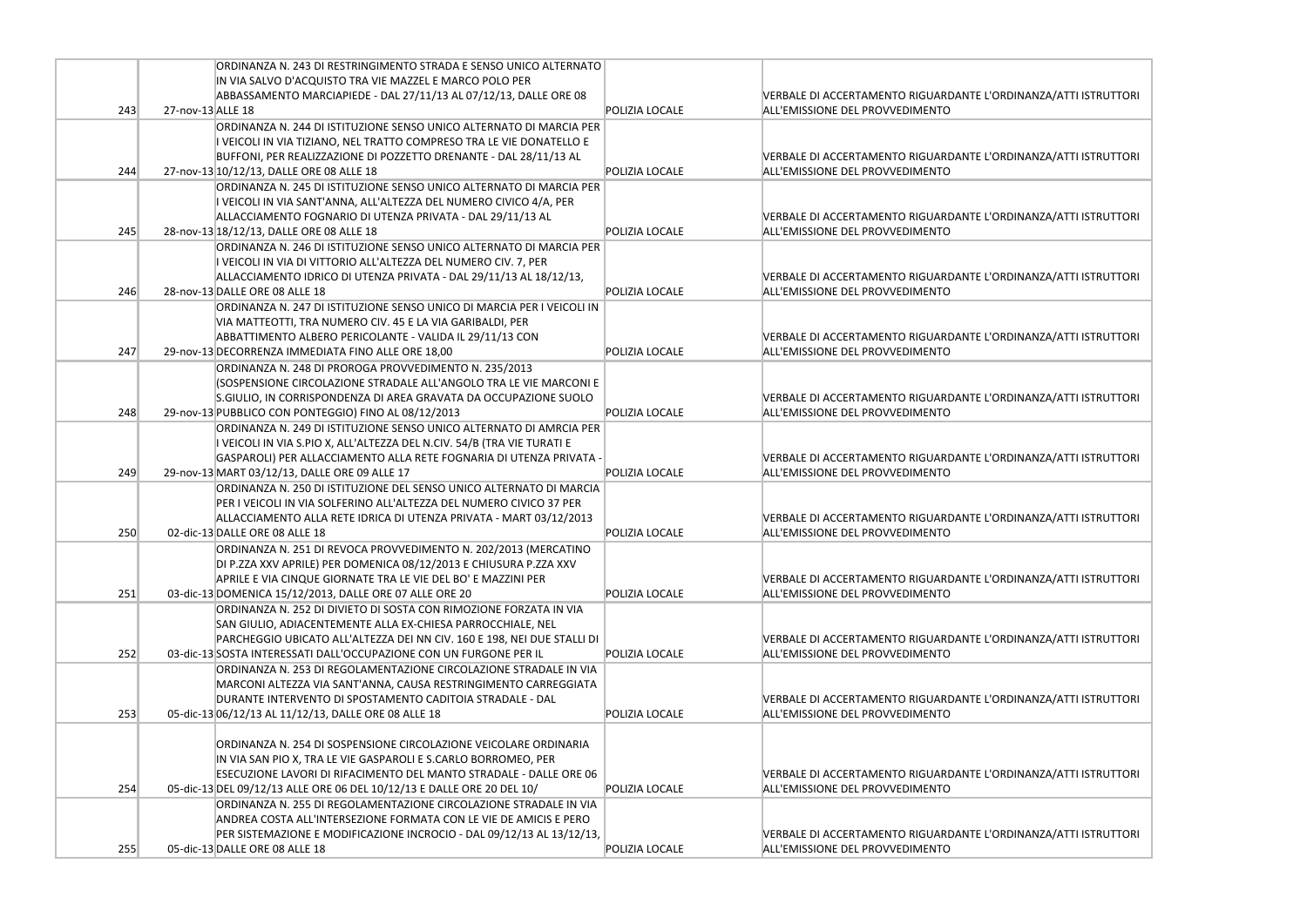|     | ORDINANZA N. 256 DI REVOCA PROVVEDIMENTO N. 254 DEL 05/12/2013                                                                             |                          |                                                                               |
|-----|--------------------------------------------------------------------------------------------------------------------------------------------|--------------------------|-------------------------------------------------------------------------------|
|     | (ORDINANZA DI SOSPENSIONE CIRCOLAZIONE VEICOLARE ORDINARIA NELLA                                                                           |                          |                                                                               |
|     | VIA SAN PIO X TRA LE VIE GASPAROLI E S.CARLO BORROMEO PER                                                                                  |                          | <b>VERBALE DI ACCERTAMENTO RIGUARDANTE</b>                                    |
| 256 | 09-dic-13 RIFACIMENTO MANTO STRADALE) - CON DECORRENZA IMMEDIATA                                                                           | POLIZIA LOCALE           | ALL'EMISSIONE DEL PROVVEDIMENTO                                               |
|     |                                                                                                                                            |                          |                                                                               |
|     | ORDINANZA N. 257 DI SOSPENSIONE CIRCOLAZIONE STRADALE IN VIA S.PIO X,<br>IN PROSSIMITA' DELL'INTERSEZIONE SEMAFORICA CON VIA GARIBALDI,    |                          |                                                                               |
|     | NELL'AREA INTERESSATA DAI LAVORI DI REALIZZAZIONE DI DUE POZZETTI                                                                          |                          | <b>VERBALE DI ACCERTAMENTO RIGUARDANTE</b>                                    |
| 257 | 09-dic-13 DRENANTI, CON RESTRINGIMENTO CARREGGIATA - DAL 11/12/13A                                                                         | POLIZIA LOCALE           | ALL'EMISSIONE DEL PROVVEDIMENTO                                               |
|     |                                                                                                                                            |                          |                                                                               |
|     | ORDINANZA N. 258 DI REGOLAZIONE CIRCOLAZIONE STRADALE NEL P.LE                                                                             |                          |                                                                               |
|     | CIMITERO, NELL'ISOLA ROTATORIA OVE CONFLUISCONO IL V.LE                                                                                    |                          |                                                                               |
|     | RIMEMBRANZE E LE VIE REDIPUGLIA E PIAVE, PER REALIZZAZIONE POZZETTO                                                                        |                          | <b>VERBALE DI ACCERTAMENTO RIGUARDANTE</b>                                    |
| 258 | 09-dic-13 DRENANTE - IL 11/12/13 E 12/12/13 E DAL 16/12/13AL 18/12/13, DALLEOR                                                             | POLIZIA LOCALE           | ALL'EMISSIONE DEL PROVVEDIMENTO                                               |
|     | ORDINANZA N. 259 DI SOSPENSIONE CIRCOLAZIONE STRADALE IN VIA                                                                               |                          |                                                                               |
|     | BOSCACCIO N. CIV. 50 PER REALIZZAZIONE DI POZZETTO DRENANTE, CON                                                                           |                          |                                                                               |
|     | RESTRINGIMENTO CARREGGIATA - DAL 11/12/2013 AL 13/12/2013, DALLE                                                                           |                          | <b>VERBALE DI ACCERTAMENTO RIGUARDANTE</b>                                    |
| 259 | 10-dic-13 ORE 08 ALLE 18                                                                                                                   | POLIZIA LOCALE           | ALL'EMISSIONE DEL PROVVEDIMENTO                                               |
|     | ORDINANZA N. 260 DI ISTITUZIONE DEL SENSO UNICO ALTERNATO DI MARCIA                                                                        |                          |                                                                               |
|     | PER I VEICOLI IN VIA SICILIA, ALL'ALTEZZA DEL NUMERO CIVICO 7/B, PER                                                                       |                          |                                                                               |
| 260 | ESECUZIONE ALLACCIAMENTO IDRICO - DAL 16/12/2013 AL 20/12/2013,<br>10-dic-13 DALLE ORE 07,30 ALLE ORE 17                                   | POLIZIA LOCALE           | <b>VERBALE DI ACCERTAMENTO RIGUARDANTE</b><br>ALL'EMISSIONE DEL PROVVEDIMENTO |
|     | ORDINANZA N. 261 DI REGOLAZIONE CIRCOLAZIONE STRADALE PER POSA                                                                             |                          |                                                                               |
|     | PONTEGGIO ALL'ANGOLO TRA LE VIE MARCONI E S.GIULIO, NECESSARIO AL                                                                          |                          |                                                                               |
|     | RIFACIMENTO DELLE FACCIATE DELL'EDIFICIO (PROLUNGAMENTO                                                                                    |                          |                                                                               |
|     | OCCUPAZIONE) - CON DECORRENZA IMMEDIATA FINO A SAB 21/12/2013,                                                                             |                          | <b>VERBALE DI ACCERTAMENTO RIGUARDANTE</b>                                    |
| 261 | 11-dic-13 PERMANE                                                                                                                          | POLIZIA LOCALE           | ALL'EMISSIONE DEL PROVVEDIMENTO                                               |
|     | ORDINANZA N. 262 DI SOSPENSIONE DELLA CIRCOLAZIONE VEICOLARE IN VIA                                                                        |                          |                                                                               |
|     | TORRICELLI, NEL TRATTO COMPRESO TRA LE VIE GRAMSCI E VALDARNO, PER                                                                         |                          |                                                                               |
|     | SCARIFICA E RIPRISTINO MANTO STRADALE - DA LUN 16/12/13 A MERC                                                                             |                          | <b>VERBALE DI ACCERTAMENTO RIGUARDANTE</b>                                    |
| 262 | 11-dic-13 18/12/13, DALLE ORE 08 ALLE 18                                                                                                   | POLIZIA LOCALE           | ALL'EMISSIONE DEL PROVVEDIMENTO                                               |
|     | ORDINANZA N. 263 DI SOSPENSIONE DELLA CIRCOLAZIONE STRADALE NELLA                                                                          |                          |                                                                               |
|     | SEMICARREGGIATA DI VIA REDIPUGLIA DESTINATA ALLA MARCIA IN                                                                                 |                          |                                                                               |
|     | DIREZIONE DEL P.LE CIMITERO, PER POTATURA PIANTE - DA MART 17/12/13 A                                                                      |                          | <b>VERBALE DI ACCERTAMENTO RIGUARDANTE</b>                                    |
| 263 | 11-dic-13 GIO 19/12/13, DALLE ORE 08 ALLE 18                                                                                               | POLIZIA LOCALE           | ALL'EMISSIONE DEL PROVVEDIMENTO                                               |
|     | ORD. N. 264 DI REGOLAZ. CIRCOLAZIONE STRADALE PER SCAVO RETE GAS IN                                                                        |                          |                                                                               |
|     | VIA BUFFONI (SENSO UNICO IN VIA BUFFONI VERSO GALLARATE NELLA                                                                              |                          |                                                                               |
|     | CORSIA PER LA MARCIA VERSO SAN PIO X, ADIACENTE A QUELLA INTERDETTA                                                                        |                          | <b>VERBALE DI ACCERTAMENTO RIGUARDANTE</b>                                    |
| 264 | 13-dic-13 E DEVIAZIONE TRAFFICO MARCIANTE VERSO EST IN VIA MORAZZON                                                                        | POLIZIA LOCALE           | ALL'EMISSIONE DEL PROVVEDIMENTO                                               |
|     | ORDINANZA N. 265 DI SOSPENSIONE CIRCOLAZIONE STRADALE E DIVIETO DI                                                                         |                          |                                                                               |
|     | SOSTA IN VIA PIETRO NENNI, ALL'ALTEZZA DEL N° CIV. 7, PER OCCUPAZIONE                                                                      |                          |                                                                               |
|     | DUE STALLI DI SOSTA CON CAMION DOTATO DI CESTELLO ELEVATORE - VEN                                                                          |                          | <b>VERBALE DI ACCERTAMENTO RIGUARDANTE</b>                                    |
| 265 | 17-dic-13 27/12/13 DALLE ORE 08,30 ALLE 17,30                                                                                              | POLIZIA LOCALE           | ALL'EMISSIONE DEL PROVVEDIMENTO                                               |
|     |                                                                                                                                            |                          |                                                                               |
|     | ORDINANZA N. 266 DI REGOLAZIONE CIRCOLAZIONE STRADALE IN P.ZZA                                                                             |                          |                                                                               |
|     | ITALIA E VIA MAZZINI (CON SOSPENSIONE TRANSITO IN AREA INTERESSATA                                                                         |                          |                                                                               |
| 266 | DAI LAVORI ED EVENTUALE SENSO UNICO ALTERNATO ADIACENTEMENTE)<br>17-dic-13 PER ASFALTATURA - DAL 07/01/14 AL 11/01/14, DALLE ORE 08 ALLE18 | POLIZIA LOCALE           | <b>VERBALE DI ACCERTAMENTO RIGUARDANTE</b><br>ALL'EMISSIONE DEL PROVVEDIMENTO |
|     | ORDINANZA PER RIMOZIONE VEICOLO FUORI USO - VIA IV NOVEMBRE                                                                                |                          | <b>VERBALE DI ACCERTAMENTO RIGUARDANTE</b>                                    |
| 267 | 17-dic-13 ANGOLO VIA MAZZINI, TARGATO BW825KR                                                                                              | UFFICIO EDILIZIA PRIVATA | ALL'EMISSIONE DEL PROVVEDIMENTO                                               |
|     |                                                                                                                                            |                          |                                                                               |

E L'ORDINANZA/ATTI ISTRUTTORI

E L'ORDINANZA/ATTI ISTRUTTORI

E L'ORDINANZA/ATTI ISTRUTTORI

E L'ORDINANZA/ATTI ISTRUTTORI

L'ORDINANZA/ATTI ISTRUTTORI

E L'ORDINANZA/ATTI ISTRUTTORI

E L'ORDINANZA/ATTI ISTRUTTORI

E L'ORDINANZA/ATTI ISTRUTTORI

E L'ORDINANZA/ATTI ISTRUTTORI

E L'ORDINANZA/ATTI ISTRUTTORI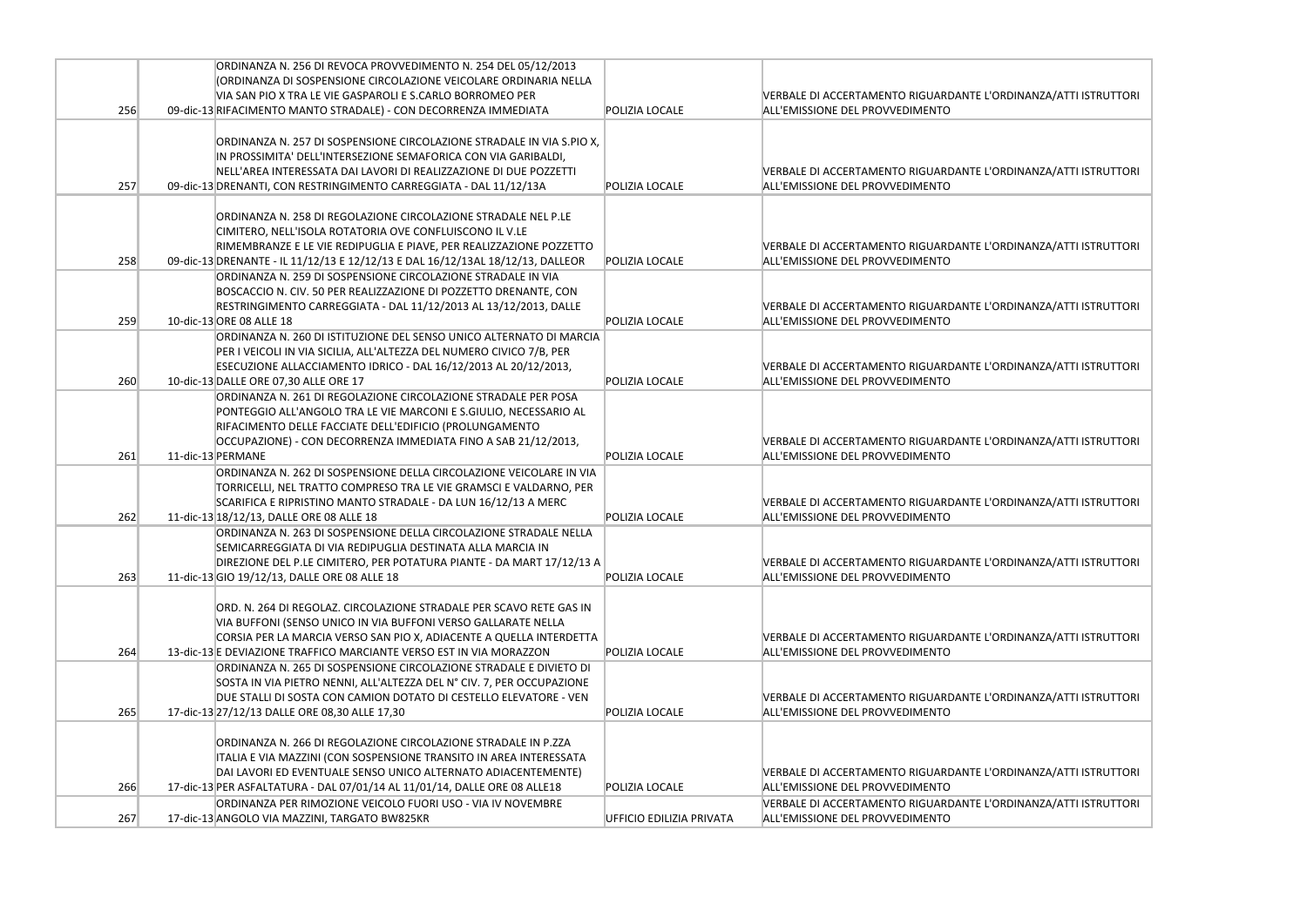|                | ORDINANZA N. 268 DI DI ISTITUZIONE DEL SENSO UNICO ALTERNATO PER I            |                          |                                                                        |
|----------------|-------------------------------------------------------------------------------|--------------------------|------------------------------------------------------------------------|
|                | VEICOLI IN VIA BONICALZA ALTEZZA NUMERO CIVICO 72, PER RIPRISTINO             |                          | VERBALE DI ACCERTAMENTO RIGUARDANTE                                    |
| 268            | 18-dic-13 ASFALTATO - DAL 07/01/2014 AL 11/01/2014, TRA LE ORE 08 E LE ORE 18 | POLIZIA LOCALE           | ALL'EMISSIONE DEL PROVVEDIMENTO                                        |
|                | ORDINANZA N. 269 DI SOSPENSIONE CIRCOLAZIONE VEICOLARE IN P.ZZA SAN           |                          |                                                                        |
|                | GIULIO ED IN VIA CAV COLOMBO TRA P.TTA DON F.SPINA E P.ZZA SAN GIULIO,        |                          |                                                                        |
|                | CON DOPPIO SENSO DI CIRCOLAZIONE A MONTE, PER PRESEPE VIVENTE -               |                          | VERBALE DI ACCERTAMENTO RIGUARDANTE                                    |
| 269            | 19-dic-13 DOM 22/12/13 DALLE ORE 14 ALLE 17                                   | POLIZIA LOCALE           | ALL'EMISSIONE DEL PROVVEDIMENTO                                        |
|                | ORDINANZA RIMOZIONE VEICOLO IN VIA CADORNA - VIA BOSCACCIO IN                 |                          | <b>VERBALE DI ACCERTAMENTO RIGUARDANTE</b>                             |
| 270            | 19-dic-13 PROSSIMITA DEL TORRENTE TENORE                                      | UFFICIO EDILIZIA PRIVATA | ALL'EMISSIONE DEL PROVVEDIMENTO                                        |
|                |                                                                               |                          |                                                                        |
|                | ORDINANZA N. 271 DI SOSPENSIONE CIRCOLAZIONE VEICOLARE ORDINARIA              |                          |                                                                        |
|                | IN VIA S.FRANCESCO (TRA N.CIV. 19 E VIA UNGARETTI) ED IN VIA S.CARLO          |                          |                                                                        |
|                | BORROMEO (TRA VIE FERMI E S.PIO X) PER SACRA RAPPRESENTAZIONE                 |                          |                                                                        |
|                |                                                                               | POLIZIA LOCALE           | VERBALE DI ACCERTAMENTO RIGUARDANTE<br>ALL'EMISSIONE DEL PROVVEDIMENTO |
| 271            | 30-dic-13 EPIFANIA - LUN 06/01/2014, DALLE ORE 14,30 ALLE 16,30               |                          |                                                                        |
|                | ORDINANZA DI REGOLAZIONE CIRCOLAZIONE STRADALE PER REALIZZAZIONE              |                          |                                                                        |
|                | ROTATORIE IN VIA CONFALONIERI INCROCIO MONTI, IN VIA CONFALONIERI             |                          |                                                                        |
|                | INCROCIO ADA NEGRI IN VIA FOSCOLO INTERSEZIONE VIE MARONCELLI E               |                          | VERBALE DI ACCERTAMENTO RIGUARDANTE                                    |
| $\mathbf{1}$   | 08-gen-14 CONFALONIERI - DAL 13/01/2014                                       | POLIZIA LOCALE           | ALL'EMISSIONE DEL PROVVEDIMENTO                                        |
|                | ORDINANZA N. 02 DI SOSPENSIONE DELLA CIRCOLAZIONE STRADALE NELLA              |                          |                                                                        |
|                | VIA MANZONI, ALL'ALTEZZA DEL N.CIV. 19, PER LAVORI DI REALIZZAZIONE           |                          |                                                                        |
|                | RETE DI RACCOLTA ACQUE E RIFACIMENTO MANTO STRADALE - DAL 20/01/14            |                          | VERBALE DI ACCERTAMENTO RIGUARDANTE                                    |
| $\overline{2}$ | 17-gen-14 AL 23/01/14, DALLE ORE 08 ALLE ORE 18,30                            | POLIZIA LOCALE           | ALL'EMISSIONE DEL PROVVEDIMENTO                                        |
|                |                                                                               |                          | VERBALE DI ACCERTAMENTO RIGUARDANTE                                    |
| 3 <sup>l</sup> | 20-gen-14 ORDINANZA INGIUNZIONE RELATIVA A VERBALE N.01/2009                  | POLIZIA LOCALE           | ALL'EMISSIONE DEL PROVVEDIMENTO                                        |
|                |                                                                               |                          | VERBALE DI ACCERTAMENTO RIGUARDANTE                                    |
|                | 20-gen-14 ORDINANZA INGIUNZIONE LEGGE 689/81 RELATIVA A VERBALE N. 02/2009    | POLIZIA LOCALE           | ALL'EMISSIONE DEL PROVVEDIMENTO                                        |
|                | ORDINANZA N. 05 DI REGOLAZIONE CIRCOLAZIONE STRADALE (CON                     |                          |                                                                        |
|                | ISTITUZIONE SENSO UNICO ALTERNATO) IN VIA CARAVAGGIO, ALL'ALTEZZA             |                          |                                                                        |
|                | N.CIV. 20, PER ESECUZIONE ALLACCIAMENTO IDRICO - DAL 23/01/14 AL              |                          | VERBALE DI ACCERTAMENTO RIGUARDANTE                                    |
| 5              | 21-gen-14 07/02/14, DALLE ORE 08 ALLE 18                                      | POLIZIA LOCALE           | ALL'EMISSIONE DEL PROVVEDIMENTO                                        |
|                | ORDINANZA N. 06 DI REGOLAZIONE CIRCOLAZIONE STRADALE NELLE VIE                |                          |                                                                        |
|                | REDIPUGLIA (PRIMI 40 MT. ACCEDENDO DA VIA GASPAROLI), TURATI (TRA             |                          |                                                                        |
|                | N.CIV. 3 E VIA S.PIO X) E PERO (IN PROSSIMITA' E CORRISPONDENZA               |                          | VERBALE DI ACCERTAMENTO RIGUARDANTE                                    |
| $6 \mid$       | 21-gen-14 DELL'INTERSEZIONE CON VIA DANTE), PER ADEGUAMENTO MARCIAPIEDIE      | POLIZIA LOCALE           | ALL'EMISSIONE DEL PROVVEDIMENTO                                        |
|                |                                                                               |                          |                                                                        |
|                | ORDINANZA N. 07 DI REGOLAZIONE CIRCOLAZIONE STRADALE NELLE VIE                |                          |                                                                        |
|                | GARIBALDI (TRA LE VIE VERDI E MATTEOTTI) ED ALL'INCROCIO TRA LE VIE           |                          |                                                                        |
|                | VERDI/VENEGONI PER AVVIO LAVORI DI DEMOLIZIONE EDIFICIO E RIMOZIONE           |                          | VERBALE DI ACCERTAMENTO RIGUARDANTE                                    |
|                | 21-gen-14 TRALICCIO DI SOSTEGNO LANTERNA SEMAFORICA AEREA IN DISUS            | POLIZIA LOCALE           | ALL'EMISSIONE DEL PROVVEDIMENTO                                        |
|                |                                                                               |                          |                                                                        |
|                | ORDINANZA N. 08 DI SOSPENSIONE DELLA CIRCOLAZIONE VEICOLARE                   |                          |                                                                        |
|                | ORDINARIA NEL TRATTO DELLA VIA S.PIO X COMPRESO TRA LE VIE GASPAROLI          |                          |                                                                        |
|                | E S.CARLO BORROMEO, CON ISTITUZIONE SENSO UNICO DI MARCIA PER I               |                          | VERBALE DI ACCERTAMENTO RIGUARDANTE                                    |
| 8              | 23-gen-14 VEICOLI IN VIA S.CARLO BORROMEO TRA LE VIE S.PIO X E PIRANDELL      | POLIZIA LOCALE           | ALL'EMISSIONE DEL PROVVEDIMENTO                                        |
|                |                                                                               |                          |                                                                        |
|                | ORDINANZA N. 09 DI REGOLAZIONE CIRCOLAZIONE STRADALE NELLA VIA                |                          |                                                                        |
|                | MAZZINI, NEL P.LE RISORGIMENTO, NELLA VIA V.VENETO, NEL P.LE LEGA             |                          |                                                                        |
|                | LOMBARDA E NELLA VIA GALVANI, AL FINE DI CONSENTIRVI L'ESECUZIONE DEI         |                          | VERBALE DI ACCERTAMENTO RIGUARDANTE                                    |
| 9              | 29-gen-14 LAVORI DI ADEGUAMENTO MARCIAPIEDI E REALIZZAZIONE PASSAG            | POLIZIA LOCALE           | ALL'EMISSIONE DEL PROVVEDIMENTO                                        |
|                |                                                                               |                          |                                                                        |

L'ORDINANZA/ATTI ISTRUTTORI

L'ORDINANZA/ATTI ISTRUTTORI

L'ORDINANZA/ATTI ISTRUTTORI

L'ORDINANZA/ATTI ISTRUTTORI

L'ORDINANZA/ATTI ISTRUTTORI

L'ORDINANZA/ATTI ISTRUTTORI

L'ORDINANZA/ATTI ISTRUTTORI

L'ORDINANZA/ATTI ISTRUTTORI

L'ORDINANZA/ATTI ISTRUTTORI

L'ORDINANZA/ATTI ISTRUTTORI

L'ORDINANZA/ATTI ISTRUTTORI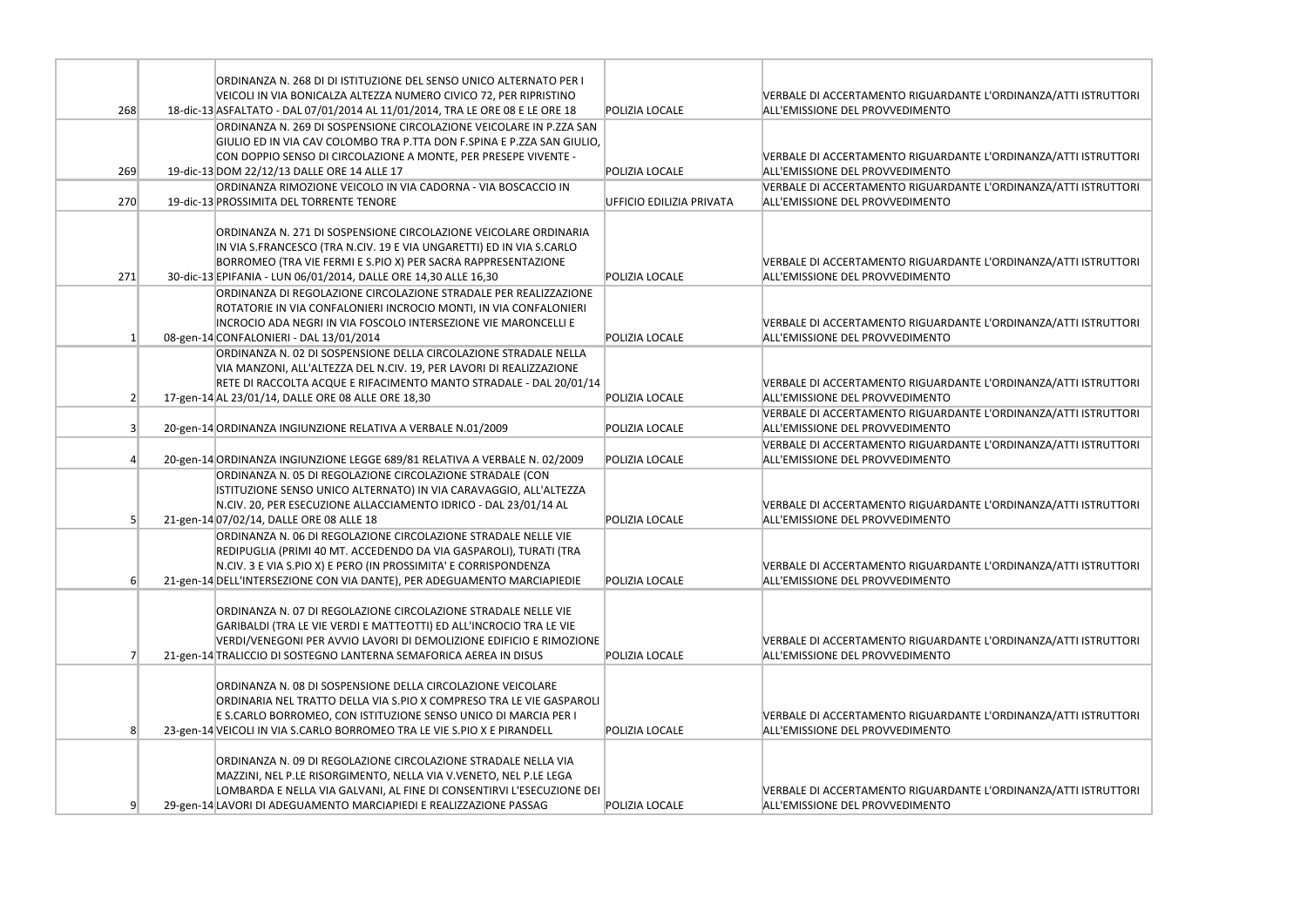|                 |               | ORDINANZA N. 10 DI SOSPENSIONE CIRCOLAZIONE STRADALE IN VIA XXIV<br>MAGGIO ALL'ALTEZZA DEL N. CIV. 13 PER POSA PONTEGGIO EDILE CON                                                                                                                                                 |                          |                                                                               |
|-----------------|---------------|------------------------------------------------------------------------------------------------------------------------------------------------------------------------------------------------------------------------------------------------------------------------------------|--------------------------|-------------------------------------------------------------------------------|
| 10 <sup>°</sup> |               | ISTITUZIONE DIVIETO DI SOSTA LUNGO ENTRAMBI I LATI STRADA - DALLE ORE<br>29-gen-14 06,00 DEL 03/02/14 ALLE ORE 24,00 DEL 17/02/14                                                                                                                                                  | POLIZIA LOCALE           | <b>VERBALE DI ACCERTAMENTO RIGUARDANTE</b><br>ALL'EMISSIONE DEL PROVVEDIMENTO |
| 11              |               | ORDINANZA N. 11 DI SOSPENSIONE CIRCOLAZIONE VEICOLARE IN P.ZZA<br>S.GIULIO E VIA CAV COLOMBO FINO A P.TTA DON F.SPINA, CON ISTITUZIONE<br>DOPPIO SENSO DI MARCIA A MONTE DEL TRATTO DI VIA CAV.COLOMBO<br>29-gen-14 PRECLUSO AL TRAFFICO VEICOLARE, PER FESTA PATRONALE DI S.GIULI | POLIZIA LOCALE           | VERBALE DI ACCERTAMENTO RIGUARDANTE<br>ALL'EMISSIONE DEL PROVVEDIMENTO        |
|                 |               | ORDINANZA N. 12 DI SOSPENSIONE DELLA CIRCOLAZIONE VEICOLARE IN VIA<br>PIAVE NEL TRATTO COMPRESO TRA IL P.LE CIMITERO E LA VIA ISONZO, PER<br>MANIFESTAZIONE FALO' DELLA GIOEUBIA - VEN 31/01/2014 TRA LE ORE 19,30                                                                 |                          | <b>VERBALE DI ACCERTAMENTO RIGUARDANTE</b>                                    |
| 12              |               | 29-gen-14 E LE ORE 22,30                                                                                                                                                                                                                                                           | POLIZIA LOCALE           | ALL'EMISSIONE DEL PROVVEDIMENTO                                               |
| 13              | 31-gen-14 DEC | ORDINANZA N. 13 DI REVOCA PROVVEDIMENTO N. 01 DEL 08/01/2014 PER<br>QUANTO ATTIENE LA REGOLAMENTAZIONE A REGIME ROTATORIO<br>NELL'INTERSEZIONE TRA LE VIE CONFALONIERI E NEGRI, CON RIPRISTINO<br>CIRCOLAZIONE PREESISTENTE ALLA REALIZZAZIONE DELLA ROTATORIA - CON               | <b>POLIZIA LOCALE</b>    | <b>VERBALE DI ACCERTAMENTO RIGUARDANTE</b><br>ALL'EMISSIONE DEL PROVVEDIMENTO |
| 14              |               | ORDINANZA N. 14 DI PROROGA PROVVEDIMENTO N. 08 DEL 23/01/2014 FINO<br>ALLE ORE 20,00 DEL 05/02/2014 (CHIUSURA TRATTO DI VIA S.PIO X<br>COMPRESO TRA LE VIE GASPAROLI E S.CARLO BORROMEO ED ISTITUZIONE<br>31-gen-14 SENSO UNICO PER I VEICOLI IN VIA S.CARLO BORROMEO TRA VIE S.PI | POLIZIA LOCALE           | <b>VERBALE DI ACCERTAMENTO RIGUARDANTE</b><br>ALL'EMISSIONE DEL PROVVEDIMENTO |
|                 |               | ORDINANZA PER LA RIMOZIONE E SMALTIMENTO VEICOLI FUORI USO - VIA                                                                                                                                                                                                                   |                          | <b>VERBALE DI ACCERTAMENTO RIGUARDANTE</b>                                    |
| 15              |               | 04-feb-14 MORAZZONE                                                                                                                                                                                                                                                                | UFFICIO EDILIZIA PRIVATA | ALL'EMISSIONE DEL PROVVEDIMENTO                                               |
|                 |               | ORDINANZA N. 16 DI PROROGA PROVVEDIMENTO N. 14 DEL 31/01/2014,<br>FINO ALLE ORE 20,00 DI VENERDI' 07/02/14 (CHIUSURA VIA S.PIO X TRA LE VIE<br>GASPAROLI E S.CARLO BORROMEO ED ISTITUZIONE SENSO UNICO IN                                                                          |                          | <b>VERBALE DI ACCERTAMENTO RIGUARDANTE</b>                                    |
| 16              |               | 05-feb-14 QUEST'ULTIMA, TRA LE VIE S.PIO X E PIRANDELLO CON DIREZIONE                                                                                                                                                                                                              | POLIZIA LOCALE           | ALL'EMISSIONE DEL PROVVEDIMENTO                                               |
| 17              |               | 06-feb-14 ORDINANZA INGIUNZIONE LEGGE 689/81 RELATIVA A VERBALE N. 05/2009                                                                                                                                                                                                         | POLIZIA LOCALE           | <b>VERBALE DI ACCERTAMENTO RIGUARDANTE</b><br>ALL'EMISSIONE DEL PROVVEDIMENTO |
| 18              |               | 06-feb-14 ORDINANZA INGIUNZIONE LEGGE 689/81 RELATIVA A VERBALE N. 07/2009                                                                                                                                                                                                         | POLIZIA LOCALE           | VERBALE DI ACCERTAMENTO RIGUARDANTE<br>ALL'EMISSIONE DEL PROVVEDIMENTO        |
| 19              |               | ORDINANZA N. 19 DI PROROGA PROVVEDIMENTO N. 10/2014 FINO AL<br>28/02/14 (SOSPENSIONE CIRCOLAZIONE STRADALE IN VIA XXIV MAGGIO N. 13<br>IN CORRISPONDENZA DELL'AREA OCCUPATA DA PONTEGGIO E DIVIETO DI<br>14-feb-14 SOSTA SU AMBO I LATI)                                           | POLIZIA LOCALE           | <b>VERBALE DI ACCERTAMENTO RIGUARDANTE</b><br>ALL'EMISSIONE DEL PROVVEDIMENTO |
| 20              |               | ORDINANZA N. 20 DI SOSPENSIONE CIRCOLAZIONE STRADALE IN VIA<br>SANT'ANNA TRA IL N.CIV. 12 E LA ROTATORIA CON VIA TRIESTE PER<br>ESECUZIONE LAVORI DI POTATURA E TAGLIO ALBERI - MART 25/02/14 E MERC<br>14-feb-14 26/02/14 DALLE ORE 08,30 ALLE 17,30                              | POLIZIA LOCALE           | <b>VERBALE DI ACCERTAMENTO RIGUARDANTE</b><br>ALL'EMISSIONE DEL PROVVEDIMENTO |
|                 |               | ORDINANZA N. 21 DI REGOLAZIONE CIRCOLAZ. STRADALE IN VIA VERDI<br>ALL'INTERSEZIONE CON VIA GARIBALDI (RESTRINGIMENTO STRADALE) E VIA<br>GARIBALDI TRA LE VIE VERDI E MATTEOTTI (CHIUSURA) PER ULTIMAZIONE                                                                          |                          | <b>VERBALE DI ACCERTAMENTO RIGUARDANTE</b>                                    |
| 21              |               | 19-feb-14 LAVORI DI DEMOLIZIONE - VEN 21/02/2014                                                                                                                                                                                                                                   | POLIZIA LOCALE           | ALL'EMISSIONE DEL PROVVEDIMENTO                                               |
| 22              |               | ORDINANZA N. 22 DI REGOLAZIONE CIRCOLAZIONE STRADALE IN VIA<br>MARCONI, IN VIA DON ORIONE, IN VIA MAZZEL, IN VIA SALVO D'ACQUISTO ED<br>IN VIA AVOGADRO, CON ISTITUZIONE SENSO UNICO ALTERNATO PER I VEICOLI<br>19-feb-14 REGOLATO DA MOVIERI, PER AMPLIAMENTO RETE FIBRA OTTICA-D | POLIZIA LOCALE           | <b>VERBALE DI ACCERTAMENTO RIGUARDANTE</b><br>ALL'EMISSIONE DEL PROVVEDIMENTO |
|                 |               | ORDINANZA N. 23 DI ISTITUZIONE DISCO ORARIO (TEMPO MASSIMO PER LA<br>SOSTA DI UN'ORA DALLE ORE 08,00 ALLE ORE 20, NEI GIORNI FERIALI)<br>ALL'INTERNO DEGLI STALLI DI SOSTA DELIMITATI E SEGNALATI, PRESENTI NEL                                                                    |                          | <b>VERBALE DI ACCERTAMENTO RIGUARDANTE</b>                                    |
| 23              |               | 26-feb-14 P.LE MAZZUCCHELLI ED ADIACENTEMENTE ALL'INGRESSO DELL                                                                                                                                                                                                                    | POLIZIA LOCALE           | ALL'EMISSIONE DEL PROVVEDIMENTO                                               |

E L'ORDINANZA/ATTI ISTRUTTORI

E L'ORDINANZA/ATTI ISTRUTTORI

E L'ORDINANZA/ATTI ISTRUTTORI

E L'ORDINANZA/ATTI ISTRUTTORI

E L'ORDINANZA/ATTI ISTRUTTORI

E L'ORDINANZA/ATTI ISTRUTTORI

E L'ORDINANZA/ATTI ISTRUTTORI

E L'ORDINANZA/ATTI ISTRUTTORI

E L'ORDINANZA/ATTI ISTRUTTORI

E L'ORDINANZA/ATTI ISTRUTTORI

E L'ORDINANZA/ATTI ISTRUTTORI

E L'ORDINANZA/ATTI ISTRUTTORI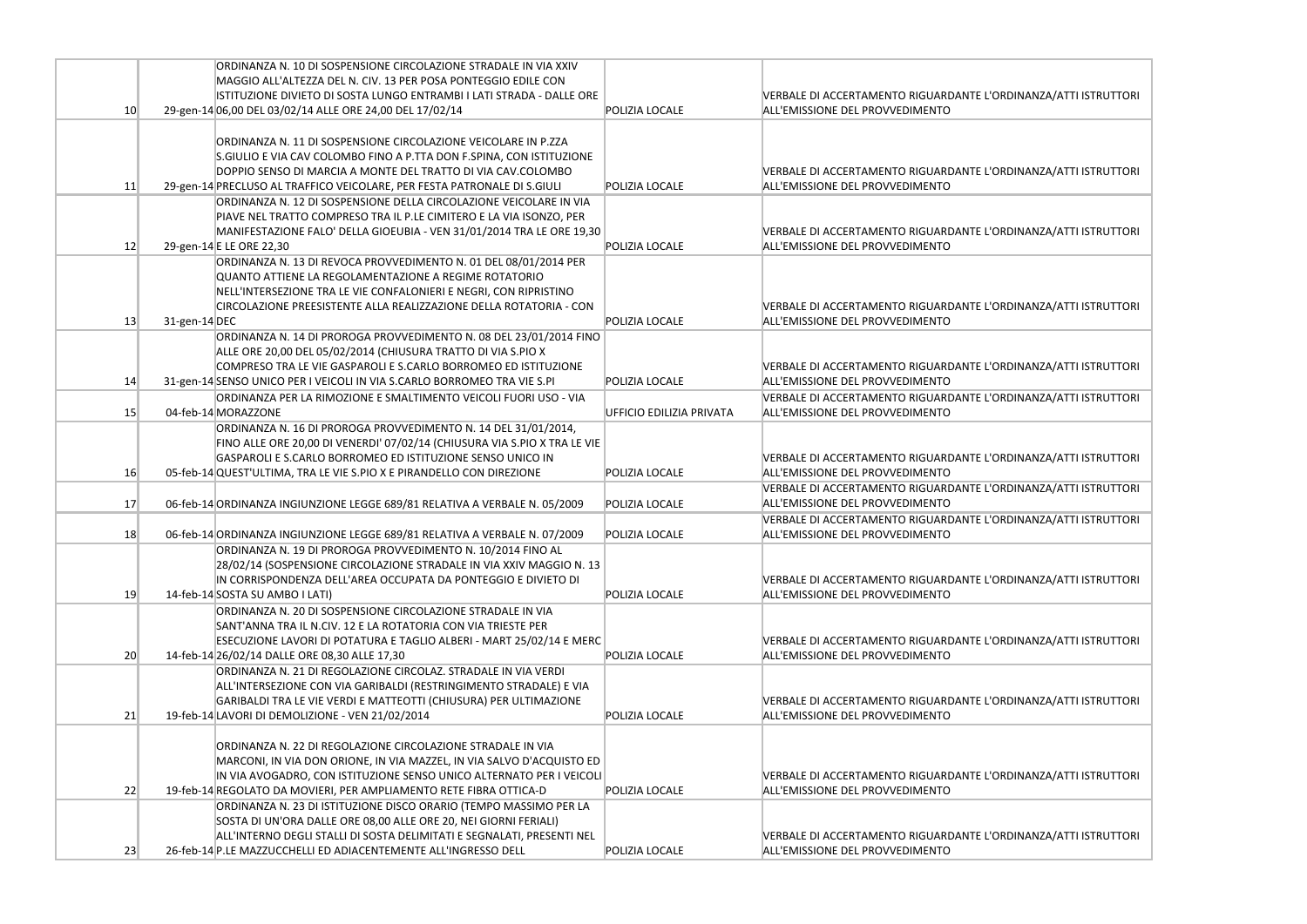|    |                    | ORDINANZA N. 24 DI REGOLAZIONE CIRCOLAZIONE STRADALE PER                                                                            |                       |                                                                               |
|----|--------------------|-------------------------------------------------------------------------------------------------------------------------------------|-----------------------|-------------------------------------------------------------------------------|
|    |                    | SVOLGIMENTO MANIFESTAZIONE CARNEVALE 2014 IN DATA 02/03/2014                                                                        |                       |                                                                               |
|    |                    | (CHIUSURA P.ZZA XXV APRILE E VIE CINQUE GIORNATE DALLE ORE 12,30 ALLE                                                               |                       |                                                                               |
|    |                    | 20 + SOSPENSIONE TRANSITO VEICOLARE LUNGO IL PERCORSO DURANTE IL                                                                    |                       | <b>VERBALE DI ACCERTAMENTO RIGUARDANTE</b>                                    |
| 24 | $26$ -feb-14 $ PA$ |                                                                                                                                     | POLIZIA LOCALE        | ALL'EMISSIONE DEL PROVVEDIMENTO                                               |
|    |                    | ORDINANZA N. 25 DI SOSPENSIONE CIRCOLAZIONE VEICOLARE ORDINARIA                                                                     |                       |                                                                               |
|    |                    | NELLA VIA S.GIULIO (TRA LE VIE MORO E DA GIUSSANO) ED IN VIA DA                                                                     |                       |                                                                               |
|    |                    | GIUSSANO, DURANTE IL POSIZIONAMENTO IN CIASCUNA DI UNA                                                                              |                       |                                                                               |
|    |                    | PIATTAFORMA AEREA PER LA SISTEMAZIONE DELLE TEGOLE DI UN EDIFICIO                                                                   |                       | VERBALE DI ACCERTAMENTO RIGUARDANTE                                           |
| 25 | 26-feb-14 ALL'AN   |                                                                                                                                     | POLIZIA LOCALE        | ALL'EMISSIONE DEL PROVVEDIMENTO                                               |
|    |                    |                                                                                                                                     |                       |                                                                               |
|    |                    | ORD N. 26/14 DI PROROGA PROVVED. 06/14 PER QUANTO ATTIENE LA                                                                        |                       |                                                                               |
|    |                    | REGOLAZIONE DELLA CIRCOLAZIONE STRADALE NELLE VIE REDIPUGLIA                                                                        |                       |                                                                               |
|    |                    | (RESTRINGIMENTO STRADALE NELLA CARREGGIATA PER LA MARCIA VERSO IL                                                                   |                       | VERBALE DI ACCERTAMENTO RIGUARDANTE                                           |
| 26 |                    | 27-feb-14 P.LE CIMITERO) E TURATI, TRA IL N.CIV. 3 E LA VIA S.PIO X (SENSOUN                                                        | <b>POLIZIA LOCALE</b> | ALL'EMISSIONE DEL PROVVEDIMENTO                                               |
|    |                    | ORDINANZA N. 27 DI RETTIFICA PROVVEDIMENTO N° 24 DEL 26/02/2014 (PER                                                                |                       |                                                                               |
|    |                    | MODIFICAZIONE PERCORSO DEI CARRI ALLEGORICI CON INNESTO DA VIA                                                                      |                       |                                                                               |
|    |                    | DUBINI DIRETTAMENTE IN VIA IV NOVEMBRE IN DIREZIONE GALLARATE) -                                                                    |                       | VERBALE DI ACCERTAMENTO RIGUARDANTE                                           |
| 27 |                    | 28-feb-14 DOM 02/03/14 DALLE ORE 12,30 ALLE 18,00                                                                                   | POLIZIA LOCALE        | ALL'EMISSIONE DEL PROVVEDIMENTO                                               |
|    |                    | ORDINANZA N. 28 DI ISTITUZIONE SENSO UNICO ALTERNATO IN VIA SICILIA AL                                                              |                       |                                                                               |
|    |                    | N° CIV. 7/B PER ESECUZIONE LAVORI DI ALLACCIAMENTO AL COLLETTORE                                                                    |                       |                                                                               |
|    |                    | FOGNARIO DI UTENZA PRIVATA - DAL 03/03/14 AL 07/03/14, DALLE ORE 07,30                                                              |                       | <b>VERBALE DI ACCERTAMENTO RIGUARDANTE</b>                                    |
| 28 | 28-feb-14 ALLE 18  |                                                                                                                                     | POLIZIA LOCALE        | ALL'EMISSIONE DEL PROVVEDIMENTO                                               |
|    |                    |                                                                                                                                     |                       |                                                                               |
|    |                    | ORDINANZA N. 29 DI REGOLAZIONE CIRCOLAZIONE STRADALE PER                                                                            |                       |                                                                               |
|    |                    | RESTRINGIMENTO STRADALE IN VIA S.GIULIO ALTEZZA VIA ALV.COLOMBO PER                                                                 |                       |                                                                               |
|    |                    | ATTRAVERSAMENTO STRADALE CON TUBAZIONI PER ALIMENTAZIONE RETE                                                                       |                       | VERBALE DI ACCERTAMENTO RIGUARDANTE                                           |
| 29 |                    | 05-mar-14 ILLUMINAZIONE - DAL 06/03/14 AL 13/03/14, DALLE ORE 08 ALLE 18,30                                                         | POLIZIA LOCALE        | ALL'EMISSIONE DEL PROVVEDIMENTO                                               |
|    |                    |                                                                                                                                     |                       |                                                                               |
|    |                    | ORDINANZA N. 30 DI ISTITUZIONE SENSO UNICO ALTERNATO DI MARCIA                                                                      |                       |                                                                               |
|    |                    | VEICOLARE IN VIA MATTEOTTI ALT. N.CIV. 49 PER ALLACCIAMENTO IDRICO DI                                                               |                       | VERBALE DI ACCERTAMENTO RIGUARDANTE                                           |
| 30 |                    | 05-mar-14 UTENZA PRIVATA - DAL 11/03/14 AL 24/03/14, DALLE ORE 08 ALLE 18                                                           | POLIZIA LOCALE        | ALL'EMISSIONE DEL PROVVEDIMENTO                                               |
|    |                    | ORDINANZA N. 31 DI ISTITUZIONE SENSO UNICO ALTERNATO DI MARCIA                                                                      |                       |                                                                               |
|    |                    | VEICOLARE IN VIA S.CARLO BORROMEO ALL'ALTEZZA DEL N.CIV. 46/C PER                                                                   |                       |                                                                               |
|    |                    | ESECUZIONE ALLACCIAMENTO IDRICO DI UTENZA PRIVATA - DAL 11/03/14 AL                                                                 |                       | <b>VERBALE DI ACCERTAMENTO RIGUARDANTE</b>                                    |
| 31 |                    | 05-mar-14 24/03/14, DALLE ORE 08 ALLE 18                                                                                            | <b>POLIZIA LOCALE</b> | ALL'EMISSIONE DEL PROVVEDIMENTO                                               |
|    |                    | ORDINANZA N. 32 DI REGOLAZIONE CIRCOLAZIONE STRADALE NELLA VIA                                                                      |                       |                                                                               |
|    |                    | MAZZINI, NEL P.LE RISORGIMENTO, NELLA VIA V.VENETO, NEL P.LE LEGA                                                                   |                       |                                                                               |
|    |                    | LOMBARDA E NELLA VIA GALVANI, PER ESECUZIONE LAVORI DI                                                                              |                       |                                                                               |
| 32 | 10-mar-14 VALIDA C | ADEGUAMENTO MARCIAPIEDI E DI REALIZZAZIONE PASSAGGI PEDONALI -                                                                      | <b>POLIZIA LOCALE</b> | <b>VERBALE DI ACCERTAMENTO RIGUARDANTE</b><br>ALL'EMISSIONE DEL PROVVEDIMENTO |
|    |                    | ORDINANZA N. 33 DI ISTITUZIONE SENSO UNICO ALTERNATO DI MARCIA PER I                                                                |                       |                                                                               |
|    |                    |                                                                                                                                     |                       |                                                                               |
|    |                    | VEICOLI IN VIA S.MARIA DEL CERRO, ALL'ALTEZZA DEL N.CIV. 7, DURANTE                                                                 |                       |                                                                               |
| 33 |                    | POSIZIONAMENTO DI SCALA/TRABATELLO PER SOSTITUZIONE CANALE<br>10-mar-14 PLUVIALE - MERCOLEDI' 12/03/2014, DALLE ORE 09,00 ALLE 11,0 | <b>POLIZIA LOCALE</b> | VERBALE DI ACCERTAMENTO RIGUARDANTE<br>ALL'EMISSIONE DEL PROVVEDIMENTO        |
|    |                    |                                                                                                                                     |                       |                                                                               |
|    |                    | ORDINANZA N. 34 DI SOSPENSIONE CIRCOLAZIONE STRADALE IN VIA DE                                                                      |                       |                                                                               |
|    |                    | AMICIS AL N.CIV. 12/B PER ALLACCIAMENTO RETE FOGNARIA DI UTENZA                                                                     |                       |                                                                               |
|    |                    | PRIVATA E SOSPENSIONE CIRCOLAZ. VEICOLARE ORDINARIA, CON ESCLUSIONE                                                                 |                       | VERBALE DI ACCERTAMENTO RIGUARDANTE                                           |
| 34 |                    | 10-mar-14 RESIDENTI, A MONTE ED A VALLE - VEN 14/03/14 DALLE ORE 08AL                                                               | <b>POLIZIA LOCALE</b> | ALL'EMISSIONE DEL PROVVEDIMENTO                                               |
|    |                    |                                                                                                                                     |                       |                                                                               |

E L'ORDINANZA/ATTI ISTRUTTORI

E L'ORDINANZA/ATTI ISTRUTTORI

E L'ORDINANZA/ATTI ISTRUTTORI

E L'ORDINANZA/ATTI ISTRUTTORI

E L'ORDINANZA/ATTI ISTRUTTORI

E L'ORDINANZA/ATTI ISTRUTTORI

E L'ORDINANZA/ATTI ISTRUTTORI

E L'ORDINANZA/ATTI ISTRUTTORI

E L'ORDINANZA/ATTI ISTRUTTORI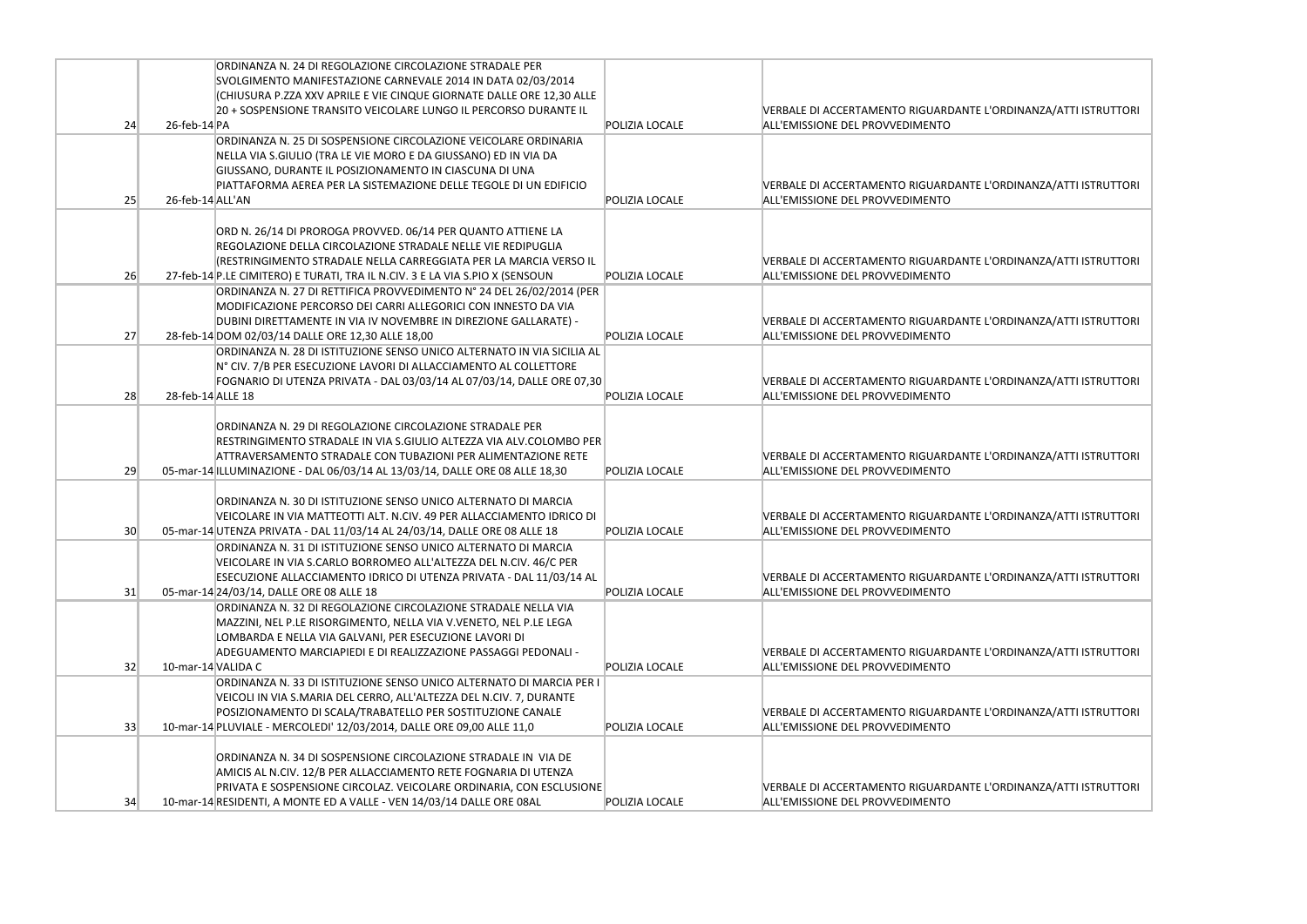|    | ORDINANZA N. 35 DI RESTRINGIMENTO CARREGGIATA ED ISTITUZIONE SENSO<br>UNICO ALTERNATO DI MARCIA VEICOLARE IN VIA GARIBALDI N. 103 PER POSA            |                       |                                                                        |
|----|-------------------------------------------------------------------------------------------------------------------------------------------------------|-----------------------|------------------------------------------------------------------------|
|    | CESTELLO NECESSARIO ALLA POTATURA DI ALBERI - LUN 17/03/14 DALLE ORE                                                                                  |                       | <b>VERBALE DI ACCERTAMENTO RIGUARDANTE</b>                             |
| 35 | 14-mar-14 08 ALLE 13                                                                                                                                  | POLIZIA LOCALE        | ALL'EMISSIONE DEL PROVVEDIMENTO                                        |
|    | ORDINANZA N. 36 DI RESTRINGIMENTO CARREGGIATA ED ISTITUZIONE SENSO                                                                                    |                       |                                                                        |
|    | UNICO ALTERNATO DI MARCIA VEICOLARE IN VIA ABRUZZO N. 6 PER POSA                                                                                      |                       |                                                                        |
|    | CESTELLO NECESSARIO ALLA POTATURA DI ALBERI - LUN 17/03/14 DALLE ORE                                                                                  |                       | <b>VERBALE DI ACCERTAMENTO RIGUARDANTE</b>                             |
| 36 | 14-mar-14 13,30 ALLE 16                                                                                                                               | POLIZIA LOCALE        | ALL'EMISSIONE DEL PROVVEDIMENTO                                        |
|    |                                                                                                                                                       |                       |                                                                        |
|    | ORDINANZA N. 37 DI SOSPENSIONE CIRCOLAZIONE STRADALE IN VIA SAN PIO                                                                                   |                       |                                                                        |
|    | X ALTEZZA N.CIV. 54, IN CORRISPONDENZA DEL MARCIAPIEDE E                                                                                              |                       |                                                                        |
|    | DELL'EVENTUALE PORZIONE DI CARREGGIATA ADIACENTE) PER OPERE DI                                                                                        |                       | VERBALE DI ACCERTAMENTO RIGUARDANTE                                    |
| 37 | 14-mar-14 ALLACCIAMENTO RETE ELETTRICA - MART 18/03/2014 DALLE ORE 08 ALLE 17<br>ORDINANZA N. 38 DI ISTITUZIONE SENSO UNICO ALTERNATO DI MARCIA PER I | POLIZIA LOCALE        | ALL'EMISSIONE DEL PROVVEDIMENTO                                        |
|    | VEICOLI IN VIA SANSOVINO TRA I NN CIV 5 E 11 E SOSPENSIONE                                                                                            |                       |                                                                        |
|    | CIRCOLAZIONE PEDONALE SUL MARCIAPIEDE, PER ALLACCIAMENTO                                                                                              |                       | VERBALE DI ACCERTAMENTO RIGUARDANTE                                    |
| 38 | 14-mar-14 FOGNARIO - DAL 19/03/14 AL 22/03/14, DALLE ORE 08 ALLE 18                                                                                   | POLIZIA LOCALE        | ALL'EMISSIONE DEL PROVVEDIMENTO                                        |
|    | ORDINANZA N. 39 PER RIFACIMENTO FONDO STRADALE IN VIA S.PIO X, IN 2                                                                                   |                       |                                                                        |
|    | FASI CON SENSO UNICO ALTERNATO IN VIA S.PIO X E CHIUSURA ACCESSI                                                                                      |                       |                                                                        |
|    | DALLE VIE LOMBARDIA E S.CARLO BORROMEO (1^ FASE, DAL 18/03/14 AL                                                                                      |                       | <b>VERBALE DI ACCERTAMENTO RIGUARDANTE</b>                             |
| 39 | 17-mar-14 21/03/14) E CHIUSURA VIA S.PIO X TRA UFFICIO POSTALE E VI                                                                                   | POLIZIA LOCALE        | ALL'EMISSIONE DEL PROVVEDIMENTO                                        |
|    | ORDINANZA N. 40 DI ISTITUZIONE DISCO ORARIO DI MEZZ'ORA (RIDUZIONE                                                                                    |                       |                                                                        |
|    | RISPETTO ALLA DURATA ORA PREVISTA DI UN'ORA), NEI GIORNI FERIALI,                                                                                     |                       |                                                                        |
| 40 | DALLE ORE 08,00 ALLE ORE 20,00, IN VIA IV NOVEMBRE TRA LE VIE ROMA E<br>17-mar-14 COSTA - CON DECORRENZA IMMEDIATA                                    | POLIZIA LOCALE        | <b>VERBALE DI ACCERTAMENTO RIGUARDANTE</b>                             |
|    |                                                                                                                                                       |                       | ALL'EMISSIONE DEL PROVVEDIMENTO<br>VERBALE DI ACCERTAMENTO RIGUARDANTE |
| 43 | 21-mar-14 ORDINANZA INGIUNZIONE LEGGE 689/81 RELATIVA A VERBALE N. 13/2009                                                                            | <b>POLIZIA LOCALE</b> | ALL'EMISSIONE DEL PROVVEDIMENTO                                        |
|    |                                                                                                                                                       |                       | <b>VERBALE DI ACCERTAMENTO RIGUARDANTE</b>                             |
| 44 | 21-mar-14 ORDINANZA INGIUNZIONE LEGGE 689/81 RELATIVA A VERBALE N. 15/2009                                                                            | POLIZIA LOCALE        | ALL'EMISSIONE DEL PROVVEDIMENTO                                        |
|    |                                                                                                                                                       |                       | VERBALE DI ACCERTAMENTO RIGUARDANTE                                    |
| 45 | 21-mar-14 ORDINANZA INGIUNZIONE LEGGE 689/81 RELATIVA A VERBALE N. 18/2009                                                                            | POLIZIA LOCALE        | ALL'EMISSIONE DEL PROVVEDIMENTO                                        |
|    |                                                                                                                                                       |                       |                                                                        |
|    | ORDINANZA N. 46 DI RETTIFICA PROVVEDIMENTO N. 39/2014 PER QUANTO                                                                                      |                       |                                                                        |
|    | ATTIENE L'ESECUZIONE DELLA FASE N. 1 (LA LUN 24/03/14 A MERC 26/03/14)                                                                                |                       | VERBALE DI ACCERTAMENTO RIGUARDANTE                                    |
| 46 | 21-mar-14 E LA DECORRENZA DELLA FASE N. 2 (DA GIO 27/03/14 A VEN 18/04/14)<br>ORDINANZA N. 47 DI ISTITUZIONE DEL SENSO UNICO ALTERNATO DI MARCIA      | POLIZIA LOCALE        | ALL'EMISSIONE DEL PROVVEDIMENTO                                        |
|    | VEICOLARE IN VIA MARCONI NEL TRATTO COMPRESO TRA L'AREA DI                                                                                            |                       |                                                                        |
|    | CROCEVIA FORMATA CON LE VIE DON ORIONE E SANT'ANNA E L'AREA                                                                                           |                       |                                                                        |
|    | STERRATA ANTISTANTE L'EX FORNACE DI SANT'ANNA, PER POTENZIAMENTO                                                                                      |                       | VERBALE DI ACCERTAMENTO RIGUARDANTE                                    |
| 47 | 24-mar-14 RETE                                                                                                                                        | POLIZIA LOCALE        | ALL'EMISSIONE DEL PROVVEDIMENTO                                        |
|    |                                                                                                                                                       |                       |                                                                        |
|    | ORDINANZA N. 48 DI SOSPENSIONE CIRCOLAZIONE VEICOLARE ORDINARIA                                                                                       |                       |                                                                        |
|    | NELLA VIA DE AMICIS TRA IL CROCEVIA FORMATO CON LE VIE ROMA E                                                                                         |                       |                                                                        |
|    | GASPAROLI E LA LATERALE VIA PAPA GIOVANNI XXIII, PER ALLACCIAMENTO                                                                                    |                       | VERBALE DI ACCERTAMENTO RIGUARDANTE                                    |
| 48 | 24-mar-14 RETE GAS METANO - VEN 28/03/14 DALLE ORE 07,30 ALLE 18,30<br>ORDINANZA N. 49 DI ISTITUZIONE DISCO ORARIO DI MEZZ'ORA NEI GIORNI             | POLIZIA LOCALE        | ALL'EMISSIONE DEL PROVVEDIMENTO                                        |
|    | FERIALI, DALLE ORE 08,00 ALLE ORE 24,00, (ESTENSIONE FASCIA ORARIA DI                                                                                 |                       |                                                                        |
|    | VALIDITA' RISPETTO A PROVVED PRECEDENTE), IN VIA IV NOVEMBRE TRA LE                                                                                   |                       | <b>VERBALE DI ACCERTAMENTO RIGUARDANTE</b>                             |
| 49 | 24-mar-14 VIE ROMA E COSTA - CON DECORRENZA IMMEDIATA                                                                                                 | POLIZIA LOCALE        | ALL'EMISSIONE DEL PROVVEDIMENTO                                        |
|    |                                                                                                                                                       |                       |                                                                        |

L'ORDINANZA/ATTI ISTRUTTORI

L'ORDINANZA/ATTI ISTRUTTORI

L'ORDINANZA/ATTI ISTRUTTORI

L'ORDINANZA/ATTI ISTRUTTORI

L'ORDINANZA/ATTI ISTRUTTORI

.<br>L'ORDINANZA/ATTI ISTRUTTORI

L'ORDINANZA/ATTI ISTRUTTORI

L'ORDINANZA/ATTI ISTRUTTORI

L'ORDINANZA/ATTI ISTRUTTORI

L'ORDINANZA/ATTI ISTRUTTORI

L'ORDINANZA/ATTI ISTRUTTORI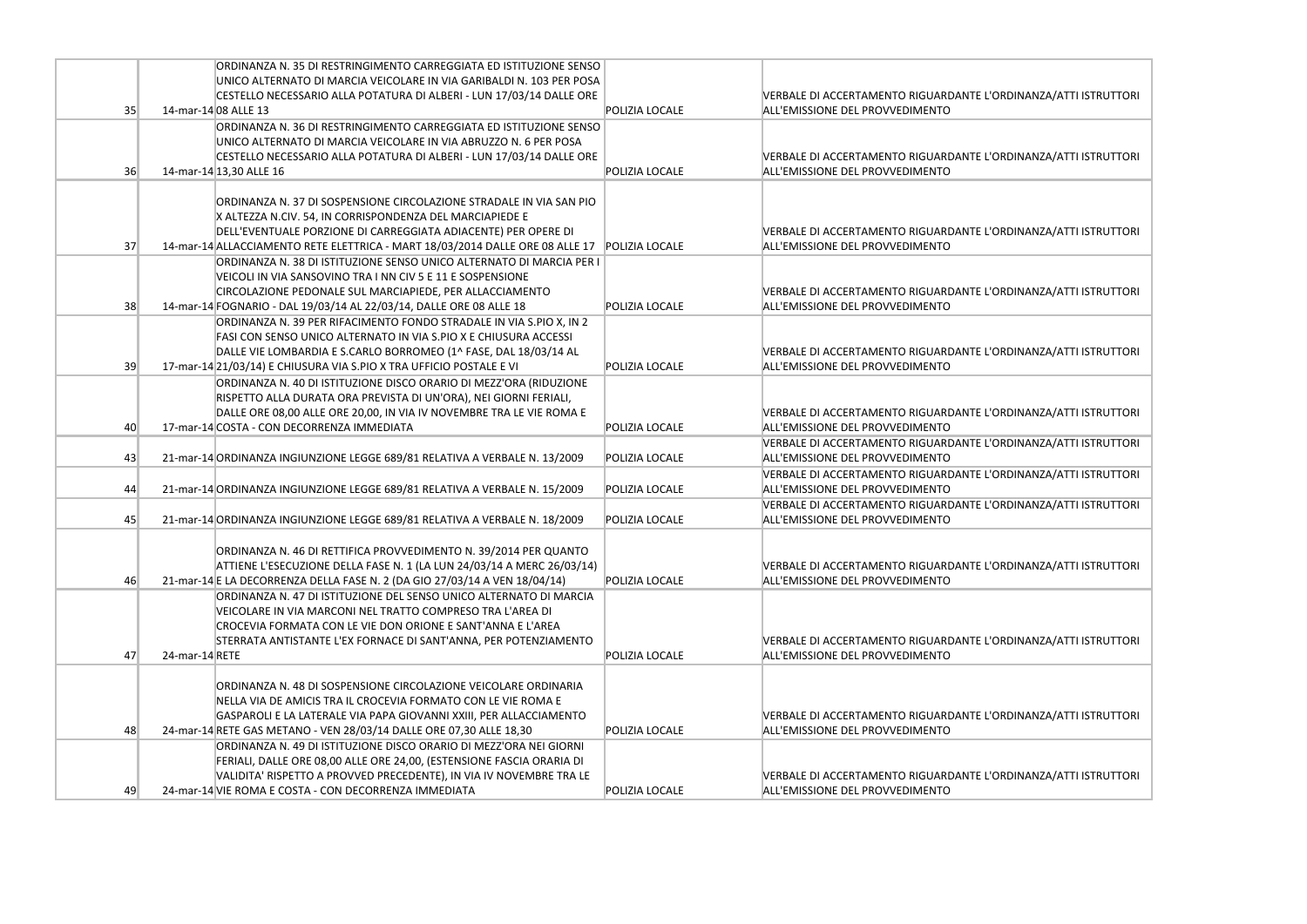|    |                   | ORDINANZA N. 50 DI SOSPENSIONE TRANSITO PEDONALE IN MARCIAPIEDE ED         |                          |                                            |
|----|-------------------|----------------------------------------------------------------------------|--------------------------|--------------------------------------------|
|    |                   | ISTITUZIONE SENSO UNICO ALTERNATO DI MARCIA VEICOLARE NELLA                |                          |                                            |
|    |                   | CARREGGIATA ADIACENTE IN VIA PALLADIO ALTEZZA N.CIV. 11 PER                |                          |                                            |
|    |                   | ESECUZIONE DI LAVORI DI ABBASSAMENTO MARCIAPIEDE - DAL 31/03/14            |                          | <b>VERBALE DI ACCERTAMENTO RIGUARDANTE</b> |
| 50 | 26-mar-14 AL12    |                                                                            | POLIZIA LOCALE           | ALL'EMISSIONE DEL PROVVEDIMENTO            |
|    |                   |                                                                            |                          | <b>VERBALE DI ACCERTAMENTO RIGUARDANTE</b> |
| 51 |                   | 27-mar-14 ORDINANZA ARCHIVIAZIONE VERBALE N 9 DEL 17/02/2014               | UFFICIO EDILIZIA PRIVATA | ALL'EMISSIONE DEL PROVVEDIMENTO            |
|    |                   | ORDINANZA N. 52 PER RESTRINGIMENTO STRADALE IN VIA VITRUVIO                |                          |                                            |
|    |                   | POLLIONE TRA N.CIV. 25 E VIA CELLINI PER LAVORI DI ALLACCIAMENTO           |                          |                                            |
|    |                   | POTENZIAMENTO LINEA ELETTRICA - LUN 07 E MART 08/04/14 DALLE ORE 08        |                          | <b>VERBALE DI ACCERTAMENTO RIGUARDANTE</b> |
| 52 |                   | 01-apr-14 ALLE 18,30                                                       | POLIZIA LOCALE           | ALL'EMISSIONE DEL PROVVEDIMENTO            |
|    |                   |                                                                            |                          |                                            |
|    |                   | ORDINANZA N. 53 DI SOSPENSIONE CIRCOLAZIONE STRADALE NELLA                 |                          |                                            |
|    |                   | SEMICARREGGIATA DELLA VIA REDIPUGLI DESTINATA ALLA MARCIA IN               |                          |                                            |
|    |                   | DIREZIONE DEL P.LE CIMITERO PER FORMAZIONE MASSETTO IN                     |                          |                                            |
|    |                   | CALCESTRUZZO MARCIAPIEDE - DAL 07/04/14 AL 10/04/14, DALLE ORE 09          |                          | <b>VERBALE DI ACCERTAMENTO RIGUARDANTE</b> |
| 53 | 03-apr-14 ALLE 18 |                                                                            | POLIZIA LOCALE           | ALL'EMISSIONE DEL PROVVEDIMENTO            |
|    |                   |                                                                            |                          |                                            |
|    |                   | ORDINANZA DI ISTITUZIONE DEL DIVIETO DI SOSTA IN VIA PERO, NEL TRATTO      |                          |                                            |
|    |                   | COMPRESO TRA LE VIE DANTE E ANDREA COSTA IN SPAZIO CORRISPONDENTE          |                          |                                            |
|    |                   | A POSTEGGIO PER POSIZIONAMENTO CAMION PER OPERE DI MANUTENZIONE            |                          | <b>VERBALE DI ACCERTAMENTO RIGUARDANTE</b> |
| 54 |                   | 08-apr-14 - LUN 14/04/14 E MART 15/04/14 DALLE ORE 08 ALLE 17              | POLIZIA LOCALE           | ALL'EMISSIONE DEL PROVVEDIMENTO            |
|    |                   | ORD. N. 57 DI REGOLAZ. CIRCOLAZIONE STRADALE PER LAVORI RETE GAS IN        |                          |                                            |
|    |                   | VIA BUFFONI (SENSO UNICO IN VIA BUFFONI VERSO GALLARATE NELLA              |                          |                                            |
|    |                   | CORSIA PER LA MARCIA VERSO SAN PIO X E DEVIAZIONE TRAFFICO                 |                          | <b>VERBALE DI ACCERTAMENTO RIGUARDANTE</b> |
| 57 |                   | 09-apr-14 MARCIANTE VERSO EST IN VIA MORAZZONE) - DAL 14/04/14 AL 19/04/14 | POLIZIA LOCALE           | ALL'EMISSIONE DEL PROVVEDIMENTO            |
|    |                   | ORDINANZA N. 58 DI REGOLAZIONE CIRCOLAZIONE STRADALE PER                   |                          |                                            |
|    |                   | SVOLGIMENTO 4° TROFEO BELFUS (GARA CICLISTICA), CON SOSPENSIONE            |                          |                                            |
|    |                   | CIRCOLAZIONE VEICOLARE LUNGO PERCORSO (VIA DEL LAVORO - VIA                |                          |                                            |
|    |                   | PESCHIERA - V.LE RIMEMBRANZE - VIA MANTOVA) - DOM 13/04/14 DALLE           |                          | <b>VERBALE DI ACCERTAMENTO RIGUARDANTE</b> |
| 58 |                   | 10-apr-14 ORE 12,00                                                        | POLIZIA LOCALE           | ALL'EMISSIONE DEL PROVVEDIMENTO            |
|    |                   |                                                                            |                          |                                            |
|    |                   | ORDINANZA N. 59 DI SOSPENSIONE CIRCOLAZIONE VEICOLARE IN VIA CINQUE        |                          |                                            |
|    |                   | GIORNATE TRA LA VIA MAZZINI E LA P.ZZA DELLA LIBERTA' CON ISTITUZIONE      |                          |                                            |
|    |                   | SENSO UNICO IN VIA MAZZINI TRA LA VIA CINQUE GIORNATE ED IL P.LE           |                          | <b>VERBALE DI ACCERTAMENTO RIGUARDANTE</b> |
| 59 |                   | 10-apr-14 RISORGIMENTO PER LLION DAY 2014 - DOMENICA 13/04/14D             | POLIZIA LOCALE           | ALL'EMISSIONE DEL PROVVEDIMENTO            |
|    |                   |                                                                            |                          | <b>VERBALE DI ACCERTAMENTO RIGUARDANTE</b> |
| 60 |                   | 15-apr-14 ORDINANZA INGIUNZIONE LEGGE 689/81 RELATIVA A VERBALE N. 22/2009 | POLIZIA LOCALE           | ALL'EMISSIONE DEL PROVVEDIMENTO            |
|    |                   |                                                                            |                          | <b>VERBALE DI ACCERTAMENTO RIGUARDANTE</b> |
| 61 |                   | 15-apr-14 ORDINANZA INGIUNZIONE LEGGE 689/81 RELATIVA A VERBALE N. 23/2009 | POLIZIA LOCALE           | ALL'EMISSIONE DEL PROVVEDIMENTO            |
|    |                   |                                                                            |                          | <b>VERBALE DI ACCERTAMENTO RIGUARDANTE</b> |
| 62 |                   | 15-apr-14 ORDINANZA INGIUNZIONE LEGGE 689/81 RELATIVA A VERBALE N. 25/2009 | POLIZIA LOCALE           | ALL'EMISSIONE DEL PROVVEDIMENTO            |
|    |                   |                                                                            |                          | VERBALE DI ACCERTAMENTO RIGUARDANTE        |
| 63 |                   | 15-apr-14 ORDINANZA INGIUNZIONE LEGGE 689/81 RELATIVA A VERBALE N. 30/2009 | POLIZIA LOCALE           | ALL'EMISSIONE DEL PROVVEDIMENTO            |
|    |                   |                                                                            |                          |                                            |
|    |                   | ORDINANZA N. 64 DI ISTITUZIONE DEL SENSO UNICO ALTERNATO DI MARCIA         |                          |                                            |
|    |                   | PER I VEICOLI, REGOLATO DA PERSONALE MOVIERE, IN VIA BONICALZA ALT.        |                          |                                            |
|    |                   | N.CIV. 44 PER ALLACCIAMENTO IDRICO DI UTENZA PRIVATA - DAL 17/04/14 AL     |                          | <b>VERBALE DI ACCERTAMENTO RIGUARDANTE</b> |
| 64 |                   | 16-apr-14 30/04/14, DALLE ORE 08 ALLE 18                                   | POLIZIA LOCALE           | ALL'EMISSIONE DEL PROVVEDIMENTO            |
|    |                   | ORDINANZA N. 65 DI ISTITUZIONE DEL SENSO UNICO ALTERNATO DI MARCIA         |                          |                                            |
|    |                   | PER I VEICOLI, IN VIA PAISIELLO PER ALLACCIAMENTO IDRICO DI UTENZA         |                          | <b>VERBALE DI ACCERTAMENTO RIGUARDANTE</b> |
| 65 |                   | 16-apr-14 PRIVATA - DAL 17/04/14 AL 30/04/14, DALLE ORE 08 ALLE 18         | POLIZIA LOCALE           | ALL'EMISSIONE DEL PROVVEDIMENTO            |

E L'ORDINANZA/ATTI ISTRUTTORI

E L'ORDINANZA/ATTI ISTRUTTORI

E L'ORDINANZA/ATTI ISTRUTTORI

E L'ORDINANZA/ATTI ISTRUTTORI

E L'ORDINANZA/ATTI ISTRUTTORI

E L'ORDINANZA/ATTI ISTRUTTORI

E L'ORDINANZA/ATTI ISTRUTTORI

E L'ORDINANZA/ATTI ISTRUTTORI

E L'ORDINANZA/ATTI ISTRUTTORI

E L'ORDINANZA/ATTI ISTRUTTORI

E L'ORDINANZA/ATTI ISTRUTTORI

E L'ORDINANZA/ATTI ISTRUTTORI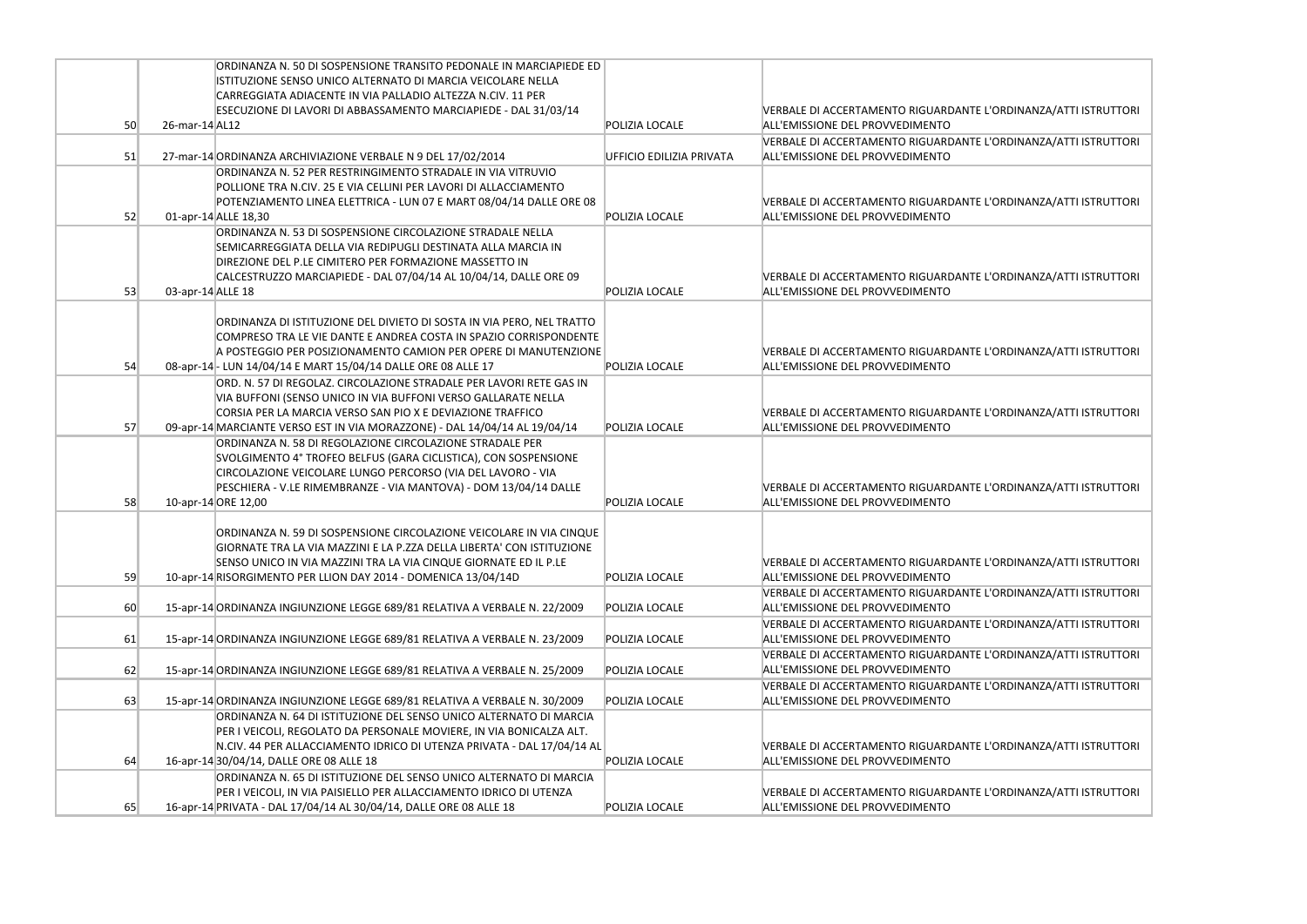|    |                | ORDINANZA N. 66 DI REGOLAZIONE CIRCOLAZIONE STRADALE, CON                  |                |                                            |
|----|----------------|----------------------------------------------------------------------------|----------------|--------------------------------------------|
|    |                | ISTITUZIONE SENSO UNICO ALTERNATO DI MARCIA PER I VEICOLI, IN VIA          |                |                                            |
|    |                | MORAZZONE, PER ESECUZIONE OPERE DI URBANIZZAZIONE PRIMARIA (POSA           |                | <b>VERBALE DI ACCERTAMENTO RIGUARDANTE</b> |
| 66 |                | 22-apr-14 CONDOTTA FOGNARIA) - DAL 23/04/2014 AL 19/05/2014                | POLIZIA LOCALE | ALL'EMISSIONE DEL PROVVEDIMENTO            |
|    |                |                                                                            |                |                                            |
|    |                | ORDINANZA N. 67 DI REGOLAMENTAZIONE CIRCOLAZIONE STRADALE PER              |                |                                            |
|    |                | ANNIVERSARIO DELLA LIBERAZIONE (25/04/2014), CON SOSP.CIRCOLAZIONE         |                |                                            |
|    |                | VEICOLARE ORDINARIA NELLA VIA S.GIULIO (MONUMENTO AI CADUTI) E             |                | <b>VERBALE DI ACCERTAMENTO RIGUARDANTE</b> |
| 67 |                | 22-apr-14 P.ZZA XXV APRILE (MONUMENTO ALLA RESISTENZA) - VEN 25/04/14 DAL  | POLIZIA LOCALE | ALL'EMISSIONE DEL PROVVEDIMENTO            |
|    |                | ORDINANZA N. 68 DI REGOLAZIONE CIRCOLAZIONE STRADALE PER                   |                |                                            |
|    |                | MANIFESTAZIONE 15° TROFEO GREEN PISTONS (CON CHIUSURA AREA                 |                |                                            |
|    |                | ANTISTANTE EX-FORNACE DI S.ANNA DAL 26/04/14 AL 27/04/14 E CHIUSURA        |                |                                            |
|    |                |                                                                            |                |                                            |
|    |                | VIA VESPUCCI TRA N 16 E VIA MARCONI DAL 24/04/14 AL 28/04/14 E VIA         |                | VERBALE DI ACCERTAMENTO RIGUARDANTE        |
| 68 | 23-apr-14 MARC |                                                                            | POLIZIA LOCALE | ALL'EMISSIONE DEL PROVVEDIMENTO            |
|    |                | ORDINANZA N. 69 DI SOSPENSIONE CIRCOLAZIONE STRADALE IN VIA                |                |                                            |
|    |                | MANZONI AL N.CIV. 25 PER ALLACCIAMENTO FOGNARIO E SOSPENSIONE              |                |                                            |
|    |                | TRAFFICO VEICOLARE ORDINARIO A MONTE ED A VALLE - LUN 28/04/14 E           |                | VERBALE DI ACCERTAMENTO RIGUARDANTE        |
| 69 |                | 24-apr-14 MART 29/04/14 DALLE ORE 08 ALLE 18                               | POLIZIA LOCALE | ALL'EMISSIONE DEL PROVVEDIMENTO            |
|    |                | ORDINANZA N. 70 DI SOSPENSIONE DELLA CIRCOLAZIONE VEICOLARE IN VIA         |                |                                            |
|    |                | REDIPUGLIA, NELLA CARREGGIATA DESTINATA ALLA MARCIA VERSO IL P.LE          |                |                                            |
|    |                | CIMITERO, ED ISTITUZIONE SENSO UNICO ALTERNATO NELLA VIA TURATI TRA        |                | <b>VERBALE DI ACCERTAMENTO RIGUARDANTE</b> |
| 70 |                | 24-apr-14 IL N. 3 E LA VIA S.PIO X PER STESURA ASFALTO COLATO -D           | POLIZIA LOCALE | ALL'EMISSIONE DEL PROVVEDIMENTO            |
|    |                |                                                                            |                |                                            |
|    |                | ORDINANZA N. 71 DI DISCIPLINA CIRCOLAZIONE STRADALE IN VIA S.PIO X, TRA    |                |                                            |
|    |                | LE VIE S.CARLO BORROMEO E BONICALZA, PER SISTEMAZIONE MARCIAPIEDE          |                |                                            |
|    |                | (SOSPENSIONE TRAFFICO PEDONALE SU MARCIAPIEDE ED ISTITUZIONE SENSO         |                | <b>VERBALE DI ACCERTAMENTO RIGUARDANTE</b> |
| 71 |                | 29-apr-14 UNICO ALTERNATO DI MARCIA PER I VEICOLI NELLA CARR               | POLIZIA LOCALE | ALL'EMISSIONE DEL PROVVEDIMENTO            |
|    |                | ORDINANZA N. 72 DI ISTITUZIONE SENSO UNICO ALTERNATO DI MARCIA PER I       |                |                                            |
|    |                | VEICOLI IN VIA DEI MILLE, ALL'ALTEZZA DEL N. CIV. 4, PER INTERVENTO DI     |                |                                            |
|    |                | RIPRISTINO MANTO D'USURA SU PORZIONI DI STRADA MANOMESSE - DAL             |                | VERBALE DI ACCERTAMENTO RIGUARDANTE        |
| 72 |                | 29-apr-14 07/05/14 AL AL 17/05/14, DALLE ORE 08 ALLE 18                    | POLIZIA LOCALE | ALL'EMISSIONE DEL PROVVEDIMENTO            |
|    |                | ORDINANZA N. 73 DI ISTITUZIONE SENSO UNICO ALTERNATO IN VIA                |                |                                            |
|    |                | GASPAROLI. NEL TRATTO COMPRESO TRA LE VIE BONICALZA E Iº MAGGIO. PER       |                |                                            |
|    |                | ESECUZIONE LAVORI DI SISTEMAZIONE MANTO STRADALE - DAL 05/05/14 AL         |                | <b>VERBALE DI ACCERTAMENTO RIGUARDANTE</b> |
| 73 |                | 30-apr-14 10/05/14, DALLE ORE 07,30 ALLE 19,30                             | POLIZIA LOCALE | ALL'EMISSIONE DEL PROVVEDIMENTO            |
|    |                |                                                                            |                |                                            |
|    |                |                                                                            |                |                                            |
|    |                | ORDINANZA N. 74 DI SOSPENSIONE DELLA CIRCOLAZIONE VEICOLARE NELLA          |                |                                            |
|    |                | PIAZZA S.MARIA, NELLA VIA S.MARIA (NEL TRATTO COMPRESO TRA LE VIE          |                |                                            |
|    |                | ROSNATI E LA PIAZZA) E NELLA VIA L.DA VINCI (TRA LA VIA FERRARIS E LA      |                | <b>VERBALE DI ACCERTAMENTO RIGUARDANTE</b> |
| 74 |                | 30-apr-14 PIAZZA) PER FESTA DI S.CROCE E PROCESSIONE DELLA SACR            | POLIZIA LOCALE | ALL'EMISSIONE DEL PROVVEDIMENTO            |
|    |                |                                                                            |                | VERBALE DI ACCERTAMENTO RIGUARDANTE        |
| 75 |                | 30-apr-14 ORDINANZA INGIUNZIONE LEGGE 689/81 RELATIVA A VERBALE N. 20/2009 | POLIZIA LOCALE | ALL'EMISSIONE DEL PROVVEDIMENTO            |
|    |                |                                                                            |                | <b>VERBALE DI ACCERTAMENTO RIGUARDANTE</b> |
| 76 |                | 30-apr-14 ORDINANZA INGIUNZIONE LEGGE 689/81 RELATIVA A VERBALE N. 32/2009 | POLIZIA LOCALE | ALL'EMISSIONE DEL PROVVEDIMENTO            |
|    |                | ORDINANZA N. 77 DI ISTITUZIONE SENSO UNICO DI MARCIA PER I VEICOLI IN      |                |                                            |
|    |                | VIA MORAZZONE TRA LA VIA BUFFONI E L'INNESTO DELLA VIA S.BERNARDO          |                |                                            |
|    |                | CON DIREZIONE CONSENTITA VERSO QUEST'ULTIMA - DALLE ORE 23 DEL             |                | <b>VERBALE DI ACCERTAMENTO RIGUARDANTE</b> |
| 77 |                | 30-apr-14 VENERDI' ALLE 06 DEL GIORNO SUCCESIVO E DALLE ORE 23 DEL         | POLIZIA LOCALE | ALL'EMISSIONE DEL PROVVEDIMENTO            |
|    |                |                                                                            |                | <b>VERBALE DI ACCERTAMENTO RIGUARDANTE</b> |
| 78 |                | 30-apr-14 ORDINANZA INGIUNZIONE LEGGE 689/81 RELATIVA A VERBALE N. 35/2009 | POLIZIA LOCALE | ALL'EMISSIONE DEL PROVVEDIMENTO            |
|    |                |                                                                            |                | <b>VERBALE DI ACCERTAMENTO RIGUARDANTE</b> |
| 79 |                | 30-apr-14 ORDINANZA INGIUNZIONE LEGGE 689/81 RELATIVA A VERBALE N. 36/2009 | POLIZIA LOCALE | ALL'EMISSIONE DEL PROVVEDIMENTO            |
|    |                |                                                                            |                |                                            |

E L'ORDINANZA/ATTI ISTRUTTORI

E L'ORDINANZA/ATTI ISTRUTTORI

E L'ORDINANZA/ATTI ISTRUTTORI

E L'ORDINANZA/ATTI ISTRUTTORI

L'ORDINANZA/ATTI ISTRUTTORI

E L'ORDINANZA/ATTI ISTRUTTORI

E L'ORDINANZA/ATTI ISTRUTTORI

E L'ORDINANZA/ATTI ISTRUTTORI

E L'ORDINANZA/ATTI ISTRUTTORI

E L'ORDINANZA/ATTI ISTRUTTORI

E L'ORDINANZA/ATTI ISTRUTTORI

E L'ORDINANZA/ATTI ISTRUTTORI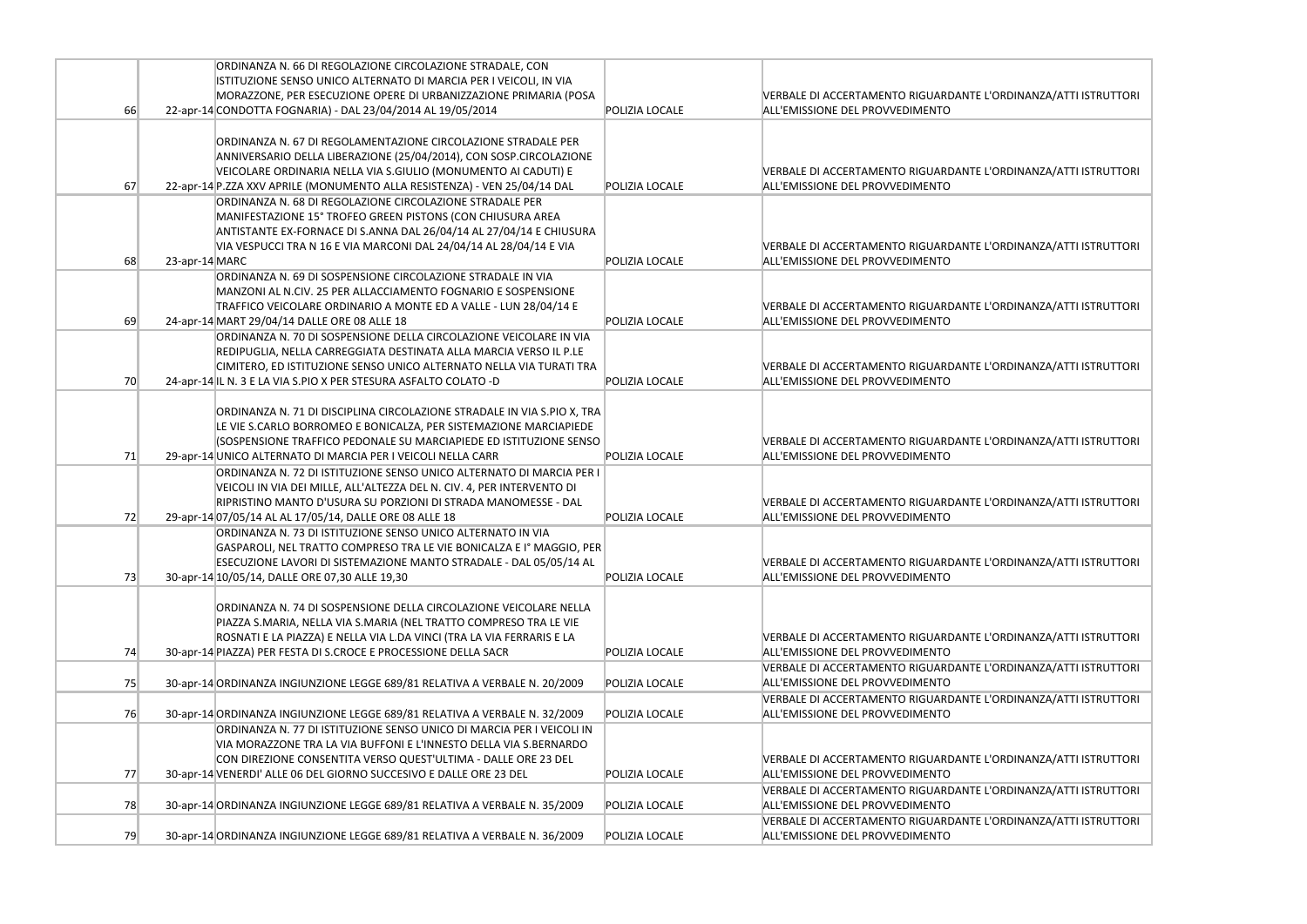|                 |                   |                                                                                                                                                                                                                                                                                     |                | VERBALE DI ACCERTAMENTO RIGUARDANTE                                           |
|-----------------|-------------------|-------------------------------------------------------------------------------------------------------------------------------------------------------------------------------------------------------------------------------------------------------------------------------------|----------------|-------------------------------------------------------------------------------|
| 80              |                   | 08-mag-14 ORDINANZA INGIUNZIONE LEGGE 689/81 RELATIVA A VERBALE N. 38/2009                                                                                                                                                                                                          | POLIZIA LOCALE | ALL'EMISSIONE DEL PROVVEDIMENTO                                               |
| 81              |                   | ORDINANZA N. 81 DI REGOLAZIONE SOSTA VEICOLARE IN VIA DUBINI (DISCO<br>ORARIO 1 ORA GIORNI FERIALI LATO DESTRO MARCIANDO VERSO VIA IV<br>NOVEMBRE TRA STRADINA N. CIV. 9 E STRADINA N. CIV. 7 E DIVIETO DI<br>06-mag-14 FERMATA TRATTO SUCCESSIVO E DISCO ORARIO SEGUITO DA DIVIET  | POLIZIA LOCALE | VERBALE DI ACCERTAMENTO RIGUARDANTE<br>ALL'EMISSIONE DEL PROVVEDIMENTO        |
| 82              |                   | ORDINANZA N. 82 DI REGOLAZIONE CIRCOLAZIONE STRADALE NEL P.LE<br>RISORGIMENTO (PER REALIZZAZIONE ISOLE SPARTITRAFFICO), CON<br>ISTITUZIONE SENSO UNICO ALTRENATO REGOLATO DA MOVIERI, E NEL V.LE<br>RIMEMBRANZE (PER SISTEMAZIONE MARCIAPIEDE), CON RESTRINGIMENTO                  | POLIZIA LOCALE | <b>VERBALE DI ACCERTAMENTO RIGUARDANTE</b><br>ALL'EMISSIONE DEL PROVVEDIMENTO |
|                 | 06-mag-14 CARRE   |                                                                                                                                                                                                                                                                                     |                | <b>VERBALE DI ACCERTAMENTO RIGUARDANTE</b>                                    |
| 83              |                   | 08-mag-14 ORDINANZA INGIUNZIONE LEGGE 689/81 RELATIVA A VERBALE N. 37/2009                                                                                                                                                                                                          | POLIZIA LOCALE | ALL'EMISSIONE DEL PROVVEDIMENTO                                               |
| 85              |                   | ORDINANZA N. 85 DI REGOLAZIONE SOSTA VEICOLARE IN P.ZZA XXV APRILE<br>CON ISTITUZIONE DEL LIMITE MASSIMO DI SOSTA DI UN'ORA (DISCO ORARIO)<br>DALLE ORE 08 ALLE ORE 20 NEI GIORNI FERIALI NEL TRATTO TRA LE VIE DEL<br>08-mag-14 BO' E BUOZZI, CARREGGIATA NORD                     | POLIZIA LOCALE | <b>VERBALE DI ACCERTAMENTO RIGUARDANTE</b><br>ALL'EMISSIONE DEL PROVVEDIMENTO |
| 86              |                   | ORDINANZA N. 86 DI SOSPENSIONE DELLA CIRCOLAZIONE STRADALE NELLA<br>VIA VERGA, IN CORRISPONDENZA DELL'INNESTO NELLA VIA BONICALZA, PER<br>POSIZIONAMENTO PIATTAFORMA AEREA UTILE ALL'ESECUZIONE DEI LAVORI<br>08-mag-14 DI SOSTITUZIONE DEI CANALI DI GRONDA - MERC 27/05/14 DALLE  | POLIZIA LOCALE | <b>VERBALE DI ACCERTAMENTO RIGUARDANTE</b><br>ALL'EMISSIONE DEL PROVVEDIMENTO |
|                 |                   |                                                                                                                                                                                                                                                                                     |                | VERBALE DI ACCERTAMENTO RIGUARDANTE                                           |
| 87              |                   | 12-mag-14 ORDINANZA INGIUNZIONE LEGGE 689/81 RELATIVA A VERBALE N. 39/2009                                                                                                                                                                                                          | POLIZIA LOCALE | ALL'EMISSIONE DEL PROVVEDIMENTO                                               |
| 88              |                   | ORDINANZA N. 88 DI REGOLAZIONE SOSTA/FERMATA VEICOLARI IN VIA SALVO<br>D'ACQUISTO TRA LE VIE MARCO POLOE MAZZEL CON ISTITUZIONE DIVIETO<br>DI FERMATA LATO SINISTRO MARCIANDO VERSO VIA MAZZEL E DIVIETO DI<br>12-mag-14 SOSTA, PERMANENTE, (0-24H) LATO DESTRO - VALIDO CONDE      | POLIZIA LOCALE | <b>VERBALE DI ACCERTAMENTO RIGUARDANTE</b><br>ALL'EMISSIONE DEL PROVVEDIMENTO |
|                 |                   |                                                                                                                                                                                                                                                                                     |                | VERBALE DI ACCERTAMENTO RIGUARDANTE                                           |
| 89              |                   | 15-mag-14 ORDINANZA INGIUNZIONE LEGGE 689/81 RELATIVA A VERBALE N. 27/2009                                                                                                                                                                                                          | POLIZIA LOCALE | ALL'EMISSIONE DEL PROVVEDIMENTO                                               |
| 90 <sup>°</sup> | 16-mag-14 DALLE13 | ORDINANZA N. 90 DI SOSPENSIONE CIRCOLAZIONE VEICOLARE LUNGO<br>PERCORSO GARA CICLISTICA TROFEO G.S. SAN PIETRO (VIA GASPAROLI,<br>GENOVA, V.LE RIMEMBRANZE E DE AMICIS) E CIRCOLAZIONE STRADALE IN<br>CONCOMITANZA CON IL TRANSITO DEI PARTECIPANTI DOM 18/05/14                    | POLIZIA LOCALE | <b>VERBALE DI ACCERTAMENTO RIGUARDANTE</b><br>ALL'EMISSIONE DEL PROVVEDIMENTO |
| 91              |                   | ORDINANZA N. 91 DI REGOLAZIONE CIRCOLAZIONE STRADALE CON<br>ISTITUZIONE SENSO UNICO ALTERNATO IN VIA MORAZZONE PER<br>PROSECUZIONE OPERE DI URBANIZZAZIONE PRIMARIA (POSA CONDOTTA<br>16-mag-14 FOGNARIA) - PROROGA PROVV. N. 66/14 FINO AL 17/06/2014                              | POLIZIA LOCALE | <b>VERBALE DI ACCERTAMENTO RIGUARDANTE</b><br>ALL'EMISSIONE DEL PROVVEDIMENTO |
| 92              |                   | ORDINANZA N. 92 DI ISTITUZIONE DIVIETO DI SOSTA PER I VEICOLI CON<br>RIMOZIONE FORZATA SUL LATO SINISTRO DI VIA GASPAROLI, TRA LE VIE ADIGE<br>E S.PIO X, IN CORRISPONDENZA DELLO SPAZIO DESTINATO ALLA SOSTA, PER<br>20-mag-14 CONSENTIRE MANOVRE TRASPORTO ECCEZIONALE - DALLE OR | POLIZIA LOCALE | <b>VERBALE DI ACCERTAMENTO RIGUARDANTE</b><br>ALL'EMISSIONE DEL PROVVEDIMENTO |
| 93              |                   | 20-mag-14 ORDINANZA INGIUNZIONE LEGGE 689/81 RELATIVA A VERBALE N. 87/2009                                                                                                                                                                                                          | POLIZIA LOCALE | <b>VERBALE DI ACCERTAMENTO RIGUARDANTE</b><br>ALL'EMISSIONE DEL PROVVEDIMENTO |
| 94              |                   | ORDINANZA N. 94 DI SOSPENSIONE CIRCOLAZIONE VEICOLARE NELLA CORSIA<br>DI VIA REDIPUGLIA DESTINATA ALLA MARCIA VERSO IL P.LE CIMITERO ED<br>ISTITUZIONE SENSO UNICO ALTERNATO IN VIA TURATI TRA N. CIV. 3 E VIA<br>20-mag-14 S.PIO X, PER STESURA ASFALTO COLATO - DAL 21/05/14 AL3  | POLIZIA LOCALE | <b>VERBALE DI ACCERTAMENTO RIGUARDANTE</b><br>ALL'EMISSIONE DEL PROVVEDIMENTO |
|                 |                   |                                                                                                                                                                                                                                                                                     |                |                                                                               |

# E L'ORDINANZA/ATTI ISTRUTTORI

E L'ORDINANZA/ATTI ISTRUTTORI

E L'ORDINANZA/ATTI ISTRUTTORI

E L'ORDINANZA/ATTI ISTRUTTORI

L'ORDINANZA/ATTI ISTRUTTORI

E L'ORDINANZA/ATTI ISTRUTTORI

E L'ORDINANZA/ATTI ISTRUTTORI

E L'ORDINANZA/ATTI ISTRUTTORI

E L'ORDINANZA/ATTI ISTRUTTORI

E L'ORDINANZA/ATTI ISTRUTTORI

E L'ORDINANZA/ATTI ISTRUTTORI

E L'ORDINANZA/ATTI ISTRUTTORI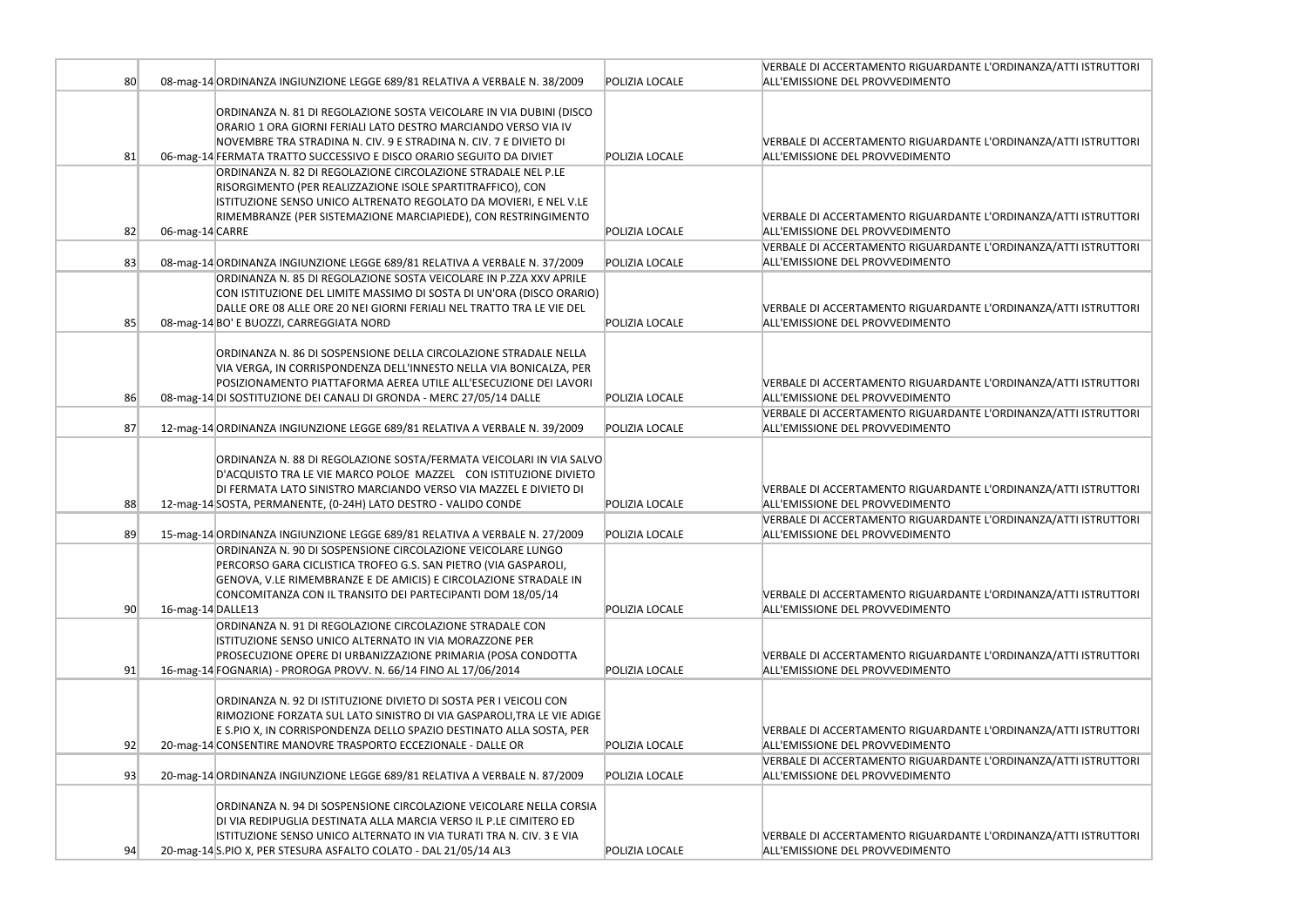|     |                   | ORDINANZA N. 95 DI CHIUSURA DELL'AREA DI PARCHEGGIO ANTISTANTE IL                                                                                 |                |                                                                        |
|-----|-------------------|---------------------------------------------------------------------------------------------------------------------------------------------------|----------------|------------------------------------------------------------------------|
|     |                   | LATO EST DELLE SCUOLE FERMI, UBICATA TRA LE VIE S.CARLO BORROMEO,<br>FERMI ED UNGARETTI, PER PERCORSO SIMULATO IN BICICLETTA NELL'AMBITO          |                | VERBALE DI ACCERTAMENTO RIGUARDANTE                                    |
| 95  |                   | 21-mag-14 DELL'EDUCAZIONE STRADALE - GIO 22/05/14, DALLE ORE 08AL                                                                                 | POLIZIA LOCALE | ALL'EMISSIONE DEL PROVVEDIMENTO                                        |
|     |                   | ORDINANZA DI SOSPENSIONE DELLA CIRCOLAZIONE STRADALE NELLA VIA                                                                                    |                |                                                                        |
|     |                   | VOLTA, ALL'INTERNO DEL TRATTO COMPRESO TRA LE VIE DA GIUSSANO E                                                                                   |                |                                                                        |
|     |                   | S.MAURIZIO, PER ALLACCIAMENTO IDRICO DI UTENZA PRIVATA - LUN                                                                                      |                | <b>VERBALE DI ACCERTAMENTO RIGUARDANTE</b>                             |
| 96  |                   | 21-mag-14 26/05/14 DALLE ORE 08 ALLE 18                                                                                                           | POLIZIA LOCALE | ALL'EMISSIONE DEL PROVVEDIMENTO                                        |
|     |                   | ORDINANZA N. 97 DI SOSPENSIONE CIRCOLAZIONE VEICOLARE NEL TRATTO                                                                                  |                |                                                                        |
|     |                   | DELLA VIA S.CARLO BORROMEO COMPRESO TRA IL N.CIV. 51 E L'AREA DI                                                                                  |                |                                                                        |
|     |                   | INTERSEZIONE SEMAFORICA CON LA VIA S.PIO X, PER FINALI PROVINCIALI                                                                                |                | <b>VERBALE DI ACCERTAMENTO RIGUARDANTE</b>                             |
| 97  |                   | 22-mag-14 C.S.I. DI VARESE - DOM 25/05/14, DALLE ORE 08 ALLE 19                                                                                   | POLIZIA LOCALE | ALL'EMISSIONE DEL PROVVEDIMENTO                                        |
|     |                   |                                                                                                                                                   |                |                                                                        |
|     |                   | ORDINANZA DI SOSPENSIONE CIRCOLAZIONE STRADALE AL N.CIV. 7 DI VIA<br>S. ANNA E SOSPENSIONE CIRCOLAZIONE VEICOLARE ORDINARIA NEL TRATTO            |                |                                                                        |
|     |                   | DI VIA S.ANNA COMPRESO TRA L'AREA INTERDETTA E LA P.ZZA DELLA                                                                                     |                | <b>VERBALE DI ACCERTAMENTO RIGUARDANTE</b>                             |
| 98  |                   | 27-mag-14 LIBERTA' PER POSIZIONAM. AUTOCESTELLO PER SOSTITUZIONE PLUVIAL                                                                          | POLIZIA LOCALE | ALL'EMISSIONE DEL PROVVEDIMENTO                                        |
|     |                   | ORDINANZA N. 99 DI SOSPENSIONE DELLA CIRCOLAZIONE STRADALE NELLA                                                                                  |                |                                                                        |
|     |                   | VIA VOLTA, ALL'INTERNO DEL TRATTO COMPRESO TRA LE VIE DA GIUSSANO E                                                                               |                |                                                                        |
|     |                   | S.MAURIZIO, PER ALLACCIAMENTO IDRICO DI UTENZA PRIVATA - GIO                                                                                      |                | <b>VERBALE DI ACCERTAMENTO RIGUARDANTE</b>                             |
| 99  |                   | 27-mag-14 29/05/14 DALLE ORE 08 ALLE 18                                                                                                           | POLIZIA LOCALE | ALL'EMISSIONE DEL PROVVEDIMENTO                                        |
|     |                   | ORDINANZA N. 100 DI DIVIETO DI SOSTA E FERMATA E SOSPENSIONE                                                                                      |                |                                                                        |
|     |                   | CIRCOLAZIONE STRADALE NEL P.LE MAZZUCCHELLI E NEL PARCHEGGIO                                                                                      |                |                                                                        |
|     |                   | ANTISTANTE LA SALA CRESPI DI VIA VOLTA, NEL CORRIDOIO DI                                                                                          |                |                                                                        |
|     |                   | CAMMINAMENTO PEDONALE ENEGLI STALLI DI SOSTA ADIACENTI ALLE                                                                                       |                | <b>VERBALE DI ACCERTAMENTO RIGUARDANTE</b>                             |
| 100 |                   | 27-mag-14 FACCIATE DEL MU                                                                                                                         | POLIZIA LOCALE | ALL'EMISSIONE DEL PROVVEDIMENTO                                        |
|     |                   | ORDINANZA N. 101 DI SOSPENSIONE CIRCOLAZIONE VEICOLARE IN VIA                                                                                     |                |                                                                        |
|     |                   | SANT'ANNA TRA N.CIV. 11 E VIA TRIESTE, PER FESTA CROTTO DEL BORGORINO<br>- VENERDI', DALLE 18 ALLE 01, SABATO, DALLE 18 ALLE 01 E DOMENICA, DALLE |                | <b>VERBALE DI ACCERTAMENTO RIGUARDANTE</b>                             |
| 101 |                   | 28-mag-14 11 ALLE 01, TRA IL 30/05/14 ED IL 18/08/15 (IL 15/                                                                                      | POLIZIA LOCALE | ALL'EMISSIONE DEL PROVVEDIMENTO                                        |
|     |                   | ORDINANZA N. 102 PER RESTRINGIMENTO CARREGGIATA IN VIA DA                                                                                         |                |                                                                        |
|     |                   | GIUSSANO ALT N. CIV. 12 DURANTE POSA PONTEGGIO PER RIFACIMENTO                                                                                    |                |                                                                        |
|     |                   | COPERTURA EDIFICIO (DAL 03/06/14 AL 23/06/14) E CHIUSURA VIA DA                                                                                   |                |                                                                        |
|     |                   | GIUSSANO DURANTE OPERAZIONI DI CARICO E SCARICO MATERIALI (MART                                                                                   |                | <b>VERBALE DI ACCERTAMENTO RIGUARDANTE</b>                             |
| 102 | 30-mag-14 10/06/  |                                                                                                                                                   | POLIZIA LOCALE | ALL'EMISSIONE DEL PROVVEDIMENTO                                        |
|     |                   |                                                                                                                                                   |                |                                                                        |
|     |                   | ORDINANZA N. 103 DI REGOLAZIONE CIRCOLAZIONE STRADALE NEL P.LE                                                                                    |                |                                                                        |
|     |                   | RISORGIMENTO, NELLA VIA V.VENETO, NEL P.LE LEGA LOMBARDA E NELLA VIA                                                                              |                |                                                                        |
| 103 |                   | GALVANI PER POSA DEL MANTO DI FINITURA SU MARCIAPIEDI DI NUOVA<br>03-giu-14 REALIZZAZIONE, CON ISTITUZIONE SENSO UNICO ALTERNATO DI MARC          | POLIZIA LOCALE | VERBALE DI ACCERTAMENTO RIGUARDANTE<br>ALL'EMISSIONE DEL PROVVEDIMENTO |
|     |                   | ORDINANZA N. 104 DI SOSPENSIONE CIRCOLAZIONE STRADALE IN                                                                                          |                |                                                                        |
|     |                   | CORRISPONDENZA DI N. 4 STALLI DI SOSTA ED EVENTUALMENTE NELLA                                                                                     |                |                                                                        |
|     |                   | CARREGGIATA ADIACENTE PRESENTI NEL PARCHEGGIO RETROSTANTE LA                                                                                      |                |                                                                        |
|     |                   | P.TTA DON F.SPINA, PER COSTRUZIONE CAMPO DI BOCCE - DAL 05/06/14 AL                                                                               |                | <b>VERBALE DI ACCERTAMENTO RIGUARDANTE</b>                             |
| 104 | 03-giu-14 01/07/1 |                                                                                                                                                   | POLIZIA LOCALE | ALL'EMISSIONE DEL PROVVEDIMENTO                                        |
|     |                   |                                                                                                                                                   |                |                                                                        |
|     |                   | ORDINANZA N. 105 DI REGOLAZIONE CIRCOLAZIONE STRADALE PER LAVORI DI                                                                               |                |                                                                        |
|     |                   | SCAVO E POSA TUBAZIONI IN VIA DI VITTORIO, Iº MAGGIO E SANTI, CON                                                                                 |                |                                                                        |
|     |                   | SOSPENSIONE CIRCOLAZIONE STRADALE IN CORRISPONDENZA DELL'AREA                                                                                     |                | VERBALE DI ACCERTAMENTO RIGUARDANTE                                    |
| 105 |                   | 04-giu-14 MANOMESSA ED ISTITUZIONE EVENTUALE DEL SENSO UNICO ALTERNAT                                                                             | POLIZIA LOCALE | ALL'EMISSIONE DEL PROVVEDIMENTO                                        |

E L'ORDINANZA/ATTI ISTRUTTORI

E L'ORDINANZA/ATTI ISTRUTTORI

E L'ORDINANZA/ATTI ISTRUTTORI

E L'ORDINANZA/ATTI ISTRUTTORI

E L'ORDINANZA/ATTI ISTRUTTORI

E L'ORDINANZA/ATTI ISTRUTTORI

E L'ORDINANZA/ATTI ISTRUTTORI

E L'ORDINANZA/ATTI ISTRUTTORI

E L'ORDINANZA/ATTI ISTRUTTORI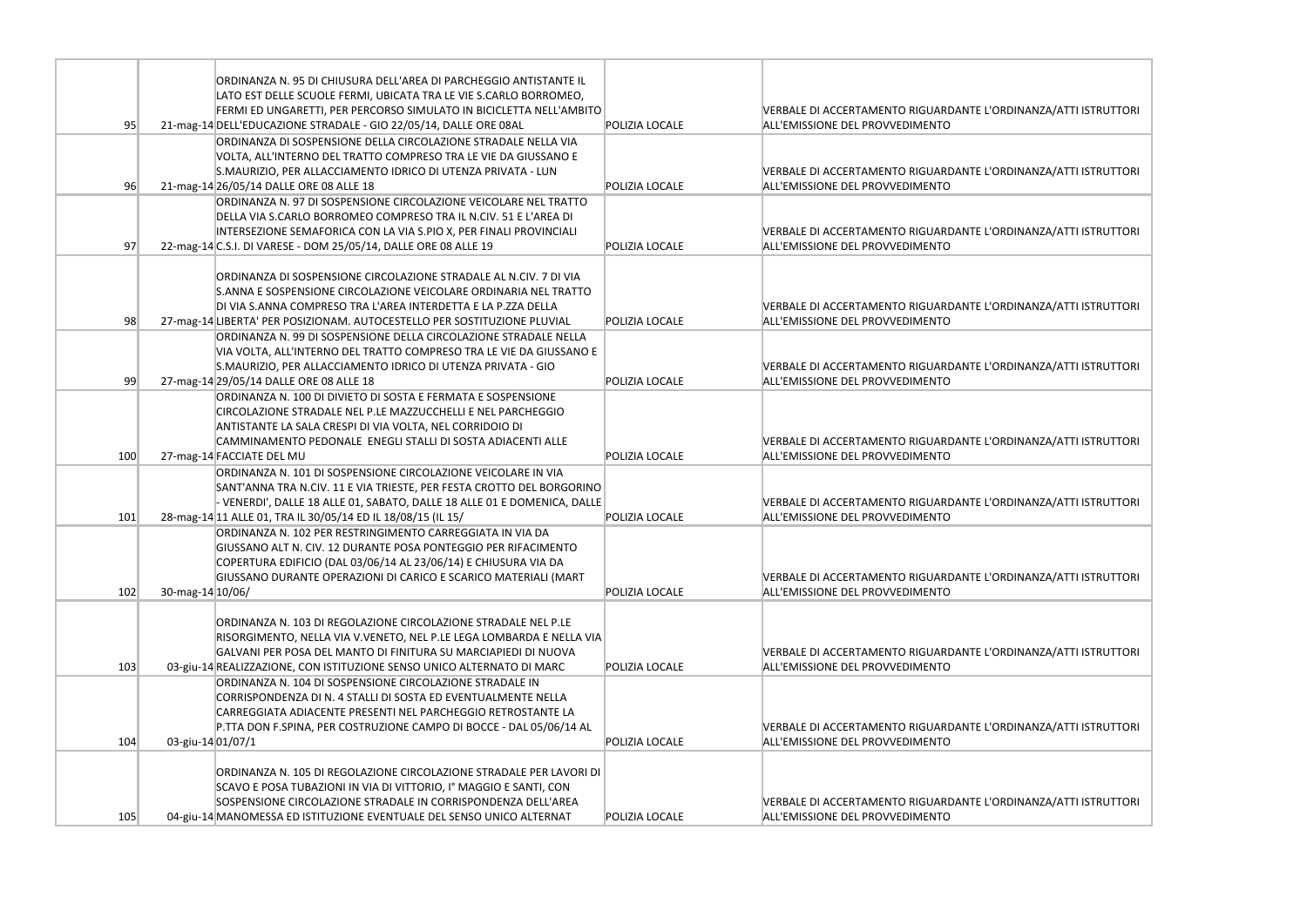|     |                 | ORDINANZA N. 106 DI SOSPENSIONE DELLA CIRCOLAZIONE STRADALE NELLA                             |                |                                            |
|-----|-----------------|-----------------------------------------------------------------------------------------------|----------------|--------------------------------------------|
|     |                 | VIA VOLTA, ALL'INTERNO DEL TRATTO COMPRESO TRA LE VIE DA GIUSSANO E                           |                |                                            |
|     |                 | S.MAURIZIO, PER ALLACCIAMENTO FOGNARIO DI UTENZA PRIVATA - GIO                                |                | <b>VERBALE DI ACCERTAMENTO RIGUARDANTE</b> |
| 106 |                 | 05-giu-14 29/05/14 DALLE ORE 08 ALLE 18                                                       | POLIZIA LOCALE | ALL'EMISSIONE DEL PROVVEDIMENTO            |
|     |                 | ORDINANZA N. 107 DI SOSPENSIONE DELLA CIRCOLAZIONE VEICOLARE, CON                             |                |                                            |
|     |                 | ESCLUSIONE DEI VEICOLI AL SERVIZIO DELLE PERSONE RESIDENTI, NELLA VIA                         |                |                                            |
|     |                 | S.CARLO BORROMEO, TRA LE VIE PIRANDELLO E S.PIO X, PER FESTA                                  |                | <b>VERBALE DI ACCERTAMENTO RIGUARDANTE</b> |
| 107 |                 | 05-giu-14 PATRONALE DI S.PIETRO - SAB 14/06/14 E DA VEN 27/06/14 A D                          | POLIZIA LOCALE | ALL'EMISSIONE DEL PROVVEDIMENTO            |
|     |                 | ORDINANZA N. 108 DI SOSPENSIONE DELLA CIRCOLAZIONE VEICOLARE NELLA                            |                |                                            |
|     |                 | VIA MAZZINI E NELLA PIAZZA ITALIA NEL TRATTO COMPRESO TRA LE VIE                              |                |                                            |
|     |                 | CARDUCCI E S.GIULIO, PER INIZIATIVA CULTURALE - DOM 15/06/14, DALLE                           |                | <b>VERBALE DI ACCERTAMENTO RIGUARDANTE</b> |
| 108 |                 | 05-giu-14 ORE 08 ALLE 20                                                                      | POLIZIA LOCALE | ALL'EMISSIONE DEL PROVVEDIMENTO            |
|     |                 |                                                                                               |                |                                            |
|     |                 | ORDINANZA N. 109 DI SOSPENSIONE DELLA CIRCOLAZIONE VEICOLARE                                  |                |                                            |
|     |                 | ORDINARIA NEL TRATTO DELLA VIA VOLTA COMPRESO TRA LE VIE DA                                   |                |                                            |
|     |                 | GIUSSANO E MAZZEL, PER ESECUZIONE DEI LAVORI DI FRESATURA E STESURA                           |                | <b>VERBALE DI ACCERTAMENTO RIGUARDANTE</b> |
| 109 |                 | 05-giu-14 DEL TAPPETTINO D'USURA - DA MART 10/06/14 A VEN 20/06/14, PERMANEN                  | POLIZIA LOCALE | ALL'EMISSIONE DEL PROVVEDIMENTO            |
|     |                 | ORDINANZA DISCIPLINA CIRCOLAZIONE STRADALE IN VIA REDIPUGLIA DAL                              |                |                                            |
|     |                 | GIORNOM 10/06/2014 AL GIORNO 30/06/2014 DALLE ORE 09,00 ALLE ORE                              |                | <b>VERBALE DI ACCERTAMENTO RIGUARDANTE</b> |
| 110 | 09-giu-14 18,00 |                                                                                               | POLIZIA LOCALE | ALL'EMISSIONE DEL PROVVEDIMENTO            |
|     |                 | ORDINANZA DISCIPLINA CIRCOLAZIONE STRADALE PER SOSPENSIONE                                    |                | <b>VERBALE DI ACCERTAMENTO RIGUARDANTE</b> |
| 112 |                 | 13-giu-14 CIRCOLAZIONE STRADALE VIA DA GIUSSANO PER IL GIORNO 16/06/2014                      | POLIZIA LOCALE | ALL'EMISSIONE DEL PROVVEDIMENTO            |
|     |                 |                                                                                               |                |                                            |
|     |                 | ORDINANZA N. 113 DI SOSP. CIRCOLAZ. VEICOLARE ORDINARIA NELLA VIA                             |                |                                            |
|     |                 | S.CARLO BORROMEO TRA LE VIE PIRANDELLO E S.PIO X E SOS. CIRCOLAZ.                             |                |                                            |
|     |                 | STRADALE LUNGO IL PERCORSO INTERESATO DAL TRANSITO DEI                                        |                | <b>VERBALE DI ACCERTAMENTO RIGUARDANTE</b> |
| 113 |                 | 17-giu-14 PARTECIPANTI, IN OCCASIONE DI GARA PODISTICA - MART 17/06/14 DALLEOR POLIZIA LOCALE |                | ALL'EMISSIONE DEL PROVVEDIMENTO            |
|     |                 | ORDINANZA N. 114 DI REGOLAMENTAZIONE CIRCOLAZIONE PER ACCESSO                                 |                |                                            |
|     |                 | AUTOCARRI CON M.A.P.C. SUPERIORE AI 35 Q.LI ALLA VIA VOLTA E                                  |                |                                            |
|     |                 | AUTORIZZAZIONE AL TRANSITO NEL TRATTO TRA VIA MARCONI E CIV. 5 - CON                          |                | <b>VERBALE DI ACCERTAMENTO RIGUARDANTE</b> |
| 114 |                 | 18-giu-14 DECORRENZA IMMEDIATA FINO AL 30/06/15                                               | POLIZIA LOCALE | ALL'EMISSIONE DEL PROVVEDIMENTO            |
|     |                 |                                                                                               |                |                                            |
|     |                 | ORDINANZA N. 115 DI REGOLAZIONE CIRCOLAZIONE STRADALE IN VIA S.PIO X,                         |                |                                            |
|     |                 | TRA LE VIE S.CARLO BORROMEO E BONICALZA, PER SISTEMAZIONE                                     |                |                                            |
|     |                 | MARCIAPIEDE, CON SENSO UNICO ALTERNATO DI MARCIA PER I VEICOLI E                              |                | <b>VERBALE DI ACCERTAMENTO RIGUARDANTE</b> |
| 115 |                 | 19-giu-14 SOSPENS. CIRCOLAZ. PEDONALE - DAL 23/06/14 AL 07/07/14, DALLE                       | POLIZIA LOCALE | ALL'EMISSIONE DEL PROVVEDIMENTO            |
|     |                 |                                                                                               |                |                                            |
|     |                 | ORDINANZA N. 116 DI REGOLAZIONE CIRCOLAZIONE STRADALE CON                                     |                |                                            |
|     |                 | ISTITUZIONE SENSO UNICO ALTERNATO IN VIA MORAZZONE PER                                        |                |                                            |
|     |                 | PROSECUZIONE OPERE DI URBANIZZAZIONE PRIMARIA (POSA CONDOTTA                                  |                | <b>VERBALE DI ACCERTAMENTO RIGUARDANTE</b> |
| 116 |                 | 23-giu-14 FOGNARIA) - PROROGA EFFETTI PROVV. N. 91/14 DAL 24/06/14 AL 21/07/14                | POLIZIA LOCALE | ALL'EMISSIONE DEL PROVVEDIMENTO            |
|     |                 | ORDINANZA DI ISTITUZIONE SENSO UNICO ALTERNATO DI MARCIA VEICOLARE                            |                |                                            |
|     |                 | IN VIA GASPAROLI ALL'ALTEZZA DEL N.CIV. 176 PER ALLACCIAMENTO IDRICO                          |                |                                            |
|     |                 |                                                                                               |                |                                            |
|     |                 | DI UTENZA PRIVATA - DA LUN 30/06/14 A GIO 03/07/14, DALLE ORE 08 ALLE                         |                | <b>VERBALE DI ACCERTAMENTO RIGUARDANTE</b> |
| 117 | 23-giu-14 18    |                                                                                               | POLIZIA LOCALE | ALL'EMISSIONE DEL PROVVEDIMENTO            |
|     |                 |                                                                                               |                |                                            |
|     |                 | ORDINANZA N. 118 DI ISTITUZIONE DEL SENSO UNICO ALTERNATO DI MARCIA                           |                |                                            |
|     |                 | VEICOLARE IN VIA GASPAROLI ALL'ALTEZZA DEL N.CIV. 176 PER                                     |                |                                            |
|     |                 | ALLACCIAMENTO FOGNARIO DI UTENZA PRIVATA, CON REGOLAMENTAZIONE                                |                | <b>VERBALE DI ACCERTAMENTO RIGUARDANTE</b> |
| 118 |                 | 24-giu-14 DEL TRAFFICO DA PARTE DI PERSONALE MOVIERE - VEN 04/07/14 DALLE OR                  | POLIZIA LOCALE | ALL'EMISSIONE DEL PROVVEDIMENTO            |

E L'ORDINANZA/ATTI ISTRUTTORI

E L'ORDINANZA/ATTI ISTRUTTORI

E L'ORDINANZA/ATTI ISTRUTTORI

E L'ORDINANZA/ATTI ISTRUTTORI

E L'ORDINANZA/ATTI ISTRUTTORI

E L'ORDINANZA/ATTI ISTRUTTORI

E L'ORDINANZA/ATTI ISTRUTTORI

E L'ORDINANZA/ATTI ISTRUTTORI

E L'ORDINANZA/ATTI ISTRUTTORI

E L'ORDINANZA/ATTI ISTRUTTORI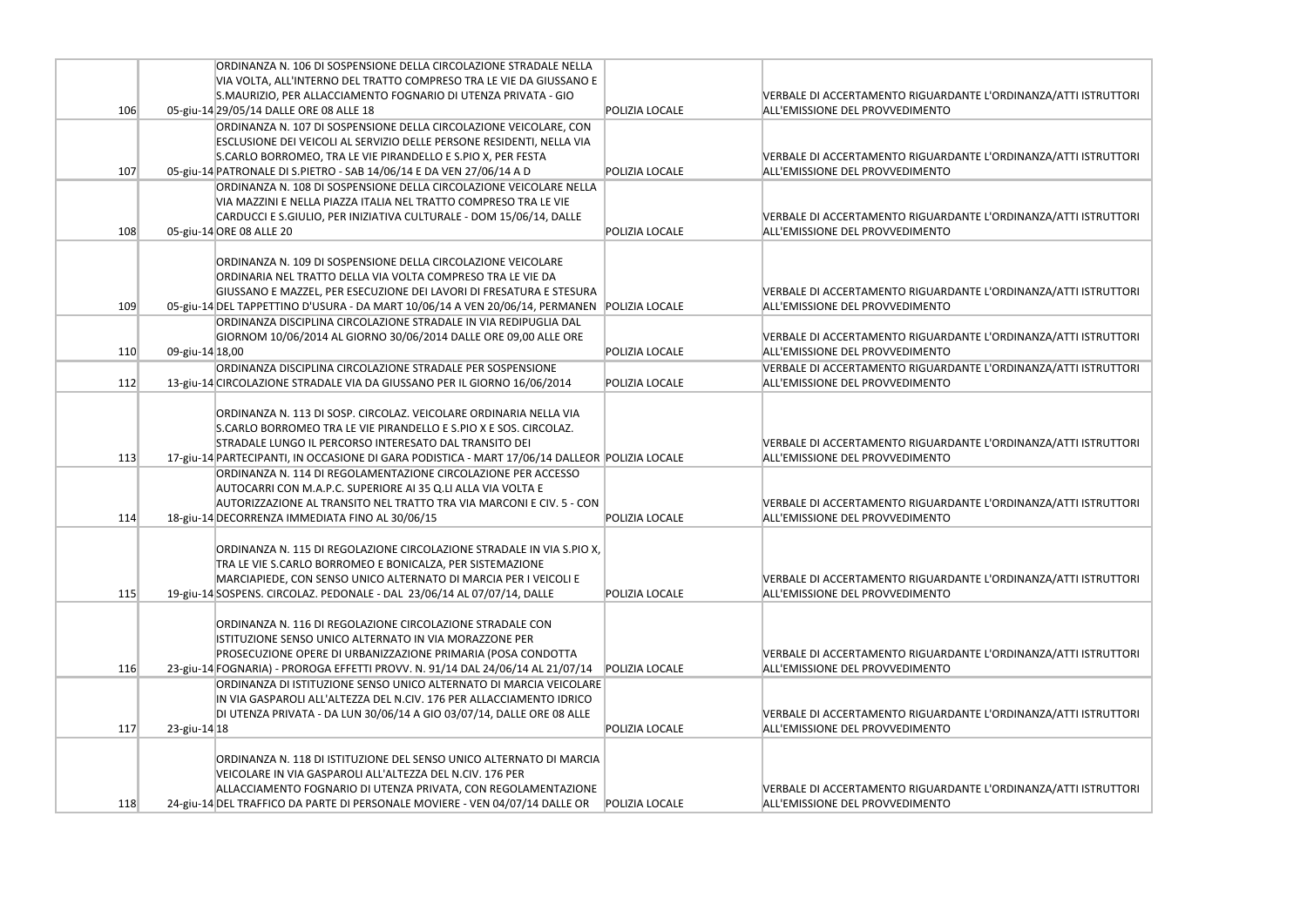|     |                  | ORDINANZA N. 119 DI SOSPENSIONE CIRCOLAZIONE VEICOLARE ORDINARIA                                                                     |                          |                                            |
|-----|------------------|--------------------------------------------------------------------------------------------------------------------------------------|--------------------------|--------------------------------------------|
|     |                  | NELLA VIA CAV.COLOMBO E NELLA P.TTA DON F.SPINA PER SVOLGIMENTO                                                                      |                          |                                            |
|     |                  | PROIEZIONI CINEMATOGRAFICHE NELL'AMBITO DELLA RASSEGNA ESTIVA                                                                        |                          | VERBALE DI ACCERTAMENTO RIGUARDANTE        |
| 119 |                  | 24-giu-14 "SERE D'ESTATE" - MERC 25/06/14 E MART 15/07/14, DALLE ORE 20 AL                                                           | POLIZIA LOCALE           | ALL'EMISSIONE DEL PROVVEDIMENTO            |
|     |                  | ORDINANZA PER INCONVENIENTE IGIENICO-SANITARIO IMMOBILE VIA SAN                                                                      |                          | VERBALE DI ACCERTAMENTO RIGUARDANTE        |
| 120 |                  | 25-giu-14 PIO X N 4/B                                                                                                                | UFFICIO EDILIZIA PRIVATA | ALL'EMISSIONE DEL PROVVEDIMENTO            |
|     |                  | ORDINANZA N. 121 DI ISTITUZIONE SENSO UNICO ALTERNATO DI MARCIA                                                                      |                          |                                            |
|     |                  | VEICOLARE IN VIA PACINOTTI, NEL TRATTO COMPRESO TRA IL N.CIV. 20 E LA                                                                |                          |                                            |
|     |                  | VIA S.PIO X, PER ESECUZIONE LAVORI DI POSA IMPIANTI TELEFONICI - DAL                                                                 |                          | <b>VERBALE DI ACCERTAMENTO RIGUARDANTE</b> |
| 121 |                  | 27-giu-14 30/06/14 AL 04/07/14                                                                                                       | POLIZIA LOCALE           | ALL'EMISSIONE DEL PROVVEDIMENTO            |
|     |                  | ORDINANZA N. 122 DI ISTITUZIONE SENSO UNICO ALTERNATO DI MARCIA                                                                      |                          |                                            |
|     |                  | VEICOLARE NELLE VIE MARCONI, DON ORIONE, MAZZEL, SALVO D'ACQUISTO                                                                    |                          |                                            |
|     |                  | ED AVOGADRO, PER RIPRISTINO PAVIMENTAZIONE A SEGUITO                                                                                 |                          |                                            |
|     |                  | DELL'INTERVENTO DI POSA FIBRE OTTICHE - DAL 01/07/14 AL 14/07/14,                                                                    |                          | <b>VERBALE DI ACCERTAMENTO RIGUARDANTE</b> |
| 122 | 30-giu-14 DALLEO |                                                                                                                                      | POLIZIA LOCALE           | ALL'EMISSIONE DEL PROVVEDIMENTO            |
|     |                  |                                                                                                                                      |                          |                                            |
|     |                  | ORDINANZA N. 123 DI ISTITUZIONE SENSO UNICO ALTERNATO DI MARCIA                                                                      |                          |                                            |
|     |                  | VEICOLARE IN VIA SANSOVINO AL N.CIV. 18 PER ALLACCIAMENTO IDRICO DI                                                                  |                          | <b>VERBALE DI ACCERTAMENTO RIGUARDANTE</b> |
| 123 |                  | 01-lug-14 NUOVE UNITA' IMMOBILIARI - MERC 02/07/2014 DALLE ORE 08 ALLE 18,30                                                         | POLIZIA LOCALE           | ALL'EMISSIONE DEL PROVVEDIMENTO            |
|     |                  | ORDINANZA N. 124 DI REGOLAZIONE CIRCOLAZIONE STRADALE PER GARE                                                                       |                          |                                            |
|     |                  | CICLISTICHE DEL 20/07/14 (CHIUSURA VIA PASCAL E TRATTO DI VIA Iº MAGGIO                                                              |                          |                                            |
|     |                  | COMPRESO TRA LE VIE PASCAL E DI VITTORIO E CIRCUITO DURANTE TRANSITO                                                                 |                          | <b>VERBALE DI ACCERTAMENTO RIGUARDANTE</b> |
| 124 |                  | 03-lug-14 PARTECIPANTI) - DOM 20/07/14                                                                                               | POLIZIA LOCALE           | ALL'EMISSIONE DEL PROVVEDIMENTO            |
|     |                  |                                                                                                                                      |                          |                                            |
|     |                  | ORDINANZA N. 125 DI SOSPENSIONE CIRCOLAZIONE VEICOLARE ORDINARIA                                                                     |                          |                                            |
|     |                  | NEL TRATTO DELLA VIA PASCOLI COMPRESO TRA LE VIE MONTI E NIEVO, CON                                                                  |                          |                                            |
|     |                  | SOSPENSIONE CIRCOLAZIONE STRADALE IN CORRISPONDENZA DELLO SCAVO,                                                                     |                          | VERBALE DI ACCERTAMENTO RIGUARDANTE        |
| 125 |                  | 03-lug-14 PER ALLACCIAMENTO IDRICO - DAL 07/07/14 AL 09/07/14, DALL                                                                  | POLIZIA LOCALE           | ALL'EMISSIONE DEL PROVVEDIMENTO            |
|     |                  | ORDINANZA N. 126 DI SOSPENSIONE DELLA CIRCOLAZIONE VEICOLARE                                                                         |                          |                                            |
|     |                  | ORDINARIA, CON ESCLUSIONE RESIDENTI, IN VIA S.CARLO BORROMEO, TRA LE                                                                 |                          |                                            |
|     |                  | VIE PIRANDELLO E S.PIO X, PER PROLUNGAMENTO FESTA PATRONALE DI                                                                       |                          | VERBALE DI ACCERTAMENTO RIGUARDANTE        |
| 126 |                  | 03-lug-14 S.PIETRO - DOM 06/07/14 DALLE ORE 19,30 ALLE 24                                                                            | POLIZIA LOCALE           | ALL'EMISSIONE DEL PROVVEDIMENTO            |
|     |                  | ORDINANZA N. 127 DI SOSPENSIONE CIRCOLAZIONE STRADALE NELLA                                                                          |                          |                                            |
|     |                  | ROTATORIA P.LE CIMITERO E NELLE VIE REDIPUGLIA E PIAVE (A LATO                                                                       |                          |                                            |
|     |                  | STRADA), IN CORRISPONDENZA DELL'INNESTO NELLA ROTATORIA, CONE                                                                        |                          |                                            |
|     |                  | EVENTUALE REGOLAMENTAZIONE DELL'ACCESSO A SENSO UNICO ALTERNATO                                                                      |                          | VERBALE DI ACCERTAMENTO RIGUARDANTE        |
| 127 | 03-lug-14 - DAL0 |                                                                                                                                      | POLIZIA LOCALE           | ALL'EMISSIONE DEL PROVVEDIMENTO            |
|     |                  | ORDINANZA N. 128 DI DISCIPLINA CIRCOLAZIONE STRADALE NEL P.LE                                                                        |                          |                                            |
|     |                  | RISORGIMENTO E NELLE VIE DE AMICIS, MAZZINI E V.VENETO, CON                                                                          |                          |                                            |
|     |                  | EVENTUALE ISTITUZIONE DEL SENSO UNICO ALTERNATO DI MARCIA PER I                                                                      |                          |                                            |
|     |                  | VEICOLI REGOLATO DA PERSONALE MOVIERE, PER ADEGUAMENTO                                                                               |                          | VERBALE DI ACCERTAMENTO RIGUARDANTE        |
| 128 |                  | 04-lug-14 MARCIAPIEDI-D                                                                                                              | POLIZIA LOCALE           | ALL'EMISSIONE DEL PROVVEDIMENTO            |
|     |                  |                                                                                                                                      |                          | VERBALE DI ACCERTAMENTO RIGUARDANTE        |
| 129 |                  | 07-lug-14 ORDINANZA INGIUNZIONE LEGGE 689/81 RELATIVA A VERBALE N. 43/2009                                                           | POLIZIA LOCALE           | ALL'EMISSIONE DEL PROVVEDIMENTO            |
|     |                  |                                                                                                                                      |                          |                                            |
|     |                  | ORDINANZA N. 130 DI REGOLAZIONE CIRCOLAZIONE STRADALE PER POSA                                                                       |                          |                                            |
|     |                  | CONDOTTA FOGNARIA APC 9 (1^ FASE CHIUSURA VIA S.CARLO BORROMEO<br>TRA LE VIE S.CATERINA E GRANDI E 2^ FASE CHIUSURA CORSIA DI MARCIA |                          | VERBALE DI ACCERTAMENTO RIGUARDANTE        |
| 130 |                  | 07-lug-14 VERSO NORD DELLE VIE S.CARLO BORROMEO E SOLFERINO E CROCEVIATR                                                             | POLIZIA LOCALE           | ALL'EMISSIONE DEL PROVVEDIMENTO            |
|     |                  |                                                                                                                                      |                          |                                            |
|     |                  | ORDINANZA INGIUNZIONE LEGGE 689/81 RELATIVA A VERBALE N. 42/2009                                                                     |                          | VERBALE DI ACCERTAMENTO RIGUARDANTE        |
| 131 |                  | 08-lug-14 CUMERLATO BRUNO                                                                                                            | POLIZIA LOCALE           | ALL'EMISSIONE DEL PROVVEDIMENTO            |

L'ORDINANZA/ATTI ISTRUTTORI

L'ORDINANZA/ATTI ISTRUTTORI

L'ORDINANZA/ATTI ISTRUTTORI

L'ORDINANZA/ATTI ISTRUTTORI

L'ORDINANZA/ATTI ISTRUTTORI

L'ORDINANZA/ATTI ISTRUTTORI

L'ORDINANZA/ATTI ISTRUTTORI

L'ORDINANZA/ATTI ISTRUTTORI

L'ORDINANZA/ATTI ISTRUTTORI

L'ORDINANZA/ATTI ISTRUTTORI

L'ORDINANZA/ATTI ISTRUTTORI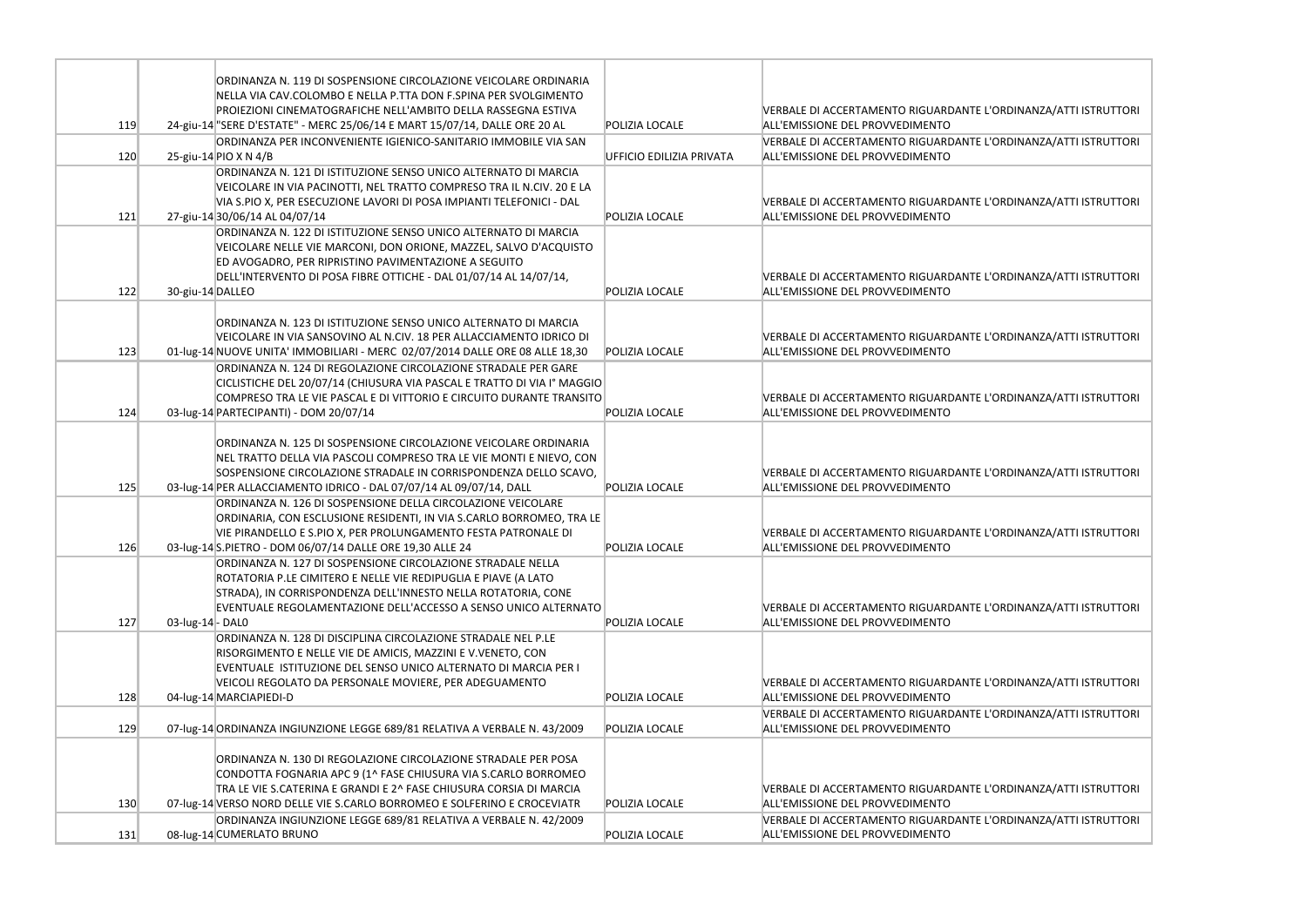|     | ORDINANZA N. 132 DI ISTITUZIONE SENSO UNICO ALTERNATO DI MARCIA<br>VEICOLARE IN VIA GASPAROLI, NEL TRATTO DELLA STESSA CHE CONDUCE            |                          |                                                                               |
|-----|-----------------------------------------------------------------------------------------------------------------------------------------------|--------------------------|-------------------------------------------------------------------------------|
| 132 | ALLA STRUTTURA ECOCENTRO, PER ALLACCIAMENTO ELETTRICO - DAL<br>09-lug-14 10/07/14 AL 14/07/14                                                 | POLIZIA LOCALE           | VERBALE DI ACCERTAMENTO RIGUARDANTE<br>ALL'EMISSIONE DEL PROVVEDIMENTO        |
|     | ORDINANZA N. 133 DI REGOLAZIONE CIRCOLAZIONE STRADALE PER                                                                                     |                          |                                                                               |
|     | MANIFESTAZIONE CICLISTICA "1° TROFEO VISCONTEO" (CHIUSURA VIA DEL                                                                             |                          |                                                                               |
|     | LAVORO TRA LE VIE DEI MILLE E MANTOVA, OVE SONO PREVISTE LA<br>PARTENZA ED ARRIVO, E LUNGO IL PERCORSO, IN CONCOMITANZA AL                    |                          | <b>VERBALE DI ACCERTAMENTO RIGUARDANTE</b>                                    |
| 133 | 09-lug-14 TRANSITO)GI                                                                                                                         | POLIZIA LOCALF           | ALL'EMISSIONE DEL PROVVEDIMENTO                                               |
|     | ORDINANZA N. 134 DI REGOLAZIONE CIRCOLAZIONE STRADALE IN VIA PIAVE                                                                            |                          |                                                                               |
|     | N. 28 (CON ISTITUZIONE SENSO UNICO ALTERNATO DI MARCIA PER I VEICOLI)                                                                         |                          |                                                                               |
|     | PER POSA RETE DI CANTIERE DI PROTEZIONE, A RIDOSSO DI EDIFICIO                                                                                |                          | VERBALE DI ACCERTAMENTO RIGUARDANTE                                           |
| 134 | 10-lug-14 INTERESSATO DA INTERVENTO DI DEMOLIZIONE - DAL 10/07/14A                                                                            | POLIZIA LOCALE           | ALL'EMISSIONE DEL PROVVEDIMENTO                                               |
|     | ORDINANZA N. 135 DI REGOLAZIONE CIRCOLAZIONE STRADALE PER GARA                                                                                |                          |                                                                               |
|     | CICLISTICA "2^ TAPPA GIRO PROVINCIA VARESE" (CHIUSURA VIA PASCAL E I°                                                                         |                          |                                                                               |
|     | MAGGIO TRA VIE BONICALZA E DI VITTORIO PER PARTENZA ED ARRIVO +                                                                               |                          | VERBALE DI ACCERTAMENTO RIGUARDANTE                                           |
| 135 | 10-lug-14 LUNGO PERCORSO DURANTE IL TRANSITO) - DOM 27/07/14 TRA 13E                                                                          | POLIZIA LOCALE           | ALL'EMISSIONE DEL PROVVEDIMENTO                                               |
|     |                                                                                                                                               |                          |                                                                               |
|     | ORDINANZA N. 136 DI REGOLAZIONE CIRCOLAZIONE STRADALE PER<br>SVOLGIMENTO FESTA DI SANT'ANNA (CHIUSURA DELLA VIA MARCONI TRA LE                |                          |                                                                               |
|     | VIE DON ORIONE E MAZZEL E ISTITUZIONE SENSO UNICO DI MARCIA PER I                                                                             |                          | VERBALE DI ACCERTAMENTO RIGUARDANTE                                           |
| 136 | 11-lug-14 VEICOLI IN VIA DON ORIONE VERSO VIA MAZZEL) - DALLE ORE 17,50 DIS                                                                   | <b>POLIZIA LOCALE</b>    | ALL'EMISSIONE DEL PROVVEDIMENTO                                               |
|     |                                                                                                                                               |                          |                                                                               |
|     | ORDINANZA N. 137 DI ISTITUZIONE SENSO UNICO ALTERNATO DI MARCIA PER                                                                           |                          |                                                                               |
|     | I VEICOLI IN VIA S.PIO X, NEL TRATTO COMPRESO TRA LE VIE GASPAROLI E                                                                          |                          |                                                                               |
| 137 | BONICALZA, PER ESECUZIONE LAVORI DI FRESATURA, RISAGOMATURA ED<br>11-lug-14 ASFALTATURA - DAL 16/07/14 AL 02/08/14, DALLE ORE 07 AL           | POLIZIA LOCALE           | VERBALE DI ACCERTAMENTO RIGUARDANTE<br>ALL'EMISSIONE DEL PROVVEDIMENTO        |
|     | ORDINANZA DI MESSA IN SICUREZZA GRONDA IMMOBILE DI VIA SANTA                                                                                  |                          | VERBALE DI ACCERTAMENTO RIGUARDANTE                                           |
| 138 | 11-lug-14 MARIA N $16/E$                                                                                                                      | UFFICIO EDILIZIA PRIVATA | ALL'EMISSIONE DEL PROVVEDIMENTO                                               |
|     | ORDINANZA LOTTA OBBLIGATORIA CONTRO LA PROCESSIONARIA,                                                                                        |                          | <b>VERBALE DI ACCERTAMENTO RIGUARDANTE</b>                                    |
| 139 | 14-lug-14 L'EUPROTTIDE E LA LYMANTRIA DISPAR                                                                                                  | UFFICIO EDILIZIA PRIVATA | ALL'EMISSIONE DEL PROVVEDIMENTO                                               |
|     |                                                                                                                                               |                          |                                                                               |
| 140 | ORDINANZA DISCIPLINA CIRCOLAZIONE STRADALE VIA IV NOVEMBRE FRONTE<br>16-lug-14 CIVICO 61 PER SABATO 19/07/2014 DALLE ORE 08.00 ALLE ORE 12.00 | POLIZIA LOCALE           | <b>VERBALE DI ACCERTAMENTO RIGUARDANTE</b><br>ALL'EMISSIONE DEL PROVVEDIMENTO |
|     | ORDINANZA DISCIPLINA CIRCOLAZIONE STRADALE VIA MAZZEL NEL TRATTO                                                                              |                          |                                                                               |
|     | COMPRESO TRA VIA VOLTA E VIA DON ORIONE DA LUNEDI 21/07/2014 A                                                                                |                          | VERBALE DI ACCERTAMENTO RIGUARDANTE                                           |
| 141 | 17-lug-14 VENERDI 01/08/2014 DALLE ORE 7,30 ALLE ORE 20,00                                                                                    | POLIZIA LOCALE           | ALL'EMISSIONE DEL PROVVEDIMENTO                                               |
|     | ORDINANZA DISCIPLINA CIRCOLAZIONE STRADALE IN VIA MORAZZONE -                                                                                 |                          |                                                                               |
|     | PROROGA ORDINANZA N. 116/14 - DA LUNEDI 21/07/2014 A SABATO                                                                                   |                          | <b>VERBALE DI ACCERTAMENTO RIGUARDANTE</b>                                    |
| 142 | 18-lug-14 20/09/2014                                                                                                                          | POLIZIA LOCALE           | ALL'EMISSIONE DEL PROVVEDIMENTO                                               |
|     | ORDINANZA NUM. 143 RIPRISTINO CONDIZIONI PER LO SVOLGIMENTO                                                                                   | UFFICIO COMMERCIO-       | <b>VERBALE DI ACCERTAMENTO RIGUARDANTE</b>                                    |
| 143 | 21-lug-14 DELL'ATTIVITA' DI SOMMINISTRAZIONE DI ALIMENTI E BEVANDE<br>ORDINANZA DI REVOCA EFFETTI DEL PROVVEDIMENTO ORDINANZA N. 133          | <b>PRODUTTIVE</b>        | ALL'EMISSIONE DEL PROVVEDIMENTO<br>VERBALE DI ACCERTAMENTO RIGUARDANTE        |
| 144 | 21-lug-14 DEL 09/07/2014                                                                                                                      | POLIZIA LOCALE           | ALL'EMISSIONE DEL PROVVEDIMENTO                                               |
|     |                                                                                                                                               |                          | <b>VERBALE DI ACCERTAMENTO RIGUARDANTE</b>                                    |
| 145 | 23-lug-14 PROROGA TEMPISTICA ORD 120/2014                                                                                                     | UFFICIO EDILIZIA PRIVATA | ALL'EMISSIONE DEL PROVVEDIMENTO                                               |
|     | ORDINANZA DISCIPLINA CIRCOLAZIONE STRADALE SOSPENSIONE DELLA                                                                                  |                          |                                                                               |
|     | CIRCOLAZIONE IN VIA BUOZZI DALLE ORE 17.00 ALLE ORE 24.00 DEI VENERDI                                                                         |                          | VERBALE DI ACCERTAMENTO RIGUARDANTE                                           |
| 147 | 24-lug-14 25 LUGLIO 2014                                                                                                                      | POLIZIA LOCALE           | ALL'EMISSIONE DEL PROVVEDIMENTO                                               |

E L'ORDINANZA/ATTI ISTRUTTORI

E L'ORDINANZA/ATTI ISTRUTTORI

E L'ORDINANZA/ATTI ISTRUTTORI

E L'ORDINANZA/ATTI ISTRUTTORI

E L'ORDINANZA/ATTI ISTRUTTORI

E L'ORDINANZA/ATTI ISTRUTTORI

E L'ORDINANZA/ATTI ISTRUTTORI

L'ORDINANZA/ATTI ISTRUTTORI

E L'ORDINANZA/ATTI ISTRUTTORI

E L'ORDINANZA/ATTI ISTRUTTORI

E L'ORDINANZA/ATTI ISTRUTTORI

E L'ORDINANZA/ATTI ISTRUTTORI

E L'ORDINANZA/ATTI ISTRUTTORI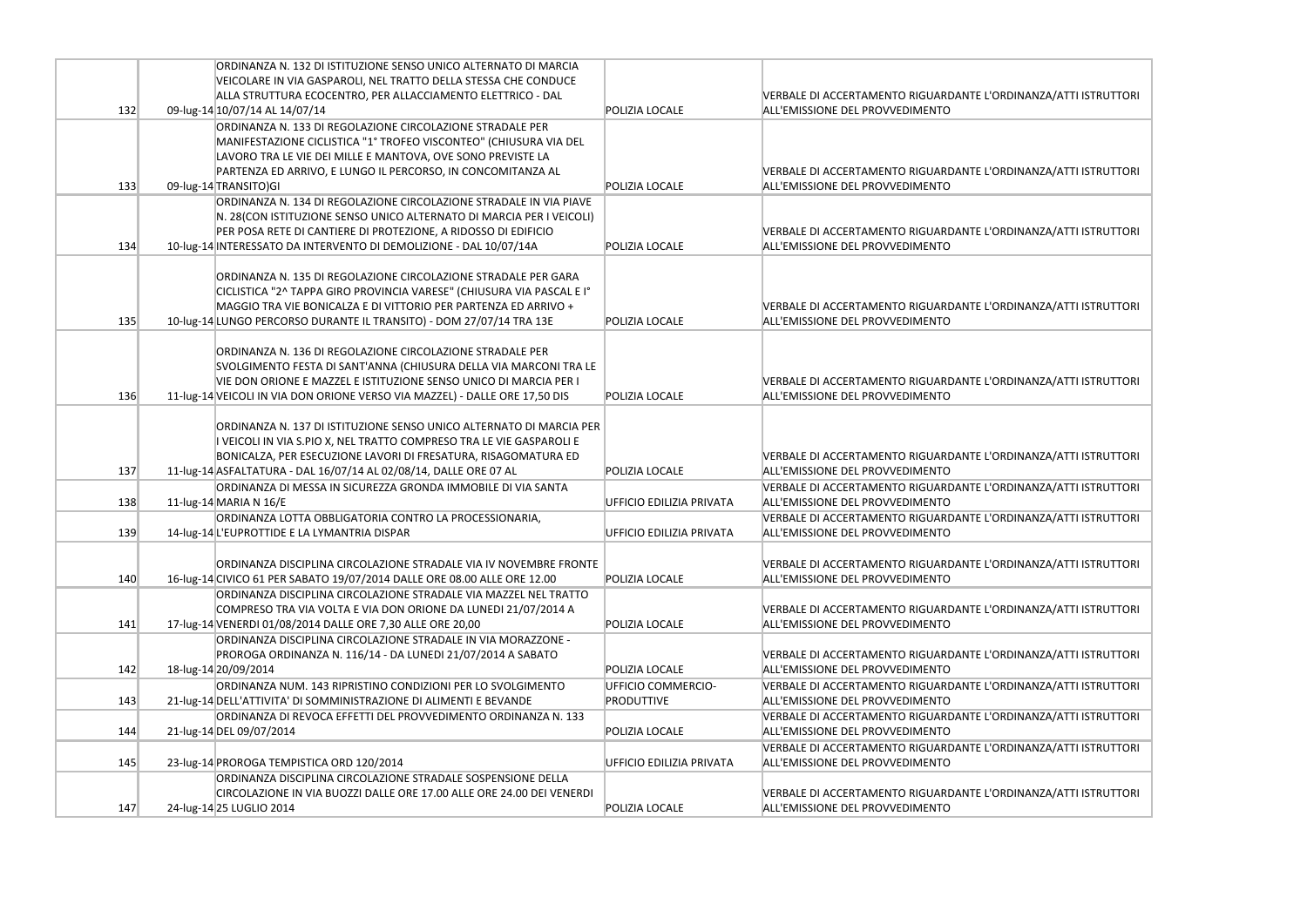|     | ORDINANZA DISCIPLINA CIRCOLAZIONE STRADALE SOSPENSIONE DELLA                    |                          |                                                                               |
|-----|---------------------------------------------------------------------------------|--------------------------|-------------------------------------------------------------------------------|
|     | CIRCOLAZIONE IN VIA GASPAROLI ALTEZZA CIVICO 182 DA MARTEDI                     |                          | <b>VERBALE DI ACCERTAMENTO RIGUARDANTE</b>                                    |
| 148 | 24-lug-14 29/07/2014 A VENERDI 01/08/2014 DALLE ORE 08.00 ALLE ORE 18.00        | POLIZIA LOCALE           | ALL'EMISSIONE DEL PROVVEDIMENTO                                               |
|     |                                                                                 |                          | <b>VERBALE DI ACCERTAMENTO RIGUARDANTE</b>                                    |
| 149 | 25-lug-14 ORDINANZA INGIUNZIONE DI PAGAMENTO RELATIVA A VERBALE N. 44/2009      | ZAG_PL_002               | ALL'EMISSIONE DEL PROVVEDIMENTO                                               |
|     |                                                                                 |                          | <b>VERBALE DI ACCERTAMENTO RIGUARDANTE</b>                                    |
| 150 | 25-lug-14 ORDINANZA INGIUNZIONE DI PAGAMENTO RELATIVA A VERBALE N. 45/2009      | POLIZIA LOCALE           | ALL'EMISSIONE DEL PROVVEDIMENTO                                               |
|     |                                                                                 |                          | VERBALE DI ACCERTAMENTO RIGUARDANTE                                           |
| 151 | 28-lug-14 ORDINANZA INGIUNZIONE RELATIVA A VERBALE N. 48/2009                   | POLIZIA LOCALE           | ALL'EMISSIONE DEL PROVVEDIMENTO                                               |
|     |                                                                                 |                          | VERBALE DI ACCERTAMENTO RIGUARDANTE                                           |
| 152 | 28-lug-14 ORDINANZA INGIUNZIONE RELATIVA AVERBALE N. 46/2009                    | POLIZIA LOCALE           | ALL'EMISSIONE DEL PROVVEDIMENTO                                               |
|     |                                                                                 |                          | <b>VERBALE DI ACCERTAMENTO RIGUARDANTE</b>                                    |
| 153 | 28-lug-14 ORDINANZA INGIUNZIONE RELATIVA AVERBALE N. 66/2009                    | POLIZIA LOCALE           | ALL'EMISSIONE DEL PROVVEDIMENTO                                               |
|     | PROVV. N. 154 PER RETTIFICA ORD N. 81/2014 (ESTENSIONE DURATA                   |                          |                                                                               |
|     | MASSIMA SOSTA DISCO ORARIO DA 1 ORA A 2 ORE IN VIA DUBINI LATO                  |                          |                                                                               |
|     | STRADA OVEST, NEL TRATTO COMPRESO TRA STRADINA ADDUCENTE AD                     |                          |                                                                               |
|     | INGRESSO SECONDARIO ORATORIO E LATERALE CHE SI INNESTA TRA I NN                 |                          | VERBALE DI ACCERTAMENTO RIGUARDANTE                                           |
| 154 | 29-lug-14 CIV.5E                                                                | POLIZIA LOCALE           | ALL'EMISSIONE DEL PROVVEDIMENTO                                               |
|     | ORDINANZA N. 155 DI ISTITUZIONE SENSO UNICO ALTERNATO PER I VEICOLI             |                          |                                                                               |
|     | IN VIA MARCONI, TRA INNESTO DELLA VIA DON STURZO E Nº CIV. 54, PER              |                          |                                                                               |
|     | CIPPATURA RAMAGLIE E RESIDUI DI TAGLIO - SAB 02/08/14 E LUN 04/08/14,           |                          | VERBALE DI ACCERTAMENTO RIGUARDANTE                                           |
| 155 | 01-ago-14 DALLE ORE 07,30 ALLE 12                                               | POLIZIA LOCALE           | ALL'EMISSIONE DEL PROVVEDIMENTO                                               |
|     |                                                                                 |                          | VERBALE DI ACCERTAMENTO RIGUARDANTE                                           |
| 156 | 04-ago-14 PROROGA ORDINANZA N 138/2014                                          | UFFICIO EDILIZIA PRIVATA | ALL'EMISSIONE DEL PROVVEDIMENTO                                               |
|     | ORDINANZA N. 157 DI SOSPENSIONE CIRCOLAZIONE STRADALE (VEICOLARE E              |                          |                                                                               |
|     | PEDONALE) NELLA BANCHINA E NELLA PORZIONE DI CARREGGIATA                        |                          |                                                                               |
|     | ADIACENTE DELLA VIA PASCOLI TRA LE VIE MONTI E NIEVO PER                        |                          |                                                                               |
|     | SISTEMAZIONE POZZETTI STRADALI - DA LUN 11/08/14 AL 16/08/14, DALLE             |                          | <b>VERBALE DI ACCERTAMENTO RIGUARDANTE</b>                                    |
| 157 | 05-ago-14 ORE 08                                                                | POLIZIA LOCALE           | ALL'EMISSIONE DEL PROVVEDIMENTO                                               |
|     |                                                                                 |                          |                                                                               |
|     | ORDINANZA N. 158 DI ISTITUZIONE DEL SENSO UNICO DI MARCIA PER I                 |                          |                                                                               |
|     | VEICOLI IN P.ZZA S.GIULIO NEL TRATTO CHE COLLEGA LE VIE S.GIULIO E              |                          |                                                                               |
|     | BUTTAFAVA, CON DIREZIONE VERSO VIA S.GIULIO, E RESTRINGIMENTO                   |                          | VERBALE DI ACCERTAMENTO RIGUARDANTE                                           |
| 158 | 11-ago-14 STRADALE NEL PROLUNGAMENTO DI VIA CAV.COLOMBO NELLA PIAZZA, PE        | POLIZIA LOCALE           | ALL'EMISSIONE DEL PROVVEDIMENTO                                               |
|     | ORDINANZA N. 159 DI ISTITUZIONE LIMITE MASSIMO DI VELOCITA' DI 30               |                          |                                                                               |
|     | KMT./H IN VIA GARIBALDI TRA NN CIV. 74 E 82 ED INSTALLAZIONE DI N. 02           |                          | <b>VERBALE DI ACCERTAMENTO RIGUARDANTE</b>                                    |
| 159 | 13-ago-14 DOSSI ARTIFICIALI TRA NN CIV. 74 E 78 - CON VALIDITA' IMMEDIATA       | POLIZIA LOCALE           | ALL'EMISSIONE DEL PROVVEDIMENTO                                               |
|     | ORDINANZA N. 160 DI REGOLAZIONE CIRCOLAZIONE STRADALE PER                       |                          |                                                                               |
|     | SVOLGIMENTO MANIFESTAZIONE CICLISTICA DENOMINATA 1° TROFEO                      |                          |                                                                               |
|     | VISCONTEO (CHIUSURA VIA PASCAL E Iº MAGGIO TRA VIE BONICALZA E DI               |                          | <b>VERBALE DI ACCERTAMENTO RIGUARDANTE</b>                                    |
| 160 | VITTORIO E PERCORSO DURANTE TRANSITO PARTECIPANTI) - DOM<br>13-ago-1431/08/2014 | POLIZIA LOCALE           | ALL'EMISSIONE DEL PROVVEDIMENTO                                               |
|     |                                                                                 |                          |                                                                               |
|     | ORDINANZA DISCIPLINA CIRCOLAZIONE STRADALE PER LA VIA PARINI -                  |                          | <b>VERBALE DI ACCERTAMENTO RIGUARDANTE</b>                                    |
| 161 | 19-ago-14 VISCONTI DAL 25/08/2014 AL 29/08/2014 DALLE ORE 09,00C ALLE ORE 20,00 | POLIZIA LOCALE           | ALL'EMISSIONE DEL PROVVEDIMENTO                                               |
|     |                                                                                 |                          |                                                                               |
| 162 |                                                                                 | POLIZIA LOCALE           | <b>VERBALE DI ACCERTAMENTO RIGUARDANTE</b><br>ALL'EMISSIONE DEL PROVVEDIMENTO |
|     | 21-ago-14 ORDINANZA INGIUNZIONE RELATIVA A VERBALE N. 65/2009                   |                          |                                                                               |
|     |                                                                                 |                          | <b>VERBALE DI ACCERTAMENTO RIGUARDANTE</b>                                    |
| 163 | 21-ago-14 ORDINANZA INGIUNZIONE RELATIVA A VERBALE 51/2009                      | POLIZIA LOCALE           | ALL'EMISSIONE DEL PROVVEDIMENTO                                               |
|     |                                                                                 |                          | <b>VERBALE DI ACCERTAMENTO RIGUARDANTE</b>                                    |
| 164 | 21-ago-14 ORDINANZA INGIUNZIONE RELATIVA A VERBALE 27/2009                      | POLIZIA LOCALE           | ALL'EMISSIONE DEL PROVVEDIMENTO                                               |

E L'ORDINANZA/ATTI ISTRUTTORI

E L'ORDINANZA/ATTI ISTRUTTORI

E L'ORDINANZA/ATTI ISTRUTTORI

E L'ORDINANZA/ATTI ISTRUTTORI

E L'ORDINANZA/ATTI ISTRUTTORI

E L'ORDINANZA/ATTI ISTRUTTORI

: L'ORDINANZA/ATTI ISTRUTTORI

E L'ORDINANZA/ATTI ISTRUTTORI

L'ORDINANZA/ATTI ISTRUTTORI

L'ORDINANZA/ATTI ISTRUTTORI

E L'ORDINANZA/ATTI ISTRUTTORI

E L'ORDINANZA/ATTI ISTRUTTORI

E L'ORDINANZA/ATTI ISTRUTTORI

L'ORDINANZA/ATTI ISTRUTTORI

E L'ORDINANZA/ATTI ISTRUTTORI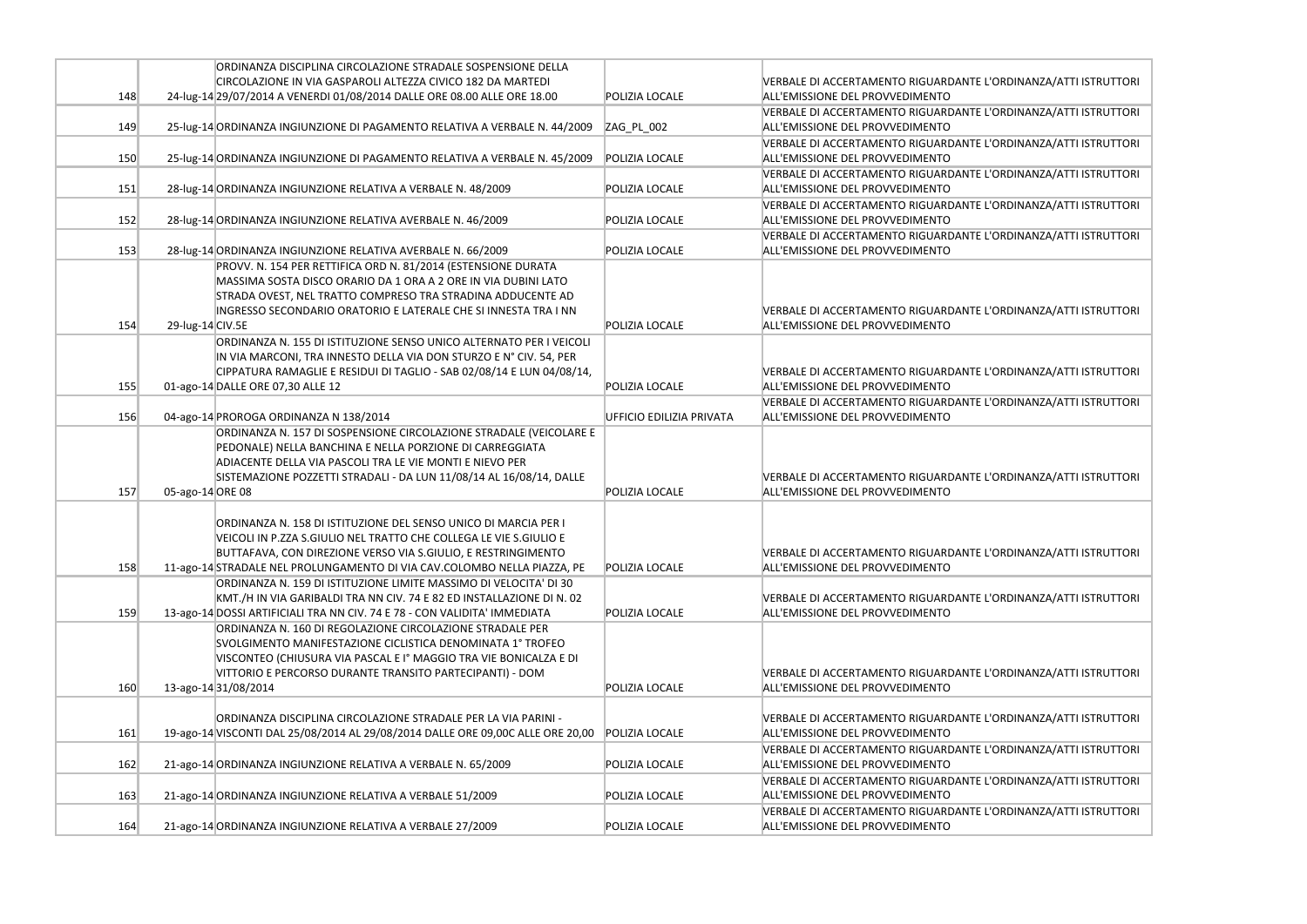|     |                                                                                                                                                                                                                                                                                       |                          | VERBALE DI ACCERTAMENTO RIGUARDANTE L'ORDINANZA/ATTI ISTRUTTORI                                    |
|-----|---------------------------------------------------------------------------------------------------------------------------------------------------------------------------------------------------------------------------------------------------------------------------------------|--------------------------|----------------------------------------------------------------------------------------------------|
| 165 | 21-ago-14 ORDINANZA INGIUNZIONE RELATIVA A VERBALE N. 62/2009                                                                                                                                                                                                                         | POLIZIA LOCALE           | ALL'EMISSIONE DEL PROVVEDIMENTO                                                                    |
|     |                                                                                                                                                                                                                                                                                       |                          | VERBALE DI ACCERTAMENTO RIGUARDANTE L'ORDINANZA/ATTI ISTRUTTORI                                    |
| 166 | 21-ago-14 ORDINANZA INGIUNZIONE RELATIVA A VERBALE 58/2009                                                                                                                                                                                                                            | POLIZIA LOCALE           | ALL'EMISSIONE DEL PROVVEDIMENTO                                                                    |
| 167 | 21-ago-14 ORDINANZA INGIUNZIONE RELATIVA A VERBALE 54/2009                                                                                                                                                                                                                            | POLIZIA LOCALE           | VERBALE DI ACCERTAMENTO RIGUARDANTE L'ORDINANZA/ATTI ISTRUTTORI<br>ALL'EMISSIONE DEL PROVVEDIMENTO |
| 168 | 21-ago-14 ORDINANZA INGIUNZIONE RELATIVA A VERBALE 83/2009                                                                                                                                                                                                                            | POLIZIA LOCALE           | VERBALE DI ACCERTAMENTO RIGUARDANTE L'ORDINANZA/ATTI ISTRUTTORI<br>ALL'EMISSIONE DEL PROVVEDIMENTO |
| 169 | 21-ago-14 ORDINANZA INGIUNZIONE RELATIVA A VERBALE 75/2009                                                                                                                                                                                                                            | POLIZIA LOCALE           | VERBALE DI ACCERTAMENTO RIGUARDANTE L'ORDINANZA/ATTI ISTRUTTORI<br>ALL'EMISSIONE DEL PROVVEDIMENTO |
| 170 | 21-ago-14 ORDINANZA INGIUNZIONE RELATIVA A VERBALE 77/2009                                                                                                                                                                                                                            | POLIZIA LOCALE           | VERBALE DI ACCERTAMENTO RIGUARDANTE L'ORDINANZA/ATTI ISTRUTTORI<br>ALL'EMISSIONE DEL PROVVEDIMENTO |
| 171 | 22-ago-14 ORDINANZA INGIUNZIONE RELATIVA A VERBALE N. 84/2009                                                                                                                                                                                                                         | POLIZIA LOCALE           | VERBALE DI ACCERTAMENTO RIGUARDANTE L'ORDINANZA/ATTI ISTRUTTORI<br>ALL'EMISSIONE DEL PROVVEDIMENTO |
| 172 | 22-ago-14 ORDINANZA INGIUNZIONE RELATIVA A VERBALE 78/2009                                                                                                                                                                                                                            | POLIZIA LOCALE           | VERBALE DI ACCERTAMENTO RIGUARDANTE L'ORDINANZA/ATTI ISTRUTTORI<br>ALL'EMISSIONE DEL PROVVEDIMENTO |
| 173 | 22-ago-14 ORDINANZA INGIUNZIONE RELATIVA A VERBALE 79/2009                                                                                                                                                                                                                            | POLIZIA LOCALE           | VERBALE DI ACCERTAMENTO RIGUARDANTE L'ORDINANZA/ATTI ISTRUTTORI<br>ALL'EMISSIONE DEL PROVVEDIMENTO |
| 174 | 22-ago-14 ORDINANZA INGIUNZIONE RELATIVA A VERBALE 82/2009                                                                                                                                                                                                                            | POLIZIA LOCALE           | VERBALE DI ACCERTAMENTO RIGUARDANTE L'ORDINANZA/ATTI ISTRUTTORI<br>ALL'EMISSIONE DEL PROVVEDIMENTO |
|     |                                                                                                                                                                                                                                                                                       |                          | VERBALE DI ACCERTAMENTO RIGUARDANTE L'ORDINANZA/ATTI ISTRUTTORI                                    |
| 175 | 22-ago-14 ORDINANZA INGIUNZIONE RELATIVA A VERBALE 81/2009                                                                                                                                                                                                                            | POLIZIA LOCALE           | ALL'EMISSIONE DEL PROVVEDIMENTO                                                                    |
| 176 | 22-ago-14 ORDINANZA INGIUNZIONE RELATIVA A VERBALE 80/2009                                                                                                                                                                                                                            | POLIZIA LOCALE           | VERBALE DI ACCERTAMENTO RIGUARDANTE L'ORDINANZA/ATTI ISTRUTTORI<br>ALL'EMISSIONE DEL PROVVEDIMENTO |
|     | ORDINANZA DISCIPLINA CIROCLAZIONE STRADALE RELATIVA A PROROGA                                                                                                                                                                                                                         |                          |                                                                                                    |
| 177 | SOSPENSIONE CIRCOLAZIONE PIAZZA SAN GIULIO DAL 23/08/2014 AL<br>22-ago-14 29/08/2014 DALLE ORE 00 ALLE ORE 24                                                                                                                                                                         | POLIZIA LOCALE           | VERBALE DI ACCERTAMENTO RIGUARDANTE L'ORDINANZA/ATTI ISTRUTTORI<br>ALL'EMISSIONE DEL PROVVEDIMENTO |
| 178 | 22-ago-14 PROROGA TEMPISTICA ORD. 120/2014                                                                                                                                                                                                                                            | UFFICIO EDILIZIA PRIVATA | VERBALE DI ACCERTAMENTO RIGUARDANTE L'ORDINANZA/ATTI ISTRUTTORI<br>ALL'EMISSIONE DEL PROVVEDIMENTO |
| 179 | ORDINANZA DI REGOLAZIONE CIRCOLAZIONE STRADALE NELLE VIE<br>S.BERNARDO E CARAVAGGIO, DURANTE SVOLGIMENTO DELLA FESTA<br>PATRONALE DI S.BERNARDO/FESTA DELLA VILLA 2014 - DAL 02/09/2014 AL<br>25-ago-14 12/09/2014                                                                    | POLIZIA LOCALE           | VERBALE DI ACCERTAMENTO RIGUARDANTE L'ORDINANZA/ATTI ISTRUTTORI<br>ALL'EMISSIONE DEL PROVVEDIMENTO |
| 180 | ORDINANZA N. 180 DI CHIUSURA AREA PARCHEGGIO ALL'ANGOLO TRA LE VIE<br>CINQUE GIORNATE E MAZZINI, CON ACCESSO DA VIA MAZZINI<br>(EVENTUALMENTE FRAZIONATA IN PORZIONI DI QUESTA DI VOLTA IN VOLTA<br>29-ago-14 INTERESSATEDAI LAVORI) E NEGLI STALLI DI SOSTA DI VIA CINQUE GIORNA     | <b>POLIZIA LOCALE</b>    | VERBALE DI ACCERTAMENTO RIGUARDANTE L'ORDINANZA/ATTI ISTRUTTORI<br>ALL'EMISSIONE DEL PROVVEDIMENTO |
| 181 | ORDINANZA N. 181 DI ISTITUZIONE DI UNO STALLO DI SOSTA,<br>APPOSITAMENTE DELIMITATO E SEGNALATO, RISERVATO ALLA SOSTA DEI<br>VEICOLI AL SERVIZIO DELLE PERSONE CON LIMITATA O IMPEDITA CAPACITA'<br>MOTORIA, MUNITE DEL RELATIVO CONTRASSEGNO, IN VIA GARIBALDI LATO<br>01-set-14 DES | POLIZIA LOCALE           | VERBALE DI ACCERTAMENTO RIGUARDANTE L'ORDINANZA/ATTI ISTRUTTORI<br>ALL'EMISSIONE DEL PROVVEDIMENTO |
| 182 | ORDINANZA N. 182 DI ISTITUZIONE SENSO UNICO ALTERNATO DI MARCIA PER<br>I VEICOLI IN VIA PASCOLI, ALT. N.CIV. 57, PER ALLACCIAMENTO IDRICO DI<br>02-set-14 UTENZA PRIVATA - DAL 03/09/14 AL 15/09/14, DALLE ORE 08 ALLE 18                                                             | <b>POLIZIA LOCALE</b>    | VERBALE DI ACCERTAMENTO RIGUARDANTE L'ORDINANZA/ATTI ISTRUTTORI<br>ALL'EMISSIONE DEL PROVVEDIMENTO |
| 183 | ORDINANZA N. 183 DI ISTITUZIONE SENSO UNICO ALTERNATO DI MARCIA PER<br>I VEICOLI IN VIA BROGIOLI, ALT. N.CIV. 8, PER ALLACCIAMENTO ALLA RETE DEL<br>GAS METANO DI UTENZA PRIVATA - VEN 05/09/14 E SAB 06/09/14, DALLE ORE<br>02-set-14 07 ALLE 18,30                                  | POLIZIA LOCALE           | VERBALE DI ACCERTAMENTO RIGUARDANTE L'ORDINANZA/ATTI ISTRUTTORI<br>ALL'EMISSIONE DEL PROVVEDIMENTO |

| L'ORDINANZA/ATTI ISTRUTTORI |
|-----------------------------|
| L'ORDINANZA/ATTI ISTRUTTORI |
| L'ORDINANZA/ATTI ISTRUTTORI |
| L'ORDINANZA/ATTI ISTRUTTORI |
| L'ORDINANZA/ATTI ISTRUTTORI |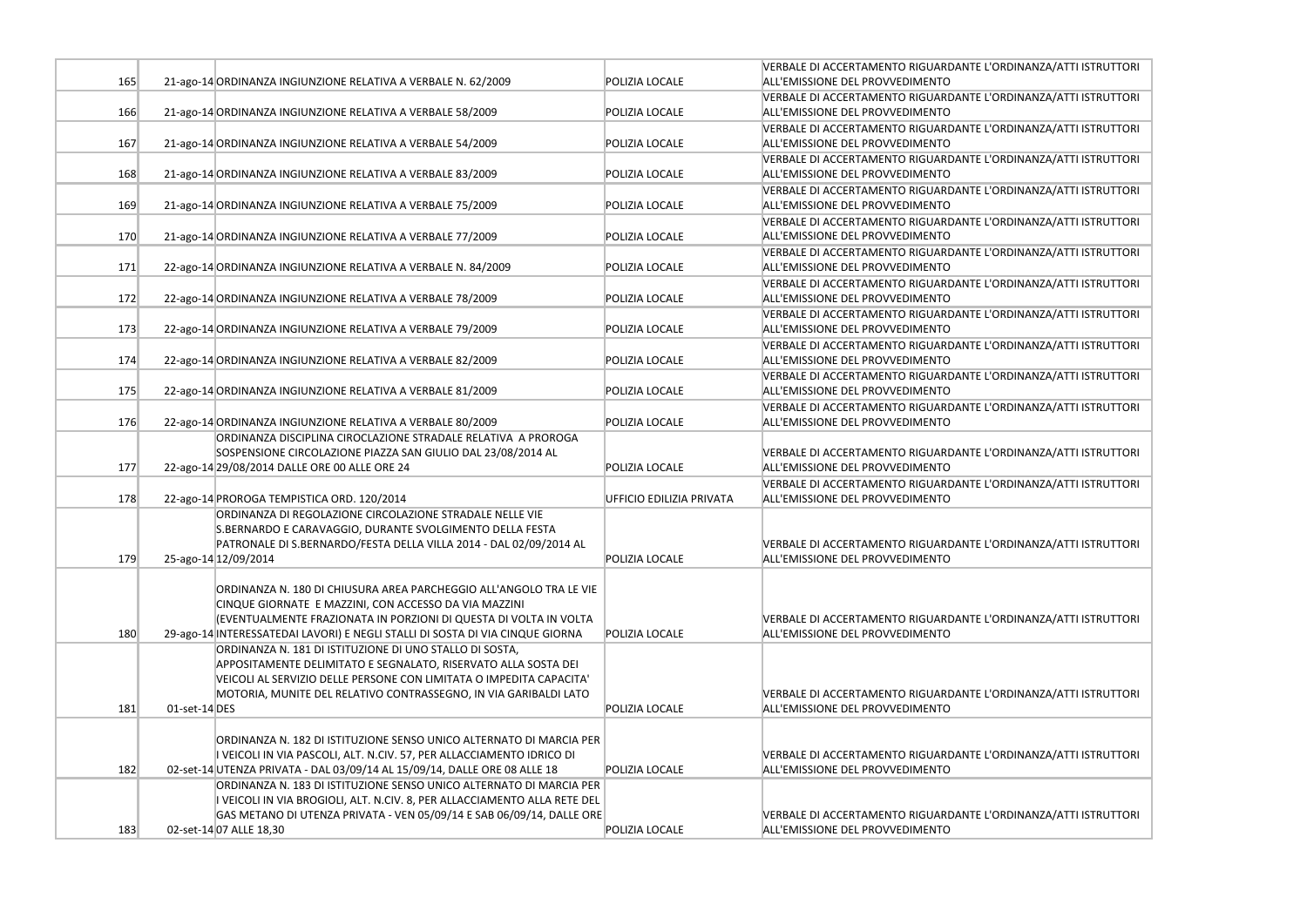|     | ORDINANZA N. 184 DI REGOLAZIONE CIRCOLAZIONE STRADALE PER                 |                       |                                            |
|-----|---------------------------------------------------------------------------|-----------------------|--------------------------------------------|
|     | SVOLGIMENTO GARA PODISTICA "2^ MAGANA DI SERA" CON CHIUSURA VIA           |                       |                                            |
|     | VISCONTI TRA P.ZZA S.MARIA E VIA VOLTA E LUNGO PERCORSO PARTECIPANTI      |                       | <b>VERBALE DI ACCERTAMENTO RIGUARDANTE</b> |
| 184 | 02-set-14 INIZIATIVA - VEN 05/09/14 DALLE ORE 19 ALLE 22                  | POLIZIA LOCALE        | ALL'EMISSIONE DEL PROVVEDIMENTO            |
|     | ORDINANZA N. 185 DI REGOLAZIONE CIRCOLAZIONE STRADALE PER                 |                       |                                            |
|     | MERCATINO HOBBISTICA "FANTASY" (CHIUSURA V.LE RIMEMBRANZE,                |                       |                                            |
|     | VIALETTO CENTRALE + CARREGGIATA EST TRA P.LE RISORGIMENTO E VIA           |                       |                                            |
|     | MANTOVA E CARREGGIATA OVEST TRA P.LE RISORGIMENTO E CIMITERO) -           |                       | VERBALE DI ACCERTAMENTO RIGUARDANTE        |
| 185 | 03-set-14 SAB 06/09/                                                      | <b>POLIZIA LOCALE</b> | ALL'EMISSIONE DEL PROVVEDIMENTO            |
|     | ORDINANZA N. 186 DI CHIUSURA VIA BELLINI NEL TRATTO COMPRESO TRA IL       |                       |                                            |
|     | N.CIV. 1 E LA VIA GARIBALDI, IN CORRISPONDENZA PERTANTO DELLO             |                       |                                            |
|     | SBOCCO/INNESTO NELLA VIA GARIBALDI, PER ALLACCIAMENTO IDRICO -            |                       | VERBALE DI ACCERTAMENTO RIGUARDANTE        |
| 186 | 03-set-14 MERC 10 E GIO 11/09/14, TRA LE ORE 08 E LE 18                   | <b>POLIZIA LOCALE</b> | ALL'EMISSIONE DEL PROVVEDIMENTO            |
|     | ORDINANZA DISCIPLINA CIRCOLAZIONE STRADALE ISTITUZIONE SENSO UNICO        |                       |                                            |
|     | ALTERNATO IN VIA VERDI TRA CIVICO 9 E CIV 15 PER IL GIORNO 05/09/2014     |                       | VERBALE DI ACCERTAMENTO RIGUARDANTE        |
| 187 | 04-set-14 DALLE ORE 08.00 ALLE ORE 11.00                                  | POLIZIA LOCALE        | ALL'EMISSIONE DEL PROVVEDIMENTO            |
|     | ORDINANZA N. 188 DI SOSPENSIONE DELLA CIRCOLAZIONE VEICOLARE              |                       |                                            |
|     | ORDINARIA NELLA VIA CARDUCCI, NEL TRATTO COMPRESO TRA LA VIA              |                       |                                            |
|     | S.GIULIO ED IL PARCHEGGIO ALL'ANGOLO CON VIA MORO, PER                    |                       |                                            |
|     | POSIZIONAMENTO PIATTAFORMA PER MANUTENZIONE FACCIATA - VEN                |                       | VERBALE DI ACCERTAMENTO RIGUARDANTE        |
| 188 | 10-set-14 12/09/14, DALLE ORE                                             | POLIZIA LOCALE        | ALL'EMISSIONE DEL PROVVEDIMENTO            |
|     |                                                                           |                       |                                            |
|     | ORDINANZA N. 189 DI REGOLAZIONE CIRCOLAZIONE STRADALE PER GARA            |                       |                                            |
|     | PODISTICA 14^ MARATONANDO PER CASSANO (CHIUSURA VIA UNGARETTI E           |                       |                                            |
|     | VIA S.FRANCESCO FINO AL Nº CIV. 23 PER PARTENZA E LUNGO IL PERCORSO IN    |                       | VERBALE DI ACCERTAMENTO RIGUARDANTE        |
| 189 | 10-set-14 CONCOMITANZA AL TRANSITO DEI PARTECIPANTI) - DOM 14/09/14       | POLIZIA LOCALE        | ALL'EMISSIONE DEL PROVVEDIMENTO            |
|     |                                                                           |                       |                                            |
|     | ORDINANZA N. 190 DI SOSPENSIONE TEMPORANEA DELLA CIRCOLAZIONE             |                       |                                            |
|     | STRADALE IN OCCASIONE DELLA MANIFESTAZIONE CICLISTICA "12^ IN BICI        |                       |                                            |
|     | RICORDANDO MIRO", LUNGO IL PERCORSO (LIMITATAMENTE ALLE STRADE DI         |                       | VERBALE DI ACCERTAMENTO RIGUARDANTE        |
| 190 | 12-set-14 COMPETENZA) IN CONCOMITANZA CON IL TRANSITO DEI PARTECIPANTI    | POLIZIA LOCALE        | ALL'EMISSIONE DEL PROVVEDIMENTO            |
|     |                                                                           |                       |                                            |
|     | ORDINANZA N. 191 DI ISTITUZIONE DI SENSO UNICO ALTERNATO PER I            |                       |                                            |
|     | VEICOLI, REGOLATO DA IMPIANTO SEMAFORICO OVVERO DA PERSONALE              |                       |                                            |
|     | MOVIERE, IN VIA GASPAROLI N. 176, PER ALLACCIAMENTO RETE GAS METANO       |                       | VERBALE DI ACCERTAMENTO RIGUARDANTE        |
| 191 | 12-set-14 DI UTENZA PRIVATA - DAL 18/09/14 AL 27/09/14, DALLE ORE 07 ALLE | POLIZIA LOCALE        | ALL'EMISSIONE DEL PROVVEDIMENTO            |
|     | ORDINANZA N. 192 DI REGOLAZIONE CIRCOLAZIONE STRADALE PER                 |                       |                                            |
|     | MANIFESTAZIONE SEZIONALE DEL GRUPPO ALPINI DI CASSANO M.GO PER            |                       |                                            |
|     | RICORRENZA FESTA S.MAURIZIO (SOSPENSIONE CIRCOLAZIONE VEICOLARE IN        |                       |                                            |
|     | VIA S.GIULIO AVANTI MONUMENTO AI CADUTI E LUNGO PERCORSO                  |                       | VERBALE DI ACCERTAMENTO RIGUARDANTE        |
| 192 | 18-set-14 SFILATA, DU                                                     | POLIZIA LOCALE        | ALL'EMISSIONE DEL PROVVEDIMENTO            |
|     | ORDINANZA N. 193 DI SOSPENSIONE CIRCOLAZIONE PEDONALE SU AREA DI          |                       |                                            |
|     | MARCIAPIEDE IN VIA VECCHIA VILLA N. 16 PER PORZIONE GRAVATA DA            |                       |                                            |
|     | OCCUPAZIONE CON RETE DI CANTIERE PER OPERE DI RIFACIMENTO                 |                       | VERBALE DI ACCERTAMENTO RIGUARDANTE        |
| 193 | 18-set-14 RECINZIONE - DAL 22/09/14 AL 27/09/14, PERMANENTE (0-24H)       | POLIZIA LOCALE        | ALL'EMISSIONE DEL PROVVEDIMENTO            |
|     | ORDINANZA N. 194 DI REGOLAZIONE IRCOLAZIONE STRADALE PER                  |                       |                                            |
|     | ESECUZIONE SCAVI PER POSA TUBAZIONI NELL'AMBITO DEI LAVORI DI             |                       |                                            |
|     | URBANIZZAZIONE, NELLE VIE DI VITTORIO, Iº MAGGIO E SANTI                  |                       |                                            |
|     | (RESTRINGIMENTO STRADALE ED EVENTUALE SENSO UNICO ALTERNATO PER I         |                       | VERBALE DI ACCERTAMENTO RIGUARDANTE        |
| 194 | 18-set-14 VEICOLI) - DA                                                   | POLIZIA LOCALE        | ALL'EMISSIONE DEL PROVVEDIMENTO            |

L'ORDINANZA/ATTI ISTRUTTORI

L'ORDINANZA/ATTI ISTRUTTORI

L'ORDINANZA/ATTI ISTRUTTORI

L'ORDINANZA/ATTI ISTRUTTORI

L'ORDINANZA/ATTI ISTRUTTORI

: L'ORDINANZA/ATTI ISTRUTTORI

L'ORDINANZA/ATTI ISTRUTTORI

L'ORDINANZA/ATTI ISTRUTTORI

L'ORDINANZA/ATTI ISTRUTTORI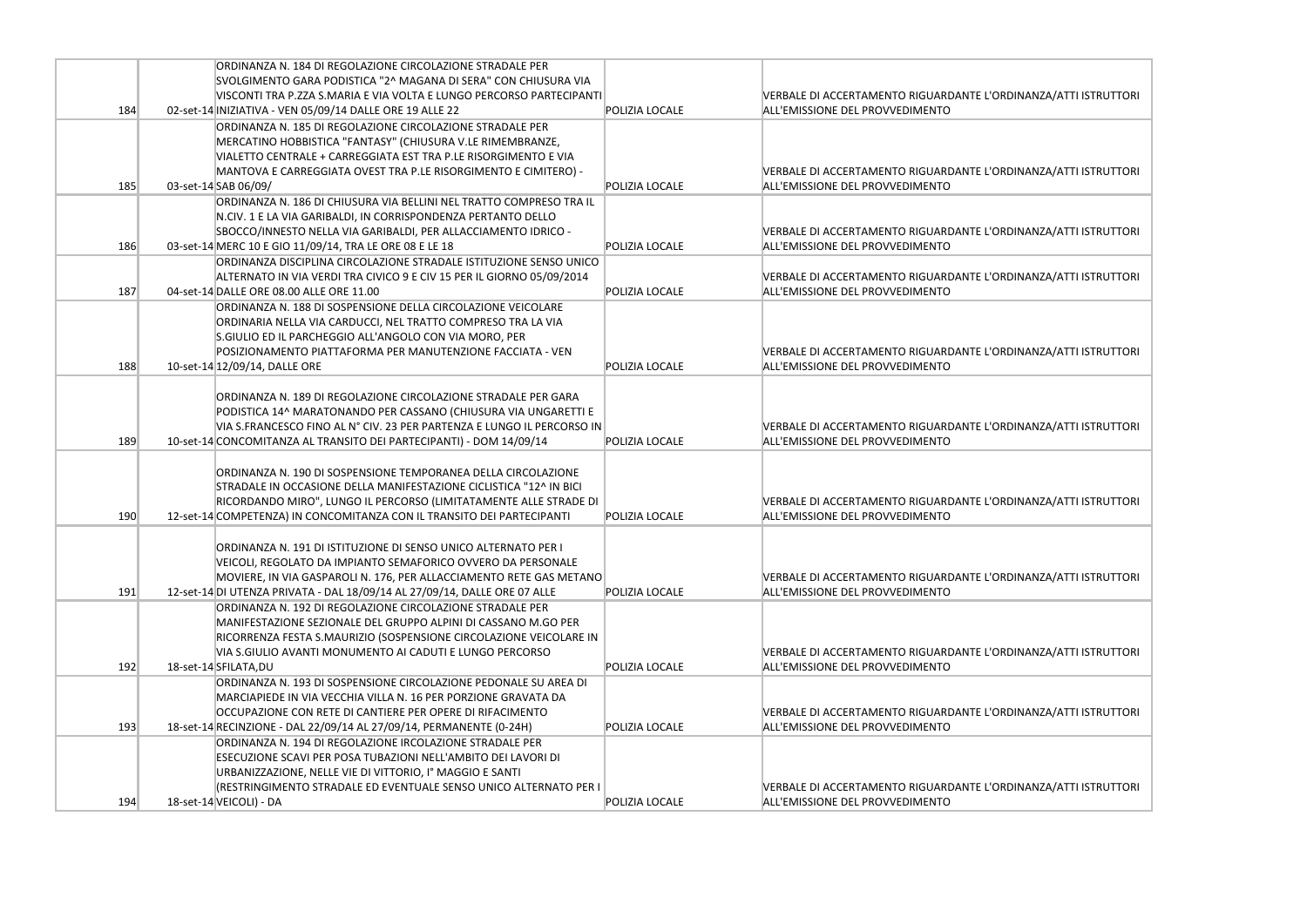|     | ORDINANZA N. 195 DI SOSPENSIONE CIRCOLAZIONE VEICOLARE IN P.ZZA XXV                           |                  |                                            |
|-----|-----------------------------------------------------------------------------------------------|------------------|--------------------------------------------|
|     | APRILE E VIA CINQUE GIORNATE TRA VIA DEL BO' E VIA MAZZINI (AMBO LE                           |                  |                                            |
|     | CORSIE) E NELLA CARREGGIATA SUD DI P.ZZA XXV APRILE, TRA LE VIE DEL BO'                       |                  | <b>VERBALE DI ACCERTAMENTO RIGUARDANTE</b> |
| 195 | 18-set-14 E ROMA, PER MANIFESTAZIONE PROVA E TROVA IL TUO                                     | POLIZIA LOCALE   | ALL'EMISSIONE DEL PROVVEDIMENTO            |
|     |                                                                                               |                  |                                            |
|     | ORDINANZA N. 196 DI SOSPENSIONE CIRCOLAZIONE VEICOLARE ORDINARIA                              |                  |                                            |
|     | IN VIA TINTORETTO, IN CORRISPONDENZA DELL'AREA DI PARCHEGGIO                                  |                  |                                            |
|     | ADIACENTE LO STABILIMENTO DELLA LLINDT, PER MANIFESTAZIONE "1 KART1                           |                  | VERBALE DI ACCERTAMENTO RIGUARDANTE        |
| 196 | 18-set-14 TUNING DAY" (ESPOSIZIONE STATICA VEICOLI PERSONALIZZATI) - D                        | POLIZIA LOCALE   | ALL'EMISSIONE DEL PROVVEDIMENTO            |
|     | ORDINANZA N. 197 DI SOSPENSIONE CIRCOLAZIONE STRADALE IN STALLI DI                            |                  |                                            |
|     | SOSTA PRESENTI LUNGO LA VIA CINQUE GIORNATE, ALL'ALTEZZA DEL                                  |                  |                                            |
|     | NUMERO CIVICO 9/C, PER SISTEMAZIONE DEL PIANO VIABILE ASFALTATO -                             |                  | VERBALE DI ACCERTAMENTO RIGUARDANTE        |
| 197 | 18-set-14 DAL 23/09/14 AL 03/10/14, PERMANENTE (0-24H)                                        | POLIZIA LOCALE   | ALL'EMISSIONE DEL PROVVEDIMENTO            |
|     |                                                                                               |                  |                                            |
|     | ORDINANZA N. 198 DI REGOLAZIONE CIRCOLAZIONE STRADALE NELLE VIE                               |                  |                                            |
|     | VENEGONI ED ALL'INTERNO DEL TRATTO DI VIA GARIBALDI COMPRESO TRA LE                           |                  |                                            |
|     | VIE VECCHIA VILLA E VENEGONI PER POSIZIONAMENTO PIATTAFORMA PER                               |                  | VERBALE DI ACCERTAMENTO RIGUARDANTE        |
| 198 | 19-set-14 INSTALLAZIONE PARAPETTI SU EDIFICIO ALL'ANGOLO-23/09/14 EM                          | POLIZIA LOCALE   | ALL'EMISSIONE DEL PROVVEDIMENTO            |
|     | ORDINANZA N. 199 DI REGOLAZIONE CIRCOLAZIONE STRADALE PER                                     |                  |                                            |
|     | ULTIMAZIONE LAVORI DI POSA CONDOTTA FOGNARIA IN VIA MORAZZONE                                 |                  |                                            |
|     | (PROROGA EFFETTI PROVVEDIMENTO N. 142/2014) - DAL 22/09/14 AL                                 |                  | <b>VERBALE DI ACCERTAMENTO RIGUARDANTE</b> |
| 199 | 19-set-14 06/10/14                                                                            | POLIZIA LOCALE   | ALL'EMISSIONE DEL PROVVEDIMENTO            |
|     |                                                                                               |                  |                                            |
|     | ORDINANZA N. 200 DI REGOLAZIONE CIRCOLAZIONE STRADALE PER                                     |                  |                                            |
|     | <b>ESECUZIONE DI UN TRASLOCO IN VIA BUOZZI, CON PREVISIONE DEL DIVIETO</b>                    |                  |                                            |
|     | DI SOSTA PER I VEICOLI ALL'ALTEZZA DEL N.CIV. 11 PER POSIZIONAMENTO                           |                  | VERBALE DI ACCERTAMENTO RIGUARDANTE        |
| 200 | 23-set-14 FURGONE ED AUTOSCALA - MERC 24/09/2014 DALLE ORE 14 ALLE 19                         | POLIZIA LOCALE   | ALL'EMISSIONE DEL PROVVEDIMENTO            |
|     | ORDINANZA N. 201 DI REGOLAZIONE CIRCOLAZIONE STRADALE IN VIA                                  |                  |                                            |
|     | VITRUVIO POLLIONE TRA I NUMERI CIVICI 22 E 29 PER RIBITUMATURA                                |                  |                                            |
|     | PARZIALE, CON RESTRINGIMENTO CARREGGIATA - DAL 25/09/14 AL 03/10/14                           |                  | <b>VERBALE DI ACCERTAMENTO RIGUARDANTE</b> |
| 201 | 24-set-14 DALLE ORE 07,30 ALLE 19,30                                                          | POLIZIA LOCALE   | ALL'EMISSIONE DEL PROVVEDIMENTO            |
|     |                                                                                               |                  |                                            |
|     | IORDINANZA N. 202 DI REGOLAZIONE CIRCOLAZIONE STRADALE IN VIA IV                              |                  |                                            |
|     | NOVEMBRE, ALL'ALTEZZA DEL N.CIV. 39, PER RIPRISTINO PORZIONE DI                               |                  |                                            |
|     | CARREGGIATA (ISTITUZIONE SENSO UNICO ALTERNATO REGOLATO DA                                    |                  | VERBALE DI ACCERTAMENTO RIGUARDANTE        |
| 202 | 26-set-14 PERSONALE MOVIERE) - DAL LUN 29/09/14 A LUN 13/10/14, DALLE ORE 09AL POLIZIA LOCALE |                  | ALL'EMISSIONE DEL PROVVEDIMENTO            |
|     | ORDINANZA N. 203 DI ISTITUZIONE DEL DIVIETO DI SOSTA CON RIMOZIONE                            |                  |                                            |
|     | FORZATA IN VIA MATTEOTTI, ALL'ALTEZZA DEL N.CIV. 17, PER                                      |                  |                                            |
|     | POSIZIONAMENTO PIATTAFORMA AEREA PER LAVORI DI PULIZIA CANALI DI                              |                  | VERBALE DI ACCERTAMENTO RIGUARDANTE        |
| 203 | 02-ott-14 GRONDA - MERC 08/10/14, DALLE ORE 08 ALLE 12                                        | POLIZIA LOCALE   | ALL'EMISSIONE DEL PROVVEDIMENTO            |
|     |                                                                                               |                  |                                            |
|     | ORDINANZA N. 204 DI ISTITUZIONE DEL DIVIETO DI SOSTA CON RIMOZIONE                            |                  |                                            |
|     | FORZATA IN VIA DANTE, ALL'ALTEZZA DEL N.CIV. 3, CAUSA POSIZIONAMENTO                          |                  |                                            |
|     | PIATTAFORMA AEREA PER PULIZIA CANALI E COLLOCAZIONE RETE ANTI-                                |                  | VERBALE DI ACCERTAMENTO RIGUARDANTE        |
| 204 | 02-ott-14 VOLATILI - VEN 10/10/14 DALLE ORE 08,30 ALLE 16                                     | POLIZIA LOCALE   | ALL'EMISSIONE DEL PROVVEDIMENTO            |
|     |                                                                                               |                  | VERBALE DI ACCERTAMENTO RIGUARDANTE        |
| 206 | 07-ott-14 ORD. N. 206 - ACCENSIONE ANTICIPATA IMPIANTI DI RISCALDAMENTO                       | UFFICIO CIMITERO | ALL'EMISSIONE DEL PROVVEDIMENTO            |
|     |                                                                                               |                  |                                            |
|     | ORDINANZA N. 207 DI SOSPENSIONE CIRCOLAZIONE VEICOLARE ORDINARIA                              |                  |                                            |
|     | NELLA P.ZZA XXV APRILE ED IN VIA CINQUE GIORNATE, TRA VIE DEL BO' E                           |                  |                                            |
|     | MAZZINI, PER MOSTRA-MERCATO SAPORI HOBBY E CURIOSITA' - 2^ DOM DEL                            |                  | VERBALE DI ACCERTAMENTO RIGUARDANTE        |
| 207 | 07-ott-14 MESE DA OTTOBRE 2014 A GIUGNO 2015, DALLE ORE 07 ALLE20                             | POLIZIA LOCALE   | ALL'EMISSIONE DEL PROVVEDIMENTO            |

L'ORDINANZA/ATTI ISTRUTTORI

L'ORDINANZA/ATTI ISTRUTTORI

L'ORDINANZA/ATTI ISTRUTTORI

L'ORDINANZA/ATTI ISTRUTTORI

L'ORDINANZA/ATTI ISTRUTTORI

: L'ORDINANZA/ATTI ISTRUTTORI

L'ORDINANZA/ATTI ISTRUTTORI

L'ORDINANZA/ATTI ISTRUTTORI

L'ORDINANZA/ATTI ISTRUTTORI

L'ORDINANZA/ATTI ISTRUTTORI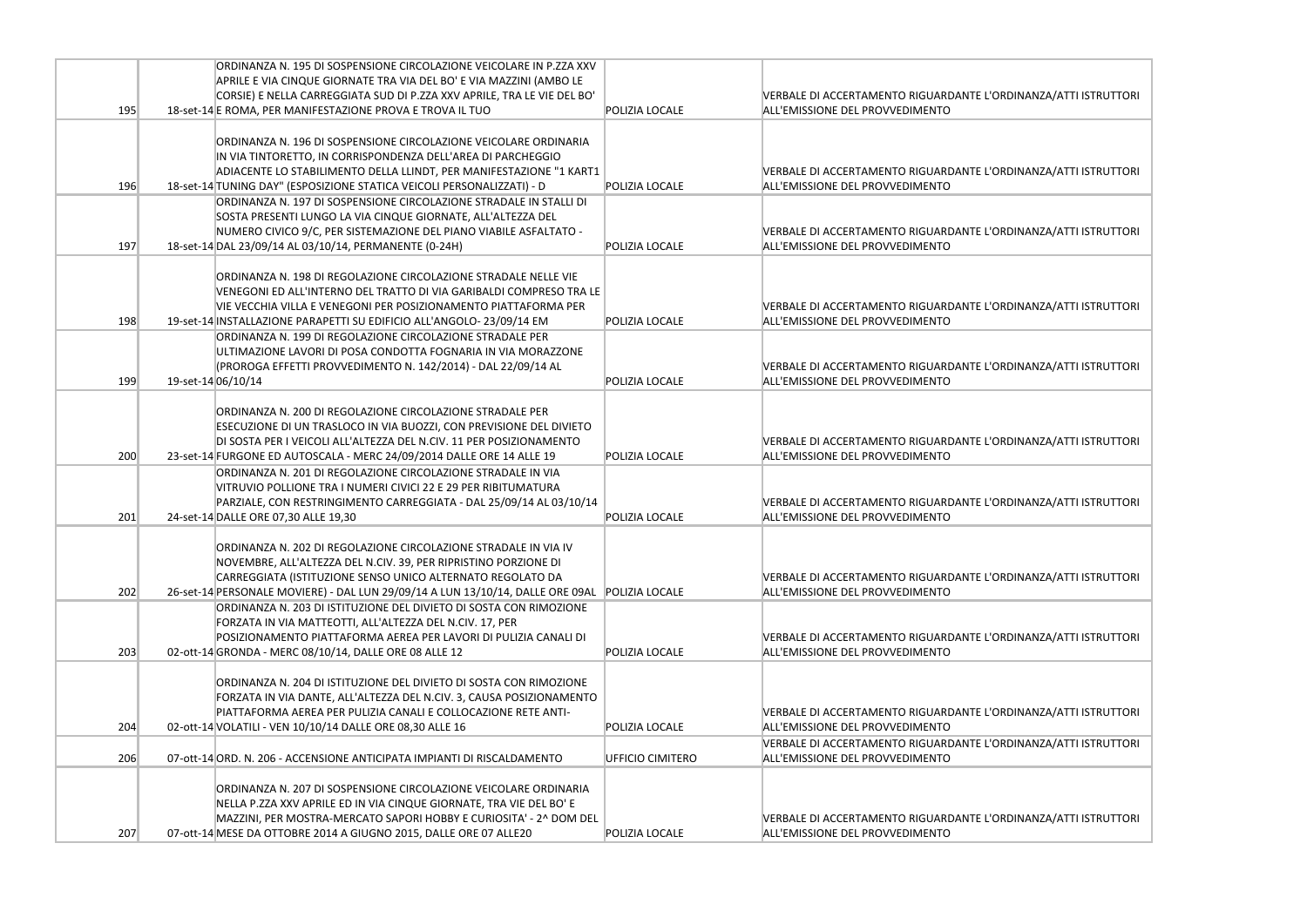|     | ORDINANZA N. 208 DI REGOLAZIONE CIRCOLAZIONE STRADALE PER FESTA<br>DELLA MADONNA DEL ROSARIO, CON CHIUSURA P.ZZA S.GIULIO, TRATTO DI<br>VIA S.GIULIO FINO AD INTERSEZIONE CON VIA CARDUCCI E VI CAV.COLOMBO                                                                        |                          | <b>VERBALE DI ACCERTAMENTO RIGUARDANTE</b>                                    |
|-----|------------------------------------------------------------------------------------------------------------------------------------------------------------------------------------------------------------------------------------------------------------------------------------|--------------------------|-------------------------------------------------------------------------------|
| 208 | 08-ott-14 FINO A P.TTA DON F.SPINA - DOM 12/10/14 DALLE ORE 12,15AL                                                                                                                                                                                                                | POLIZIA LOCALE           | ALL'EMISSIONE DEL PROVVEDIMENTO                                               |
| 210 | ORDINANZA N. 210 DI SOSPENSIONE CIRCOLAZIONE VEICOLARE ORDINARIA<br>NELLA P.ZZA S.GIULIO E NELLA VIA CAV. COLOMBO FINO A P.TTA DON<br>F.SPINA, CON DOPPIO SENSO DI MARCIA A MONTE, TRA P.TTA DON F.SPINA E<br>09-ott-14 VIA IV NOVEMBRE, PER CENA DELLA COMUNITA' - SAB 11/10/14,D | POLIZIA LOCALE           | <b>VERBALE DI ACCERTAMENTO RIGUARDANTE</b><br>ALL'EMISSIONE DEL PROVVEDIMENTO |
| 211 | ORDINANZA N. 211 DI SOSPENSIONE DELLA CIRCOLAZIONE STRADLE NELLA<br>VIA GARIBALDI, ALL'ALTEZZA DEL N.CIV. 32 (ALL'INTERNO DEL TRATTO<br>COMPRESO TRA LE VIE BOCCHERINI E QUADRO, PER ALLACCIAMENTO ALLA<br>09-ott-14 RETE DEL GAS METANO DI UN'UTENZA PRIVATA - LUN 13/10/14, DALL | <b>POLIZIA LOCALE</b>    | <b>VERBALE DI ACCERTAMENTO RIGUARDANTE</b><br>ALL'EMISSIONE DEL PROVVEDIMENTO |
| 212 | ORDINANZA N. 212 DI SOSPENSIONE CIRCOLAZIONE STRADALE IN VIA<br>MANZONI, AL N.CIV. 25, CON CONTESTUALE SOSPENSIONE TRAFFICO<br>VEICOLARE ORDINARIO NEI DUE TRATTI A MONTE ED A VALLE, PER<br>ALLACCIAMENTO FOGNARIO DI UTENZA PRIVATA - LUN 13/10/14 E MART<br>10-ott-14 14710/14  | <b>POLIZIA LOCALE</b>    | <b>VERBALE DI ACCERTAMENTO RIGUARDANTE</b><br>ALL'EMISSIONE DEL PROVVEDIMENTO |
| 213 | ORDINANZA N. 213 DI ISTITUZIONE LIMITE MASSIMO DI VELOCITA' DI 40<br>KMT./H. LUNGO IL V.LE RIMEMBRANZE, TRA IL P.LE RISORGIMENTO ED IL P.LE<br>CIMITERO, NELLE CARREGGIATE DESTINATE ALLE DUE OPPOSTE DIREZIONI DI<br>14-ott-14 TRAFFICO - VALIDA CON DECORRENZA IMMEDIATA         | POLIZIA LOCALE           | <b>VERBALE DI ACCERTAMENTO RIGUARDANTE</b><br>ALL'EMISSIONE DEL PROVVEDIMENTO |
| 214 | ORDINANZA N. 214 DI ISTITUZIONE DEL DIVIETO DI FERMATA NELLA VIA<br>GARIBALDI, NEL TRATTO COMPRESO TRA IL N.CIV. 78 E L'INTERSEZIONE CON<br>LA VIA NENNI, LUNGO ENTRAMBI I LATI STRADA - VALIDA CON DECORRENZA<br>14-ott-14 IMMEDIATA                                              | POLIZIA LOCALE           | <b>VERBALE DI ACCERTAMENTO RIGUARDANTE</b><br>ALL'EMISSIONE DEL PROVVEDIMENTO |
| 215 | ORDINANZA N. 215 DI SOSPENSIONE CIRCOLAZIONE STRADALE IN VIA<br>GARIBALDI, ALTEZZA DEL N.CIV. 32, ALL'INTERNO DEL TRATTO COMPRESO TRA<br>LE VIE BOCCHERINI E QUADRO, PER ALLACCIAMENTO ALLA RETE DEL GAS<br>15-ott-14 METANO DI UTENZA PRIVATA - VEN 17/10/14, DALLE ORE 07 ALLE19 | POLIZIA LOCALE           | <b>VERBALE DI ACCERTAMENTO RIGUARDANTE</b><br>ALL'EMISSIONE DEL PROVVEDIMENTO |
| 218 | ORDINANZA DI ADEGUAMENTO IMPIANTO TERMICO - IMMOBILE VIA SAN<br>20-ott-14 CARLO BORROMEO N 15/D                                                                                                                                                                                    | UFFICIO EDILIZIA PRIVATA | <b>VERBALE DI ACCERTAMENTO RIGUARDANTE</b><br>ALL'EMISSIONE DEL PROVVEDIMENTO |
| 219 | ORDINANZA N. 219 DI ISTITUZIONE DEL DIVIETO DI SOSTA IN VIA ALDO<br>MORO, TRA VIE CARDUCCI E S.GIULIO, LUNGO IL LATO STRADA EST, PER<br>POSIZIONAMENTO AUTOCARRO PER SOSTITUZIONE VETRINE ALL'ALTEZZA DEL<br>21-ott-14 N.CIV. 15 - VEN 24/10/14, DALLE ORE 13 ALLE 18,30           | POLIZIA LOCALE           | <b>VERBALE DI ACCERTAMENTO RIGUARDANTE</b><br>ALL'EMISSIONE DEL PROVVEDIMENTO |
| 220 | ORDINANZA N. 220 DI SOSPENSIONE CIRCOLAZIONE STRADALE IN PARTE DI<br>P.ZZA LIBERTA', CON PREDISPOSIZIONE CORRIDOIO A SENSO UNICO PER LA<br>DIREZIONE DI MARCIA VERSO VIA VERDI E DEVIAZIONE DELLA CORRENTE DI<br>23-ott-14 TRAFFICO OPPOSTA, PROVENIENTE DALLA VIA VERDI, NELLA VI | POLIZIA LOCALE           | <b>VERBALE DI ACCERTAMENTO RIGUARDANTE</b><br>ALL'EMISSIONE DEL PROVVEDIMENTO |
| 221 | ORDINANZA N. 221 DI SOSPENSIONE DELLA CIRCOLAZIONE VEICOLARE IN VIA<br>GASPAROLI, NEL TRATTO COMPRESO TRA IL NUMERO CIVICO 197 E LA VIA<br>BONICALZA, PER 70° ANNIVERSARIO DELL'UCCISIONE DI MAURO VENEGONI -<br>24-ott-14 DOM 26/10/14 DALLE ORE 07 ALLE 14,30                    | POLIZIA LOCALE           | <b>VERBALE DI ACCERTAMENTO RIGUARDANTE</b><br>ALL'EMISSIONE DEL PROVVEDIMENTO |
| 222 | ORDINANZA N. 222 DI SOSPENSIONE CIRCOLAZIONE STRADALE IN VIA<br>MATTEOTTI, ALL'ALTEZZA DEL N.CIV. 69, IN CORRISPONDENZA DEL<br>MARCIAPIEDE PER ESECUZIONE LAVORI DI ALLACCIAMENTO ALLA RETE<br>27-ott-14 ELETTRICA - MART 28/10/14 E MERC 29/10/14TRA LE ORE 08 E LE 17,30         | POLIZIA LOCALE           | <b>VERBALE DI ACCERTAMENTO RIGUARDANTE</b><br>ALL'EMISSIONE DEL PROVVEDIMENTO |

E L'ORDINANZA/ATTI ISTRUTTORI

E L'ORDINANZA/ATTI ISTRUTTORI

E L'ORDINANZA/ATTI ISTRUTTORI

E L'ORDINANZA/ATTI ISTRUTTORI

E L'ORDINANZA/ATTI ISTRUTTORI

E L'ORDINANZA/ATTI ISTRUTTORI

E L'ORDINANZA/ATTI ISTRUTTORI

E L'ORDINANZA/ATTI ISTRUTTORI

E L'ORDINANZA/ATTI ISTRUTTORI

E L'ORDINANZA/ATTI ISTRUTTORI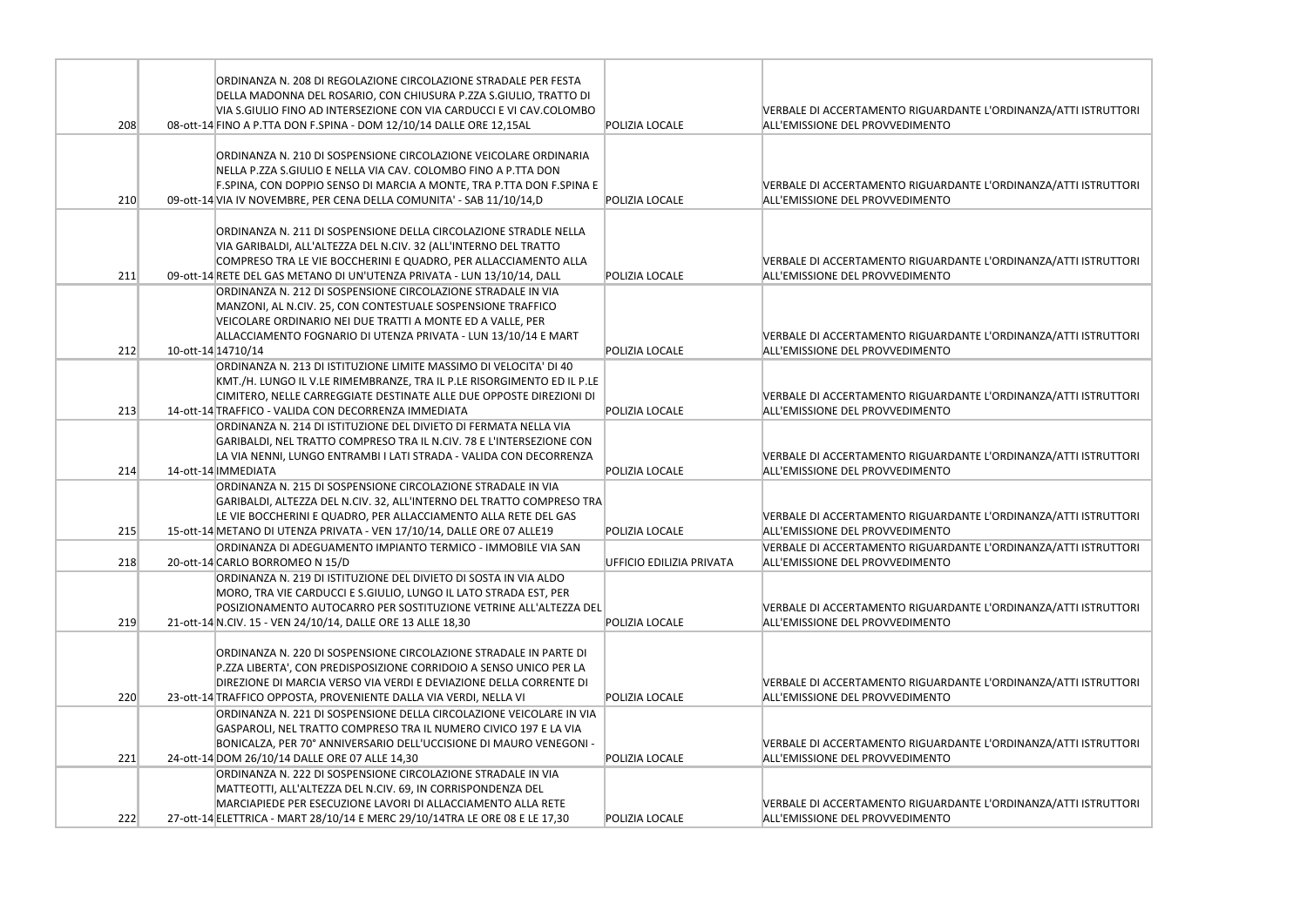|     | ORDINANZA N. 223 DI ISTITUZIONE SENSO UNICO DI MARCIA PER I VEICOLI IN<br>VIA GARIBALDI TRA VIE VERDI E MATTEOTTI, CON DIREZIONE VERSO<br>QUEST'ULTIMA, PER OCCUPAZIONE SEDE STRADALE ADIACENTEMENTE AD                                                                               |                | <b>VERBALE DI ACCERTAMENTO RIGUARDANTE</b>                                    |
|-----|---------------------------------------------------------------------------------------------------------------------------------------------------------------------------------------------------------------------------------------------------------------------------------------|----------------|-------------------------------------------------------------------------------|
| 223 | 29-ott-14 AREA DI CANTIERE - DALLE ORE 07 DEL 30/10/14 ALLE ORE 17 DELO                                                                                                                                                                                                               | POLIZIA LOCALE | ALL'EMISSIONE DEL PROVVEDIMENTO                                               |
| 224 | ORDINANZA N. 224 DI ISTITUZIONE SENSO UNICO DI MARCIA PER I VEICOLI IN<br>VIA PIAVE TRA IL P.LE CIMITERO E LA VIA ISONZO, CON DIREZIONE<br>CONSENTITA VERSO VIA S.PIO X, PER COMMEMORAZIONE DEFUNTI, DA<br>31-ott-14 APPLICARSI SE NECESSARIO - SAB 01/11/14 E DOM 02/11/14, DALLE    | POLIZIA LOCALE | <b>VERBALE DI ACCERTAMENTO RIGUARDANTE</b><br>ALL'EMISSIONE DEL PROVVEDIMENTO |
| 225 | ORDINANZA N. 225 DI SOSPENSIONE DELLA CIRCOLAZIONE VEICOLARE NELLA<br>VIA S.GIULIO, NEL TRATTO COMPRESO TRA LE VIE MORO E MAGENTA, E<br>NELLA VIA DA GIUSSANO, PER CELEBRAZIONE DELLA FESTA DELL'UNITA'<br>04-nov-14 NAZIONALE E GIORNATA DELLE FORZE ARMATE- DOM 09/11/14 DALLEOR    | POLIZIA LOCALF | <b>VERBALE DI ACCERTAMENTO RIGUARDANTE</b><br>ALL'EMISSIONE DEL PROVVEDIMENTO |
| 227 | ORDINANZA N. 227 DI REGOLAZIONE CIRCOLAZIONE STRADALE IN VIA<br>VENEGONI E NEL TRATTO DI VIA GARIBALDI COMPRESO TRA LE VIE VECCHIA<br>VILLA E VENEGONI, PER POSIZIONAMENTO PIATTAFORMA PER RIMOZIONE<br>10-nov-14 PARAPETTI SU EDIFICIO ALL'ANGOLO - 13 E 14/11/14, DALLE ORE 07AL    | POLIZIA LOCALE | <b>VERBALE DI ACCERTAMENTO RIGUARDANTE</b><br>ALL'EMISSIONE DEL PROVVEDIMENTO |
| 228 | ORDINANZA N. 228 DI REGOLAZIONE CIRCOLAZIONE STRADALE IN VIA<br>ALBERTI, TRA LE VIE PALLADIO E TIBALDI, PER POSA CONDOTTA FOGNARIA,<br>CON EVENTUALE PREVISIONE DEL SENSO UNICO ALTERNATO DI MARCIA PER I<br>11-nov-14 VEICOLI - DAL 17/11/14 AL 21/11/14, DALLE ORE 08 ALLE 17       | POLIZIA LOCALE | <b>VERBALE DI ACCERTAMENTO RIGUARDANTE</b><br>ALL'EMISSIONE DEL PROVVEDIMENTO |
| 229 | ORDINANZA N. 229 DI ISTITUZIONE DEL SENSO UNICO ALTERNATO DI MARCIA<br>PER I VEICOLI NELLA VIA PESCHIERA, ALL'ALTEZZA DEL N.CIV. 6, PER<br>REALIZZAZIONE DI POZZETTO DRENANTE - DAL 17/11/14 AL 06/12/14, DALLE<br>12-nov-14 ORE 07,30 ALLE 20                                        | POLIZIA LOCALE | <b>VERBALE DI ACCERTAMENTO RIGUARDANTE</b><br>ALL'EMISSIONE DEL PROVVEDIMENTO |
| 230 | ORDINANZA N. 230 DI ISTITUZIONE DEL SENSO UNICO ALTERNATO DI MARCIA<br>VEICOLARE IN VIA TAGLIAMENTO N. CIV. 6/D, CON REGOLAZIONE DEL<br>TRANSITO AD OPERA DI PERSONALE MOVIERE O TRAMITE SEGNALETICA, PER<br>13-nov-14 REALIZZAZIONE POZZETTO DRENANTE - DAL 17/11/14 AL 06/12/14,    | POLIZIA LOCALE | VERBALE DI ACCERTAMENTO RIGUARDANTE<br>ALL'EMISSIONE DEL PROVVEDIMENTO        |
| 231 | ORDINANZA DI ISTITUZIONE DEL SENSO UNICO ALTERNATO DI MARCIA<br>VEICOLARE ALL'ANGOLO TRA LE VIE DONATELLO E TIZIANO, CON<br>REGOLAZIONE DEL TRANSITO DA PARTE DI PERSONALE MOVIERE, PER<br>REALIZZAZIONE POZZETTO DRENANTE - DAL 17/11/14 AL 06/12/14, DALLE<br>13-nov-14 ORE 07,30 A | POLIZIA LOCALE | <b>VERBALE DI ACCERTAMENTO RIGUARDANTE</b><br>ALL'EMISSIONE DEL PROVVEDIMENTO |
| 232 | ORDINANZA N. 232 DI ISTITUZIONE DEL SENSO UNICO ALTERNATO DI MARCIA<br>VEICOLARE IN VIA DEL LAVORO, ALL'ALTEZZA DEL N.CIV. 28, CON<br>REGOLAZIONE DEL TRANSITO AD OPERA DI PERSONALE MOVIERE, PER<br>13-nov-14 REALIZZAZIONE TRINCEA PERDENTE - DAL 17/11/14 AL 06/12/14, DALLE OR    | POLIZIA LOCALE | <b>VERBALE DI ACCERTAMENTO RIGUARDANTE</b><br>ALL'EMISSIONE DEL PROVVEDIMENTO |
| 233 | ORDINANZA N. 233 DI ISTITUZIONE DEL SENSO UNICO DI MARCIA VEICOLARE<br>IN VIA FERMI, ALL'INTERNO DEL TRATTO COMPRESO TRA LE VIE BONICALZA E<br>GRANDI, CON DIREZIONE CONSENTITA VERSO QUEST'ULTIMA, PER<br>14-nov-14 REALIZZAZIONE POZZETTO DRENANTE - DAL 17/11/14 AL 06/12/14, DA   | POLIZIA LOCALE | <b>VERBALE DI ACCERTAMENTO RIGUARDANTE</b><br>ALL'EMISSIONE DEL PROVVEDIMENTO |

E L'ORDINANZA/ATTI ISTRUTTORI

E L'ORDINANZA/ATTI ISTRUTTORI

E L'ORDINANZA/ATTI ISTRUTTORI

E L'ORDINANZA/ATTI ISTRUTTORI

E L'ORDINANZA/ATTI ISTRUTTORI

E L'ORDINANZA/ATTI ISTRUTTORI

E L'ORDINANZA/ATTI ISTRUTTORI

E L'ORDINANZA/ATTI ISTRUTTORI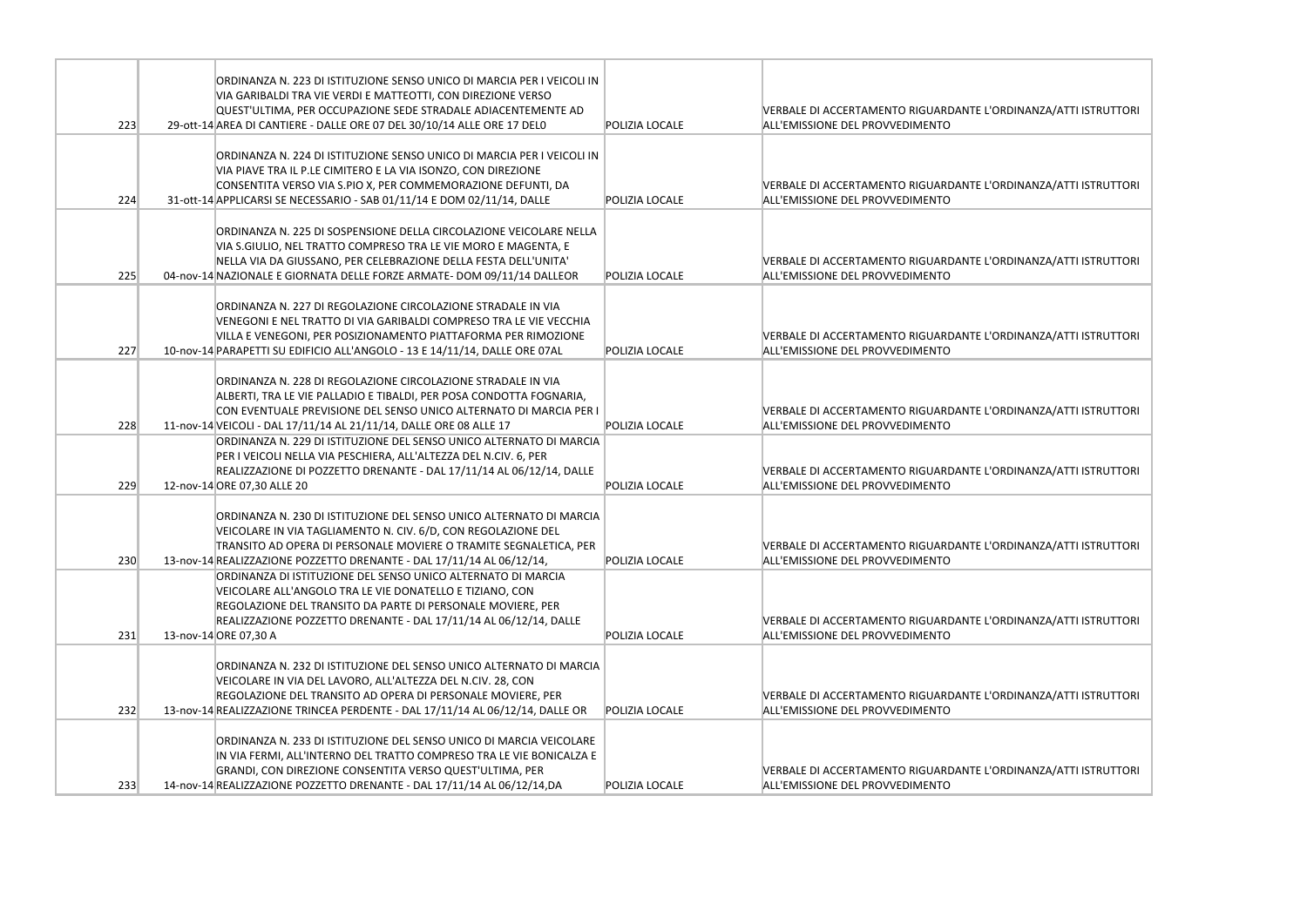|     |                  | ORDINANZA N. 234 DI ISTITUZIONE DEL SENSO UNICO ALTERNATO DI MARCIA                                                             |                          |                                                                               |
|-----|------------------|---------------------------------------------------------------------------------------------------------------------------------|--------------------------|-------------------------------------------------------------------------------|
|     |                  | VEICOLARE IN VIA VOLTURNO AL N.CIV. 12, CON REGOLAZIONE DEL TRANSITO                                                            |                          |                                                                               |
|     |                  | DA PARTE DI PERSONALE MOVIERE O SEGNALETICA DI PRECEDENZA, PER                                                                  |                          | <b>VERBALE DI ACCERTAMENTO RIGUARDANTE</b>                                    |
| 234 |                  | 14-nov-14 RIPRISTINO COLLEGAMENTO CADITOIA - DAL 17/11/14 AL 06/1                                                               | POLIZIA LOCALE           | ALL'EMISSIONE DEL PROVVEDIMENTO                                               |
|     |                  |                                                                                                                                 |                          |                                                                               |
|     |                  | ORDINANZA N. 235 DI SOSPENSIONE DELLA CIRCOLAZIONE STRADALE IN VIA                                                              |                          |                                                                               |
|     |                  | MATTEOTTI TRA I NUMERI CIVICI 5 E 15, CON ISTITUZIONE DEL DIVIETO DI                                                            |                          |                                                                               |
| 235 |                  | SOSTA, PER POSA PIATTAFORMA AEREA PER IMPERMEABILIZZAZIONE CANALE<br>18-nov-14 DI GRONDA - GIO 21/11/14 E VEN 21/11/14          | POLIZIA LOCALE           | <b>VERBALE DI ACCERTAMENTO RIGUARDANTE</b><br>ALL'EMISSIONE DEL PROVVEDIMENTO |
|     |                  |                                                                                                                                 |                          |                                                                               |
|     |                  | ORDINANZA N. 236 DI SOSPENSIONE DELLA CIRCOLAZIONE STRADALE IN VIA                                                              |                          |                                                                               |
|     |                  | S.GIULIO, ALL'INTERNO DEL TRATTO COMPRESO TRA LE VIE ALV. COLOMBO E                                                             |                          |                                                                               |
|     |                  | MANZONI, ALL'ALTEZZA DI AREA INTERESSATA DALLA CADUTA DI PARTI DI                                                               |                          | VERBALE DI ACCERTAMENTO RIGUARDANTE                                           |
| 236 |                  | 19-nov-14 TETTO E CALCINACCI DA UN EDIFICIO A LATO STRADA - COND                                                                | POLIZIA LOCALE           | ALL'EMISSIONE DEL PROVVEDIMENTO                                               |
|     |                  | ORDINANZA N. 238 DI SOSPENSIONE CIRCOLAZIONE STRADALE IN VIA SAN PIO                                                            |                          |                                                                               |
|     |                  | X, AL N. CIVICO 35, IN CORRISPONDENZA DI AREA GRAVATA DA                                                                        |                          |                                                                               |
|     |                  | POSIZIONAMENTO DI PONTEGGIO EDILE E DIVIETO DI SOSTA IN 2 STALLI DI                                                             |                          | <b>VERBALE DI ACCERTAMENTO RIGUARDANTE</b>                                    |
| 238 |                  | 20-nov-14 SOSTA ANTISTANTI - DALLE ORE 07,30 DEL 24711/14 ALLE 18,30 DE                                                         | <b>POLIZIA LOCALE</b>    | ALL'EMISSIONE DEL PROVVEDIMENTO                                               |
|     |                  |                                                                                                                                 |                          |                                                                               |
|     |                  | ORDINANZA N. 239 DI SOSPENSIONE CIRCOLAZIONE STRADALE IN AREA DI                                                                |                          |                                                                               |
|     |                  | PARCHEGGIO ANTISTANTE IL PALAZZO MUNICIPALE, DENOMINATA P.LE                                                                    |                          |                                                                               |
|     |                  | MAZZUCCHELLI, NEL CORRIDOIO DI CAMMINAMENTO E NEGLI STALLI DI                                                                   |                          | VERBALE DI ACCERTAMENTO RIGUARDANTE                                           |
| 239 |                  | 20-nov-14 SOSTA ANTISTANTI LA FACCIATA OVEST, PER LAVORI NUOVO UFFICIO - DAL2                                                   | <b>POLIZIA LOCALE</b>    | ALL'EMISSIONE DEL PROVVEDIMENTO                                               |
|     |                  | ORDINANZA N. 240 DI SOSPENSIONE CIRCOLAZIONE STRADALE IN VIA                                                                    |                          |                                                                               |
|     |                  | MAZZUCCHELLI, TRA VIE MARCONI E S.GIULIO, PER FOGNATURA E                                                                       |                          |                                                                               |
|     |                  | TOMBINATURA STRADA, CON REGOLAZIONE TRANSITO PEDONI E/O VEICOLI                                                                 |                          |                                                                               |
|     |                  | PER ACCEDERE A PROPRIETA' LATERALI IN FUNZIONE DEL CANTIERE - DAL                                                               |                          | VERBALE DI ACCERTAMENTO RIGUARDANTE                                           |
| 240 | 21-nov-14 26/11/ |                                                                                                                                 | POLIZIA LOCALE           | ALL'EMISSIONE DEL PROVVEDIMENTO                                               |
|     |                  | ORDINANZA N. 241 DI REGOLAZIONE CIRCOLAZIONE STRADALE IN VIA                                                                    |                          |                                                                               |
|     |                  | TRENTO PER INIZIATIVA NATALE IN VILLA (CON ISTITUZIONE DEL SENSO                                                                |                          |                                                                               |
|     |                  | UNICO TRA LE VIE BUTTAFAVA E KENNEDY IN DIREZIONE DI QUEST'ULTIMA) -                                                            |                          | <b>VERBALE DI ACCERTAMENTO RIGUARDANTE</b>                                    |
| 241 |                  | 25-nov-14 SAB 29/11/14 E DOM 30/11/14, DALLE ORE 10 ALLE 20                                                                     | POLIZIA LOCALE           | ALL'EMISSIONE DEL PROVVEDIMENTO                                               |
|     |                  | ORD. 242 - ORDINANZA PER LA COMUNICAZIONE DI NON INIZIO DEI LAVORI                                                              |                          |                                                                               |
|     |                  | RELATIVI ALLA P.E. 2014/364 PRESENTATA IN DATA 07.11.2014 PER ASSENZA                                                           |                          | VERBALE DI ACCERTAMENTO RIGUARDANTE<br>ALL'EMISSIONE DEL PROVVEDIMENTO        |
| 242 |                  | 26-nov-14 DELLE CONDIZIONI STABILITE DALLA L.R. 12/2005 ART.42                                                                  | UFFICIO EDILIZIA PRIVATA |                                                                               |
|     |                  | ORDINANZA N. 243 DI ISTITUZIONE SENSO UNICO ALTERNATO DI MARCIA<br>VEICOLARE IN VIA MATTEOTTI, TRA IL NUMERO CIVICO 45 E LA VIA |                          |                                                                               |
|     |                  | GARIBALDI, PER LAVORI DI POTATURA ALBERI CHE RICHIEDONO LA POSA DI                                                              |                          | VERBALE DI ACCERTAMENTO RIGUARDANTE                                           |
| 243 |                  | 26-nov-14 PIATTAFORMA MOBILE - MAR 02/12/14 DALLE ORE 07 ALLE 16,30                                                             | POLIZIA LOCALE           | ALL'EMISSIONE DEL PROVVEDIMENTO                                               |
|     |                  | PROROGA ORDINANZA DI ADEGUAMENTO IMPIANTO TERMICO N 218/2014 -                                                                  |                          | VERBALE DI ACCERTAMENTO RIGUARDANTE                                           |
| 244 |                  | 27-nov-14 IMMOBILE DI VIA SAN CARLO BORRONEO N 15/D                                                                             | UFFICIO EDILIZIA PRIVATA | ALL'EMISSIONE DEL PROVVEDIMENTO                                               |
|     |                  | ORDINANZA N. 245 DI REVOCA PROVVEDIMENTO N. 236 DEL 19/11/2014 (DI                                                              |                          |                                                                               |
|     |                  | CHIUSURA TRATTO DI VIA SAN GIULIO ANTISTANTE IL N.CIV. 109, UBICATO                                                             |                          |                                                                               |
|     |                  | TRA LE VIE ALV.COLOMBO E MANZONI, PER CADUTA PORZIONI DI TETTO E                                                                |                          | VERBALE DI ACCERTAMENTO RIGUARDANTE                                           |
| 245 |                  | 28-nov-14 CALCINACCI) - CON DECORRENZA IMMEDIATA                                                                                | POLIZIA LOCALE           | ALL'EMISSIONE DEL PROVVEDIMENTO                                               |
|     |                  | ORDINANZA N. 246 DI PROROGA DEL PROVVEDIMENTO N. 238/2014                                                                       |                          |                                                                               |
|     |                  | (SOSPENSIONE TRANSITO PEDONALE SU MARCIAPIEDE DI VIA S.PIO X,                                                                   |                          |                                                                               |
|     |                  | ALTEZZA N.CIV. 35, PER POSA PONTEGGIO EDILE E DIVIETO DI SOSTA IN DUE                                                           |                          | VERBALE DI ACCERTAMENTO RIGUARDANTE                                           |
| 246 |                  | 03-dic-14 DEGLI STALLI ANTISTANTI), FINO ALLE ORE 18,30 DEL 12/12/2014                                                          | POLIZIA LOCALE           | ALL'EMISSIONE DEL PROVVEDIMENTO                                               |

E L'ORDINANZA/ATTI ISTRUTTORI

E L'ORDINANZA/ATTI ISTRUTTORI

E L'ORDINANZA/ATTI ISTRUTTORI

E L'ORDINANZA/ATTI ISTRUTTORI

E L'ORDINANZA/ATTI ISTRUTTORI

E L'ORDINANZA/ATTI ISTRUTTORI

E L'ORDINANZA/ATTI ISTRUTTORI

E L'ORDINANZA/ATTI ISTRUTTORI

E L'ORDINANZA/ATTI ISTRUTTORI

E L'ORDINANZA/ATTI ISTRUTTORI